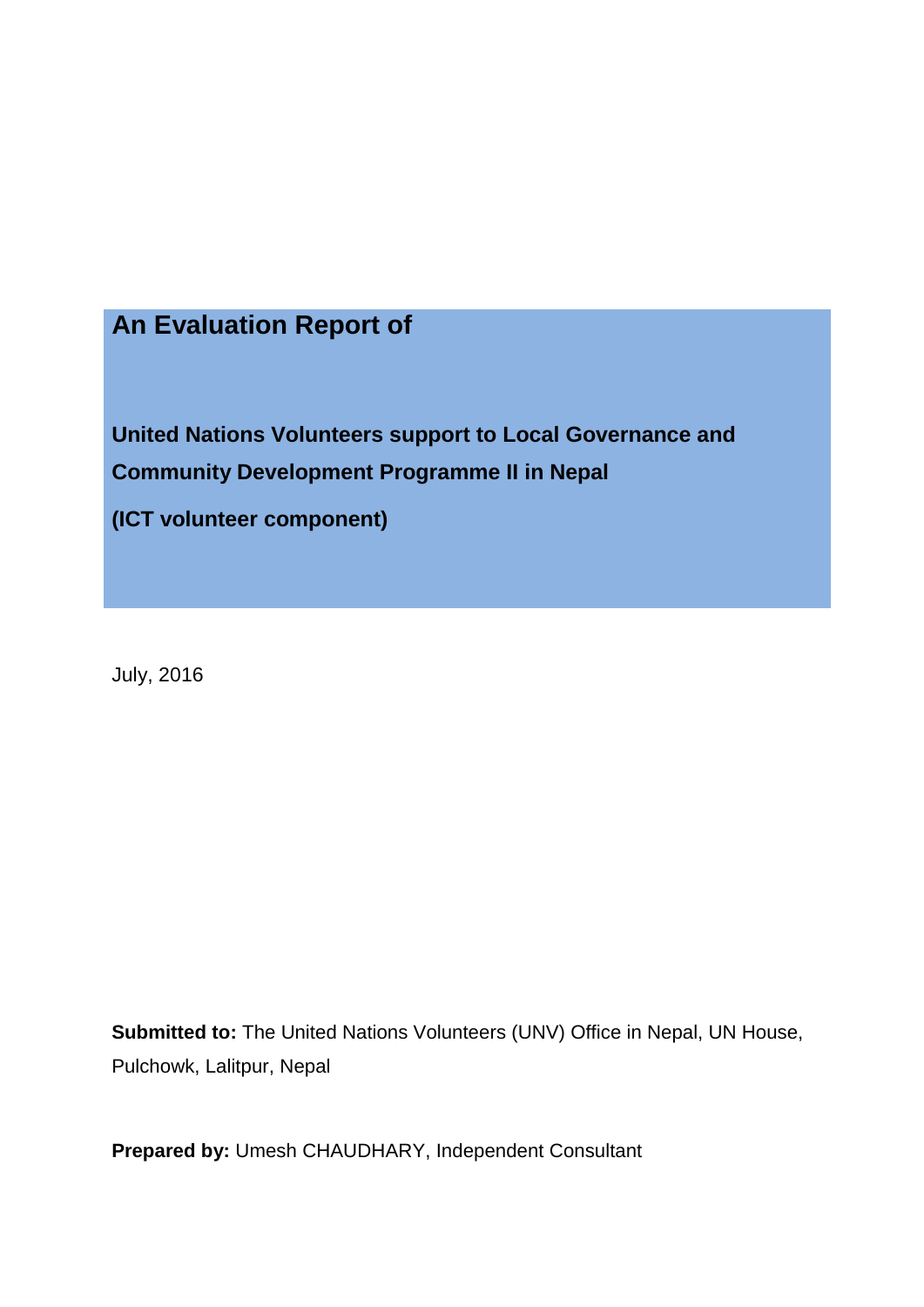## **Table of Contents**

| <b>Contents</b>           |                                        | Page           |
|---------------------------|----------------------------------------|----------------|
| Acronym and abbreviations |                                        | iij            |
| <b>List of Tables</b>     |                                        | iv             |
| <b>Executive summary</b>  |                                        | V              |
| 1                         | <b>INTRODUCTION</b>                    | 1              |
| 1.1                       | Background                             | 1              |
| 1.2                       | Project detail                         | 1              |
| 1.3                       | Objective of the evaluation            | 3              |
| 1.4                       | Scope of the evaluation                | 3              |
| $\mathbf{2}$              | <b>APPROACH AND EVALUATION METHODS</b> | 4              |
| 2.1                       | Approach                               | 4              |
| 2.2                       | Evaluation criteria and questions      | 4              |
| 2.3                       | Evaluation design and Methods          | $\overline{7}$ |
| 2.4                       | Study area                             | $\overline{7}$ |
| 2.5                       | Study population                       | 7              |
| 2.6                       | Sampling methods and sample size       | $\overline{7}$ |
| 2.7                       | Data Source                            | 8              |
| 2.8                       | Data collection methods                | 8              |
| 2.9                       | Data collection tools                  | 8              |
| 2.10                      | Data management and analysis plan      | 8              |
| 2.11                      | Limitations                            | 9              |
| $\mathbf{3}$              | <b>FINDINGS</b>                        | 10             |
| 3.1                       | Relevancy                              | 10             |
| 3.2                       | <b>Effectiveness</b>                   | 11             |
| 3.3                       | Efficiency                             | 15             |
| 3.4                       | Coherence & sustainability             | 16             |
| 3.5                       | Expected impacts / effects             | 16             |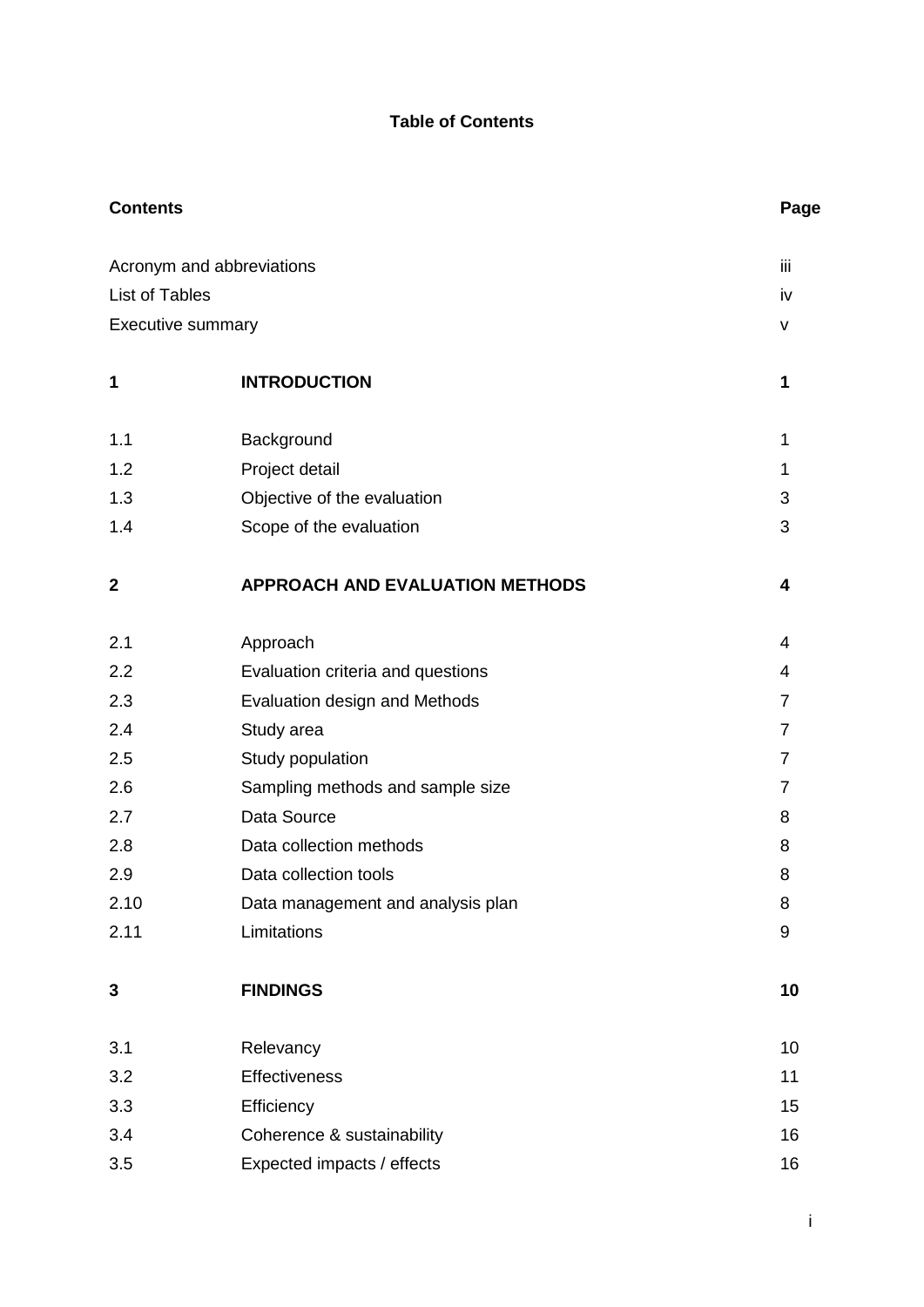| 3.6                     | Volunteerism           | 18 |
|-------------------------|------------------------|----|
| $\overline{\mathbf{4}}$ | <b>CONCLUSION</b>      | 20 |
| 5                       | <b>LESSON LEARNED</b>  | 21 |
| 6                       | <b>RECOMMENDATIONS</b> | 22 |
|                         |                        |    |

## **REFERENCES 24**

## **ANNEXES 25**

| ×       |  |
|---------|--|
| ۰.<br>v |  |

| Annex 1.  | <b>Terms of Reference</b>                               | 25 |
|-----------|---------------------------------------------------------|----|
| Annex 2.  | <b>Evaluation Framework</b>                             | 32 |
| Annex 3.  | Key Stakeholders / Study population                     | 33 |
| Annex 4.  | Sample distribution (Regional & district level)         | 33 |
| Annex 5.  | Work plan                                               | 34 |
| Annex 6.  | Data collection tool I (KII questionnaires)             | 35 |
| Annex 7.  | Data collection tool II (Exit interview questionnaires) | 45 |
| Annex 8.  | Data collection tool III (Observation checklists)       | 46 |
| Annex 9.  | Data collection tool IV (secondary data tool PCU)       | 49 |
| Annex 10. | Data collection tool V (secondary data tool RCU)        | 50 |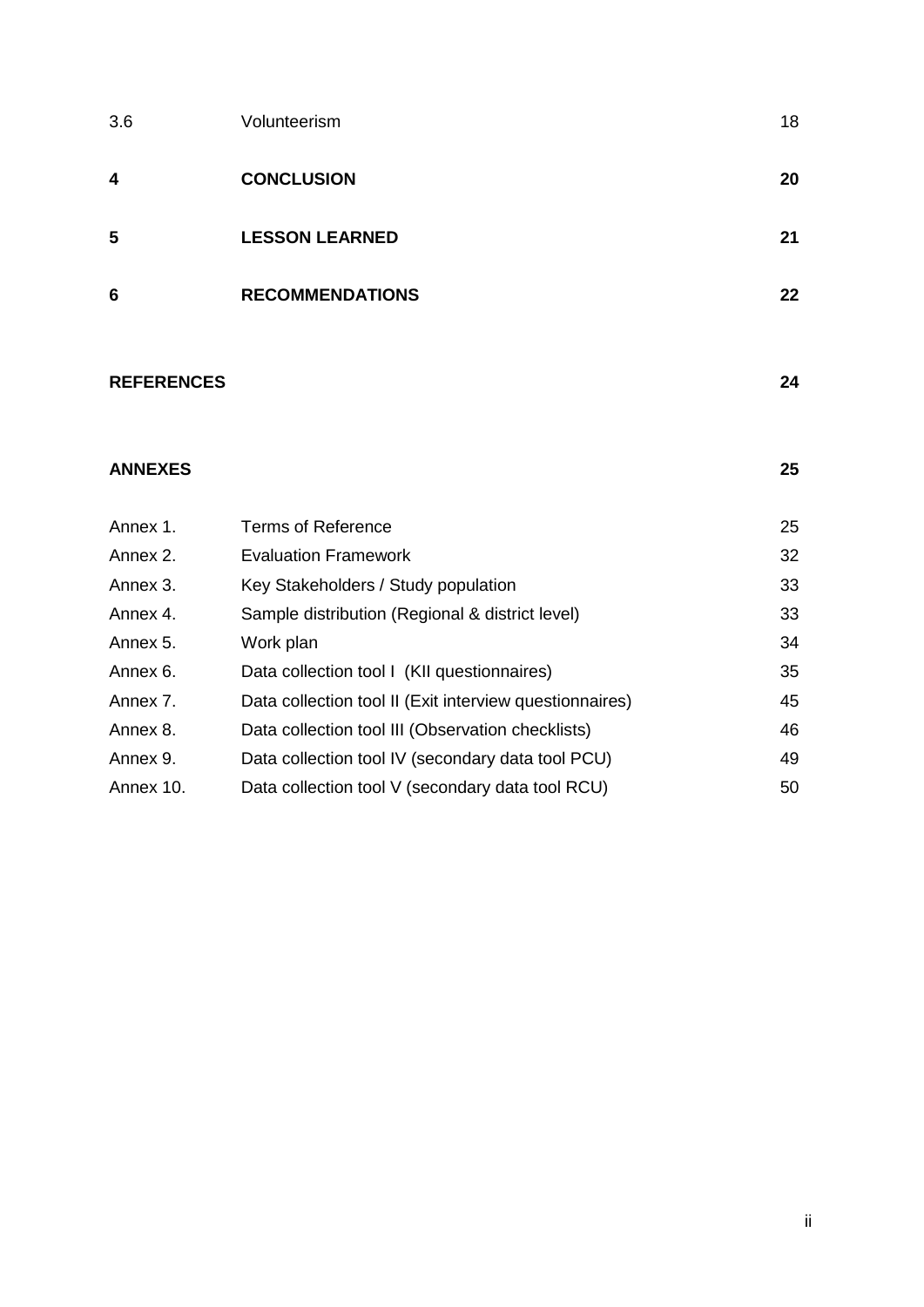## **Acronym and abbreviations**

| <b>ASIP</b>   | Annual Strategic Implementation Plan                 |
|---------------|------------------------------------------------------|
| <b>AWP</b>    | <b>Annual Work Plan</b>                              |
| <b>CCTV</b>   | <b>Closed Circuit Television</b>                     |
| <b>DDC</b>    | <b>District Development Committee</b>                |
| <b>DPs</b>    | <b>Development Partners</b>                          |
| <b>ICT</b>    | Information and Communications Technology            |
| <b>IoE</b>    | Institute of Engineering                             |
| <b>LBs</b>    | <b>Local Bodies</b>                                  |
| <b>LFA</b>    | Logical Framework Approach                           |
| <b>LGCDP</b>  | Local Governance and Community Development Programme |
| <b>MCPM</b>   | Minimum Conditions and Performance Measures          |
| M & E         | Monitoring and Evaluation                            |
| <b>MoFALD</b> | Ministry of Federal Affairs and Local Development    |
| <b>NPC</b>    | National planning Commission                         |
| <b>PCU</b>    | <b>Program Coordination Unit</b>                     |
| <b>PPSF</b>   | Policy and Programme Support Facility                |
| <b>RCU</b>    | Regional coordination Unit                           |
| <b>SIP</b>    | <b>Strategic Implementation Plan</b>                 |
| <b>SMs</b>    | <b>Social Mobilizers</b>                             |
| <b>TOR</b>    | <b>Terms of Reference</b>                            |
| <b>UNJP</b>   | United Nations Joint Programme                       |
| <b>UVS</b>    | <b>University Volunteer Scheme</b>                   |
| <b>UNV</b>    | <b>United Nations Volunteers</b>                     |
| <b>WBRS</b>   | Web Based Reporting System                           |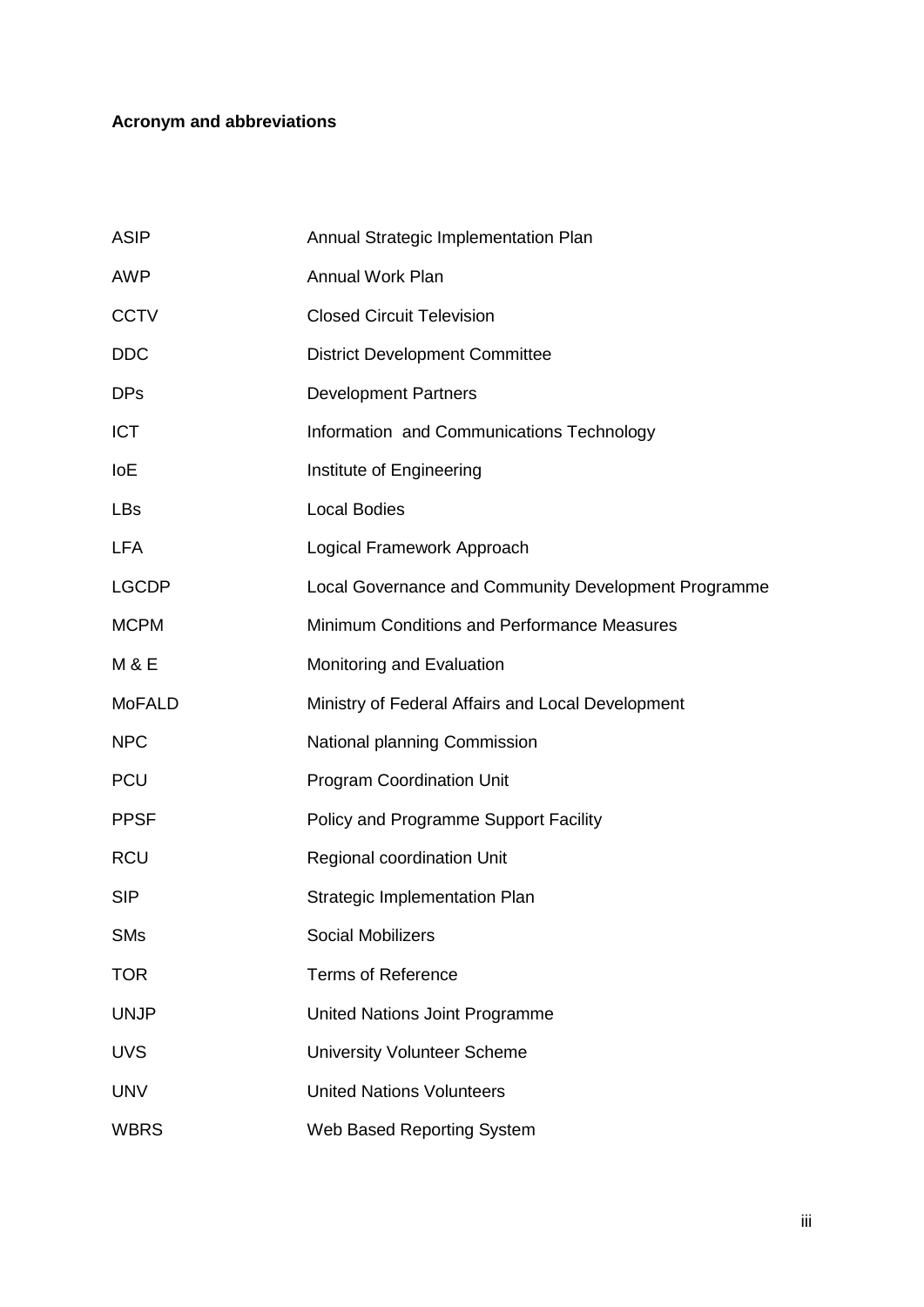## **List of Tables**

| <b>Tables</b> |                                                                                                                   | Page |
|---------------|-------------------------------------------------------------------------------------------------------------------|------|
| 01            | Progress at central level                                                                                         | 12   |
| 02            | Progress at institutional level - ICTVs & system set up (covers all supported LBs)                                | 13   |
| 03            | Progress at institutional level - Training, institutional practice and volunteerism<br>(covers all supported LBs) | - 14 |
| 04            | Project outcomes in support of ICT                                                                                | 18   |
| 05            | Gender wise distribution of UNVs / ICTVs                                                                          | 19   |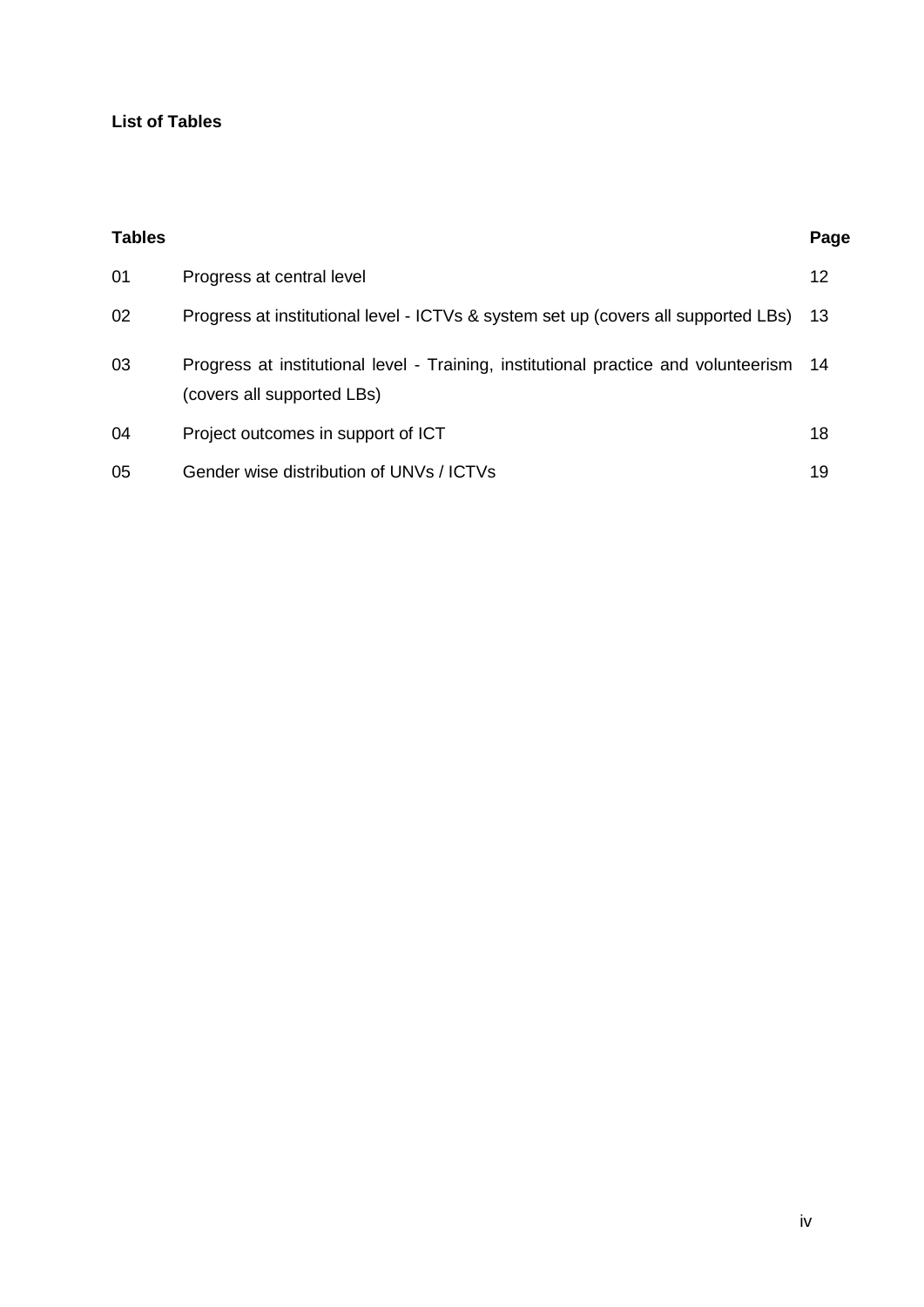#### **Executive summary:**

#### **Introduction**

In 2014, the Government of Nepal Ministry of Federal Affairs and Local Development initiated the Information and Communications Technology (ICT) component within Local Governance and Community Development Programme II (LGCDP II) to support the digitization of government procedures, build capacity of local body staffs in order to support outputs of Local Governance and Community Development Programme II (LGCDP II) and ultimately contribute to improved e-governance of Nepal. The component was supported by university youth volunteers who are engineering graduates from Tribhuvan University, Institute of Engineering (IoE). The component focuses on volunteering as a strategic approach to community volunteer mobilization embedded in local governance to reach the most marginalized across the country.

The primary objective of this evaluation was to assess achievement & other aspects such as management approach and generate lessons and recommendations to guide future decision making, planning of activities and strategic inputs for programme implementation on volunteerism and ICT. The review was based on five major areas of evaluation namely – relevance, effectiveness, efficiency, sustainability, achievement and a volunteer support area which was the main implementation approach of the programme support.

#### **Methods**

The review basically adopted non experimental pre& post-test design using both quantitative and qualitative study methods. One District Development Committee (DDC) & one municipality was chosen from each Regional Coordination unit (RCU) using purposive sampling method with an aim to include samples from all the respective RCU. The Programme Coordination Unit (PCU) and MoFALD at the centre were other sampling units. The total samples were 40 which included 3 central level stakeholders, 7 United Nations Volunteers (UNVs), 12 Information and Communications Technology Volunteers (ICTVs) , 12 Local Bodies (LBs) staffs, 3 Social Mobilizers (SMs) and 3 beneficiaries. Data were collected using primary and secondary data collection tools such as semi - structured key informant interview questionnaire, exit interview questionnaire, observation checklist and progress sheets.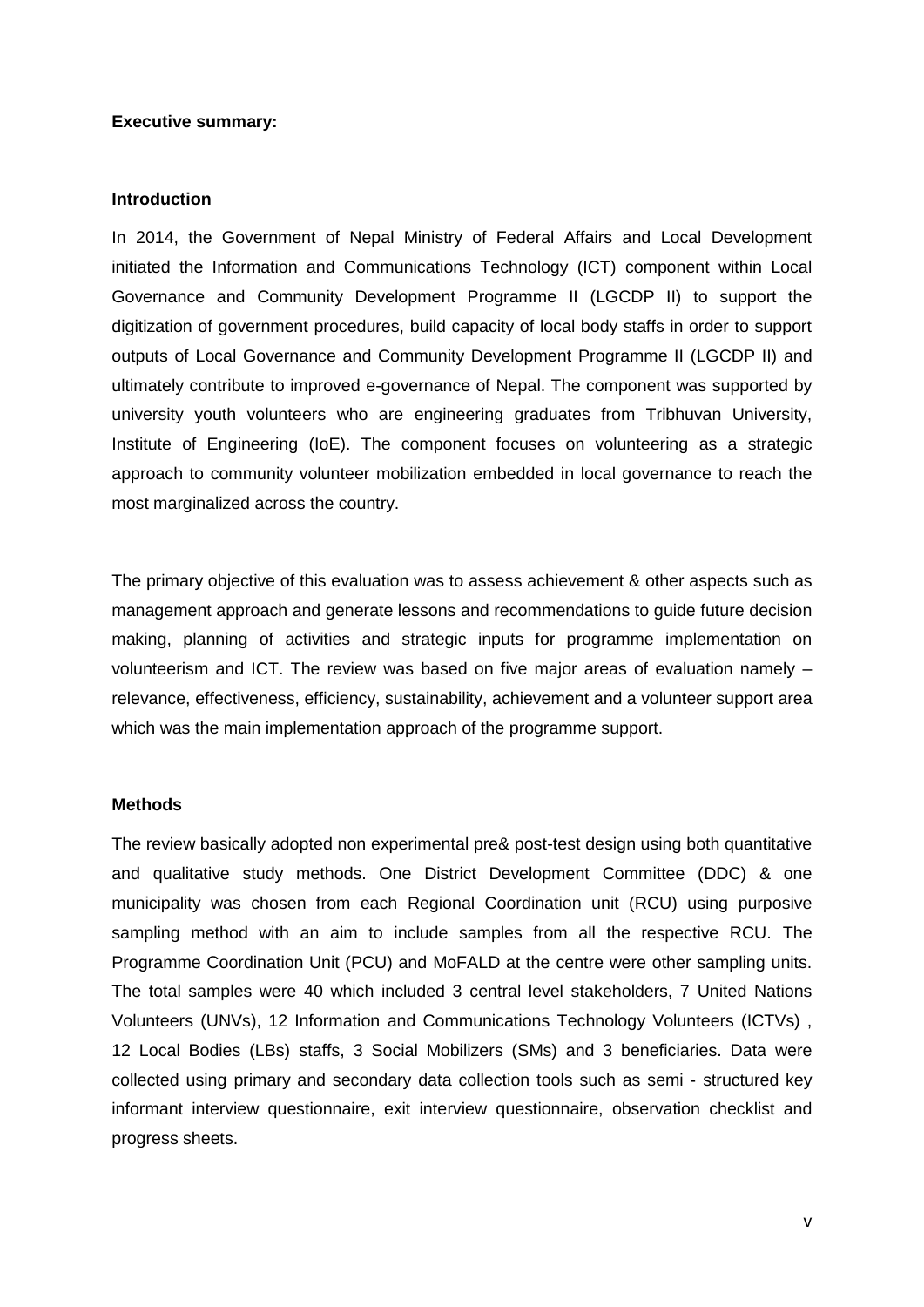## **Findings**

## **Relevancy**

- The objective to support public information access in a simple and transparent manner was found in line to right to information act, 2007 and local self-governance act, 1999. When reviewed in reference to IT policy, 2010 and national ICT policy, 2015 the support strategy and activity was found limited in enhancing government readiness, accountability, ownership, setting defined ICT standard & guidelines.
- The ICT need assessment survey, 2014 outlined some evidence which was found useful to some extent in setting activities at local body level.
- ICT support was found to be cross cutting to the LGCDP II program component. But no such clear and distinct ICT related outputs and indicators were found in the core LGCDP II project framework except capacity building. Some activities were found in LGCDP II Annual Work plan (AWP).
- The partnership in between MoFALD, UNV and IoE was found to be a good initiative to link University with local development programs. However in some part, the partnership was not found clear in terms of responsibilities and coordination.

## **Effectiveness**

- Stakeholders at all level were found positive towards the ICT support. Initiation of technology based official practice and its use in data management, reporting and documentation was found useful.
- Different activities were performed since the operation of ICT support component. But this was not found to be uniform. Further no such detail activity plan with target was found under this component. Also no ICT indicators were defined in relation to the LGCDP II outputs.
- Management approach was found very general. Some practice of monthly plan and achievement were found in the annual report submission.
- Monitoring and supervision was also very general and was mostly need based both at PCU & RCU level. The monitoring support from central PCU level was relatively minimal than planned.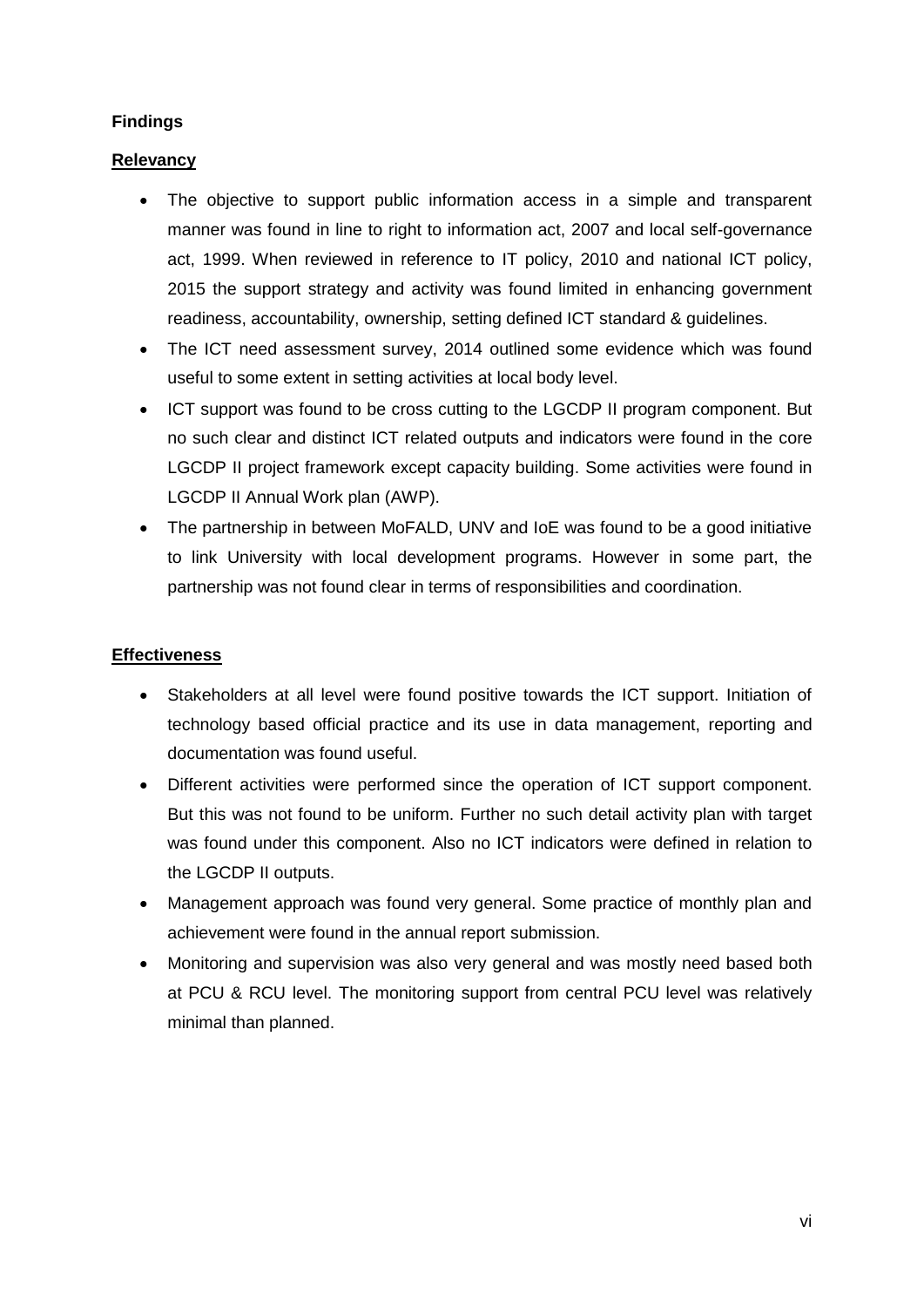## **Efficiency**

- Government officials appreciated the capacity of UNVs/ ICTVs in managing and sorting out ICT related problems. Most of the ICTVs reported that they are capable of performing their task with some specific support from RCUs UNVs.
- The support component lacked target Vs achievement plan which could not provide specific avenue to analyse activity completion in a timely manner. In general, the basic set up and capacity building activities were found to be performed in the initial year of the programme.
- Local bodies staffs were found to be performing their routine task of recording, reporting, data management using software. However in most of the places they are still not independent to perform website updates, social media updates, resource mapping and technical trouble shooting.
- Efficient use of technology for communication were found among UNVs / ICTVs only such as google groups, google hangout. The practice of printer sharing using printer server were found in local institutions (DDC, municipality)
- UNVs / ICTVs were also found supporting the newly declared municipalities which are closer to working area.

## **Sustainability**

- Most of the local bodies could only perform basic ICT based work. The need of ICT support in more systematic approach was found to be apparent in most of the local bodies.
- The ICT support exit plan was found to be one of the concern of UNVs / ICTVs. However no such plan was found. Also no any exact continuation plan was found in support to this component.
- The review also found some basic orientation on computer skills and IT to social mobilizers and VDC officials beyond the district headquarter hub. But no such plan was to roll this effort at community levels was found.
- The ownership of the ICT support was found minimal. Few evidence of self-demand for support, initiation and resource allocation for specific ICT activities were only found in local bodies.

## **Expected Impacts / Effects**

 Basic IT system set up and its use in official operation was found to be one of the significant changes which government aimed since long.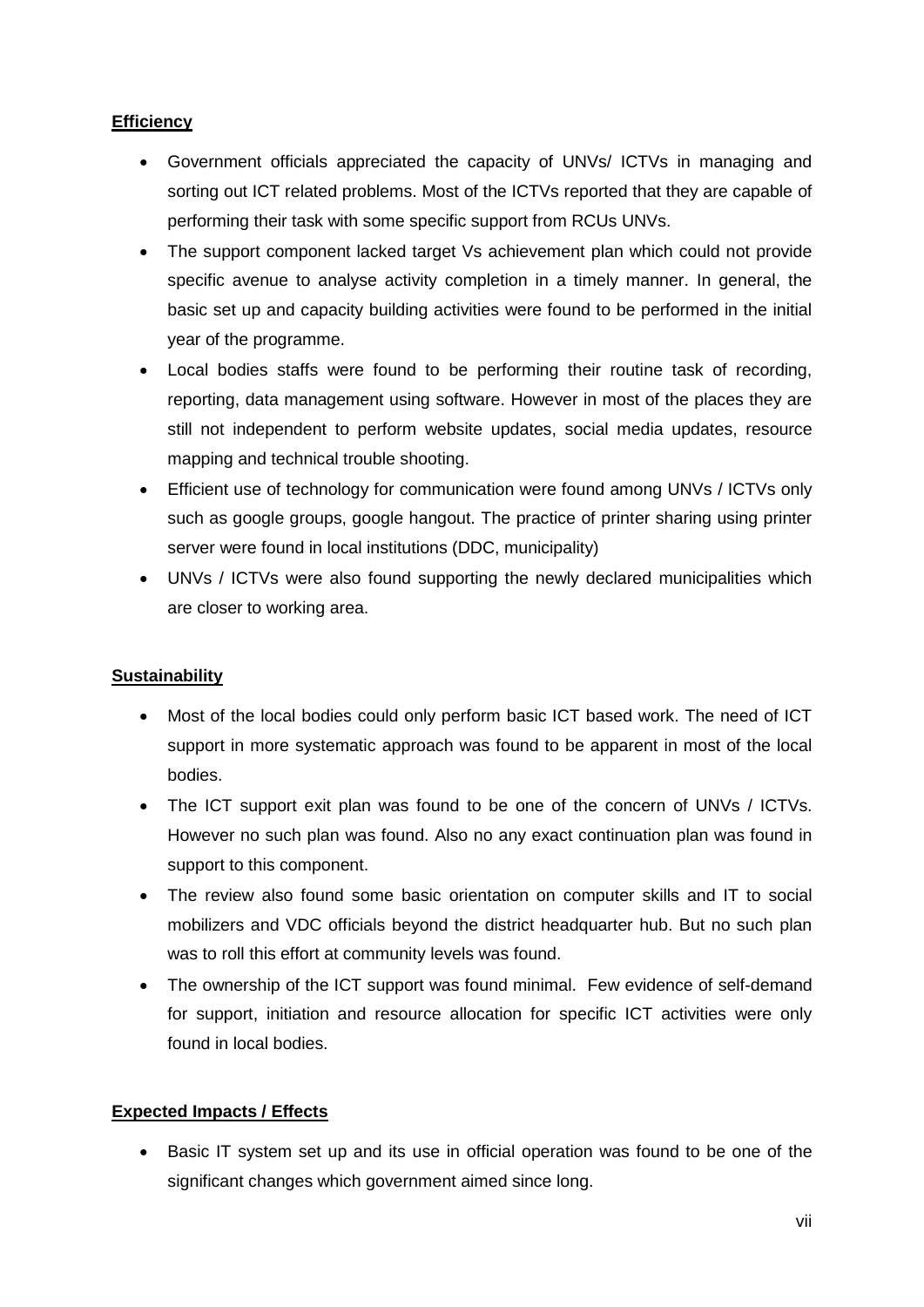- Online use of data reporting was also reported as one of the significant change in government reporting system.
- Availability of information and data through websites, social media were also another major achievement. Most importantly some key decision of local body council meetings was also found available through local body websites.

## **Volunteerism**

- UNVs /ICTVs role was found to be appreciated as that of regular staffs by most of the local body and MoFALD / LGCDP II staff.
- Both UNVs/ ICTVs reported learning opportunity in terms of technical exposure and understanding developmental program.
- The promotional activity related with the volunteerism was found to be limited. Only 2 RCU reported to have promotional event once. Some local body also reported few such events.
- Official recognition / appreciation to the volunteer support was found lacking
- Review of volunteers ToR to make it more defined was emphasized by most of the volunteers. This was also realised by the LGCDP II personnel.

## **Conclusion**

The review found some primary level of progress in terms of intended ICT support objective. The initiative has given the young graduates an opportunity to learn and practice which is useful in terms of capacity development, support and local development. However the support component needs proper attention from management perspective to reach the aimed objective of the ICT support.

#### **Recommendations**

- Clear and specific support framework needs to be developed to make the initiative more meaningful and result oriented.
- The terms of reference (ToR) of both UNVs / ICTVs needs revision to make their role and responsibility more clear.
- Linking the ICT support with comprehensive e-governance would make this initiative more meaningful rather than limiting to support activity.
- Proper implementation guideline needs to be developed for smooth and uniform operation of ICT activities.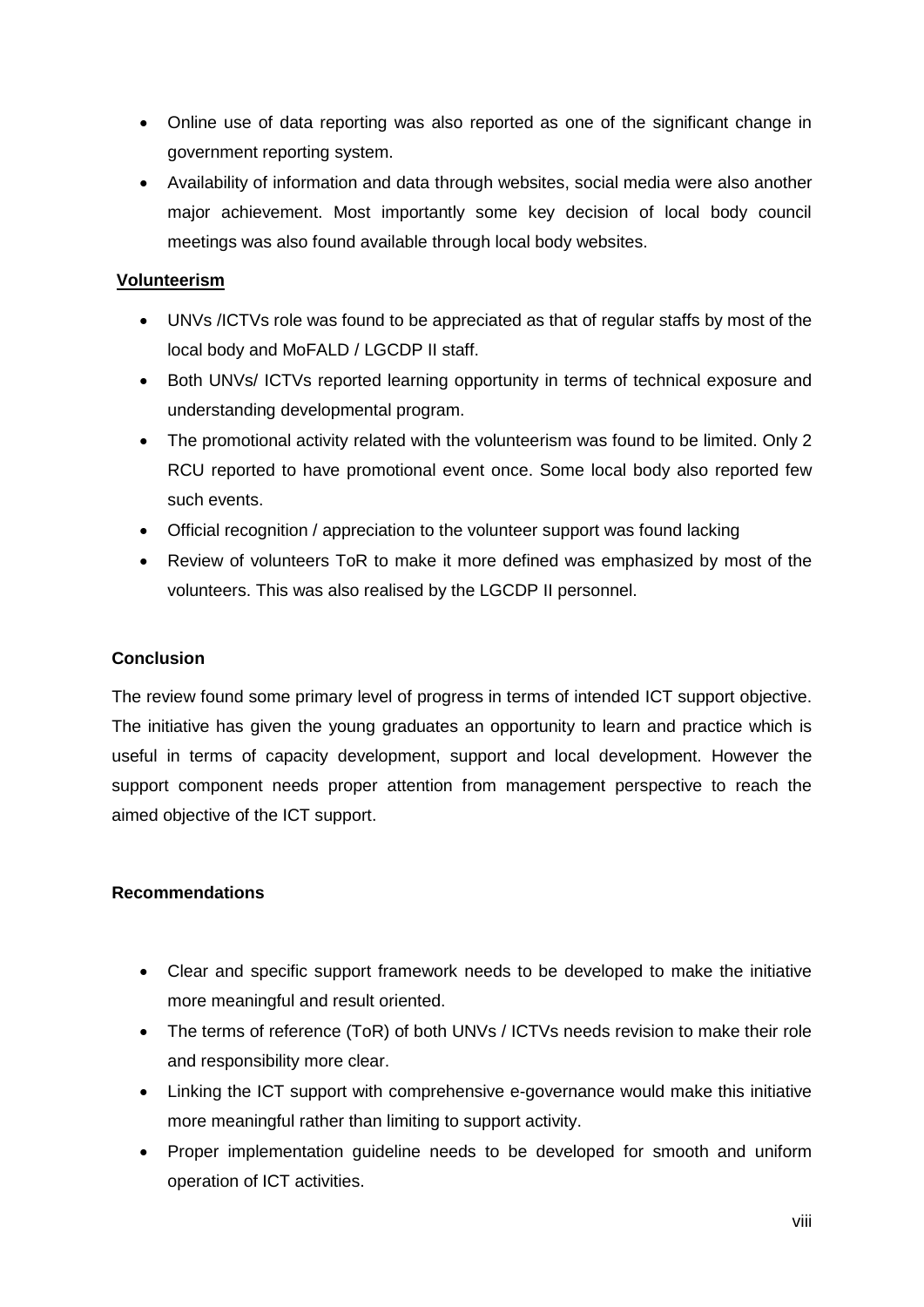- More systematic and organised approach of program management needs to be adopted in terms of setting target and achievement in a phase wise manner. Similarly M/E support matrix for the component needs to be developed to make the support more clear in terms of monitoring support & evaluation.
- Integration of key ICT indicators in central MCPM would initiate sense of responsibility and accountability among local body staffs.
- Progress reporting of ICT related works needs to be done at local body level to keep them informed about progress and necessary initiatives to be taken.
- Communication and coordination in between partners must be taken in a frequent and a regular basis to review progress and set strategy to move forward.
- **Practice of review and reflections needs to be regularised in order to identify** progress and challenges. Similarly, the progress and challenges needs to be analysed and shared.
- Practice of early programme review and planning prior to council meeting must be initiated. The meeting must include local body staffs and focal persons.
- **District focal points and chief executives of both municipality and DDC have major** influence in implementing the ICT and related components beyond basics. Therefore this must be management priority to move things forward in most of the districts.
- **Appreciation and recognition activity must be initiated in order to motivate volunteers.** Apart the volunteer promotion activities must be made mandatory with adequate resource allocation to promote volunteerism.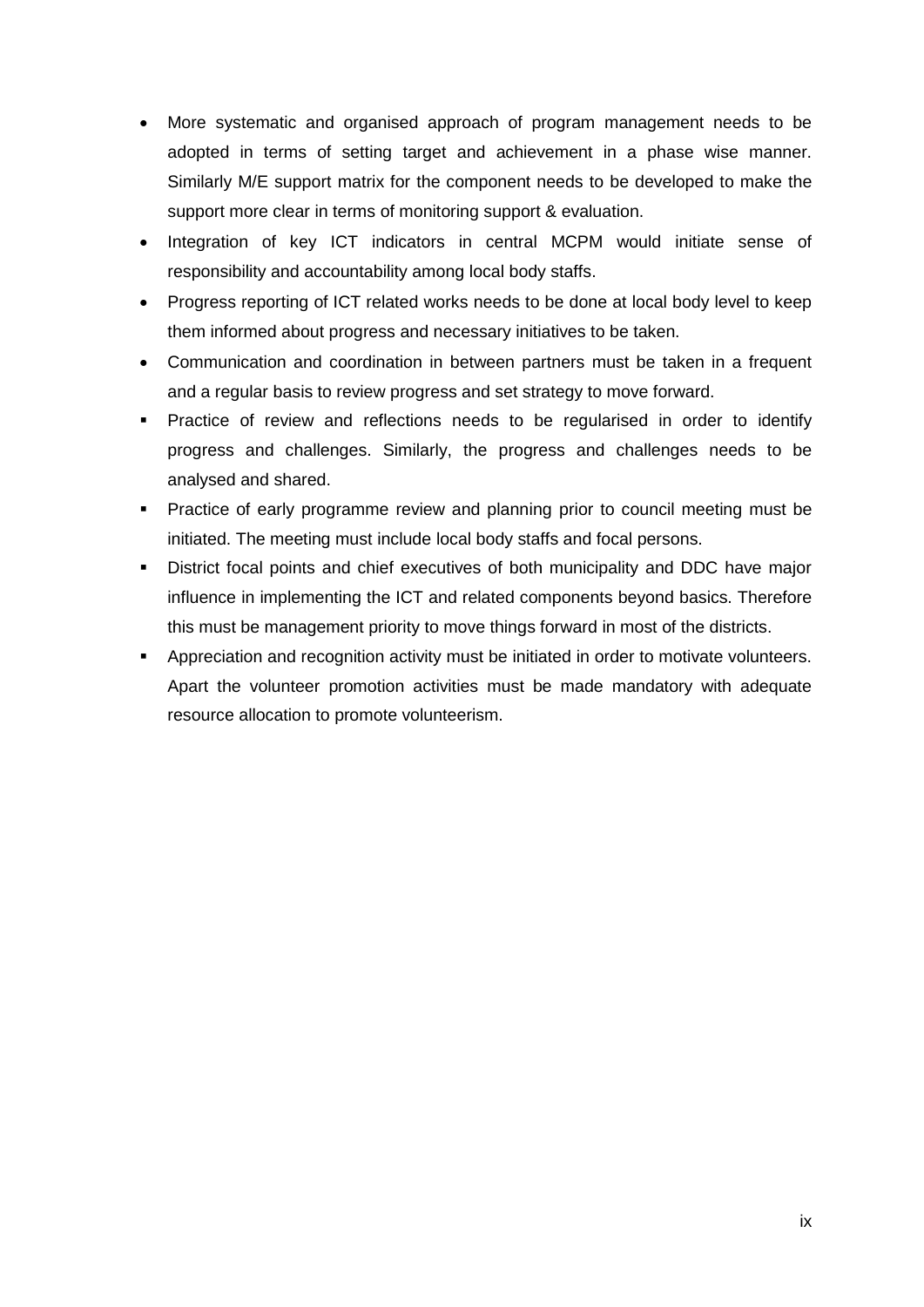#### **1. INTRODUCTION**

#### **1.1 Background**

The increasing use of technology today has eased interactions, improved information and communication more than ever before. The subsequent use of information and communication technology for interactions among public entities, civil societies, and communities has given rise to new paradigm of governance called e - governance.

E - Governance is "the application of information Technology to the processes of government functioning to bring about simple, moral, accountable, responsive and transparent government".<sup>1</sup> It came as a quest of making the public institutions more transparent, accountable, and efficient for the better delivery of public services.<sup>1</sup> Using ICT as a tool helps to improve governance to be more effective and transparent.

In Nepal, different sectors are in process of introducing ICT to improve their service and performance. With this, the Government of Nepal (GoN) aimed to launch ICT support component in its national level Local Governance and Community Development Programme (LGCDP).The Local Governance and Community Development Programme (LGCDP) is a national programme which is being implemented by the Ministry of Federal Affairs and Local Development (MoFALD) and supported by several developmental partners, including the United Nations Volunteers (UNV).<sup>5</sup>

#### **1.2 Project detail**

The UNV support to Local Governance and Community Development Programme (LGCDP II) has been implemented in Nepal since 2014.<sup>4</sup> The purpose of this support is to contribute towards improved e-governance in the country through the effective implementation of information and communications technology (ICT) components by ICT volunteers.<sup>8</sup>

The specific objectives of the UNV support (in line with the overall LGCDP programme) are:

 To strengthen the capacity of communities and community organisations to participate actively and assert their rights in local governance processes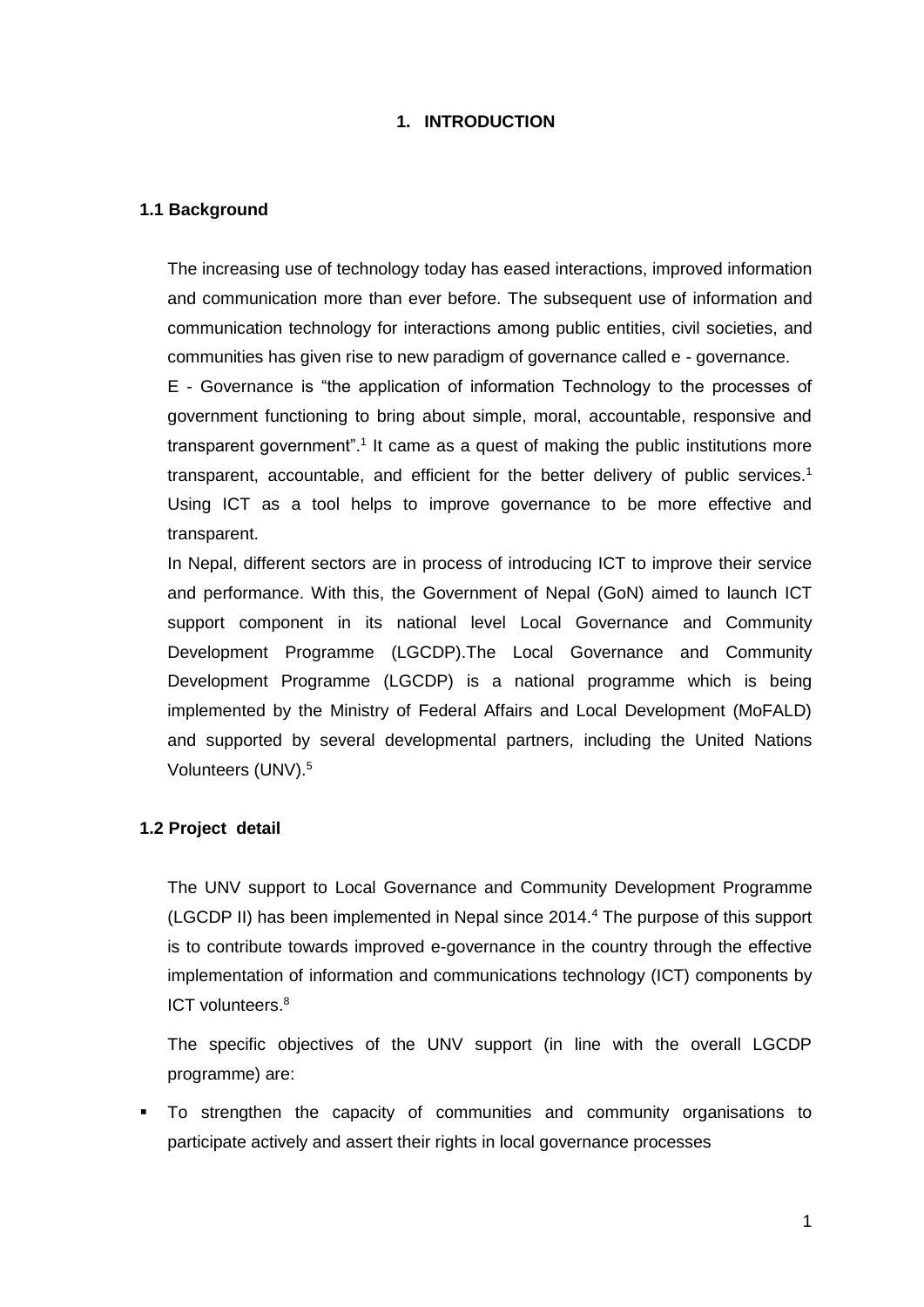- Through direct support to the process of digitization of working procedures in DDCs and municipalities to enhance the delivery of basic services at the local level
- By providing university youth volunteers with a possibility to gain basic professional experience as volunteers in the field of local governance to improve their future employment opportunities with particular focus on a potential careers as civil servants
- To strengthen the institutional and human resource capacities of Local Bodies and central agencies involved in local governance by deploying 133 University youth volunteers to DDCs and Municipalities
- To improve access to and quality of local infrastructure and other socio-economic services administered by local bodies

The UNV ICT volunteer support technical assistance pillar one of LGCDP II Outcome 1: Effective Implementation of LGCDP II at all levels of the Government and its outputs:

- Output 1: Programme Coordination Unit (PCU) strengthened and fully operational
- Output 2: Regional Coordination Unit (RCU) established and operational
- Output 3: Technical support provided to Local Bodies (LBs)

In addition, under technical assistance pillar two, Outcome 2: Improved Policy Advice and Capacity Support for Development for better overall Service Delivery at the Local Level, the UN volunteers support the following:

- Output 5:Strengthen overall capacity of MoFALD to manage TA (including volunteers)
- Output 6: Capacity of national and sub-national institutions to manage and implement local service functions is strengthened

Finally, UN volunteers contribute to technical assistance pillar three, Outcome 3: Greater efficiency and effectiveness in programme coordination and oversight:

 Output 8: Efficient and effective quality assurance, programme monitoring, documentation and evaluation is provided to ensure the LGCDP II delivers stated outcomes and outputs.

Thus, the ICT UNV component is part of the overall Policy and Programme Support Facility (PPSF) of LGCDP II and follows its M&E framework to ensure consistent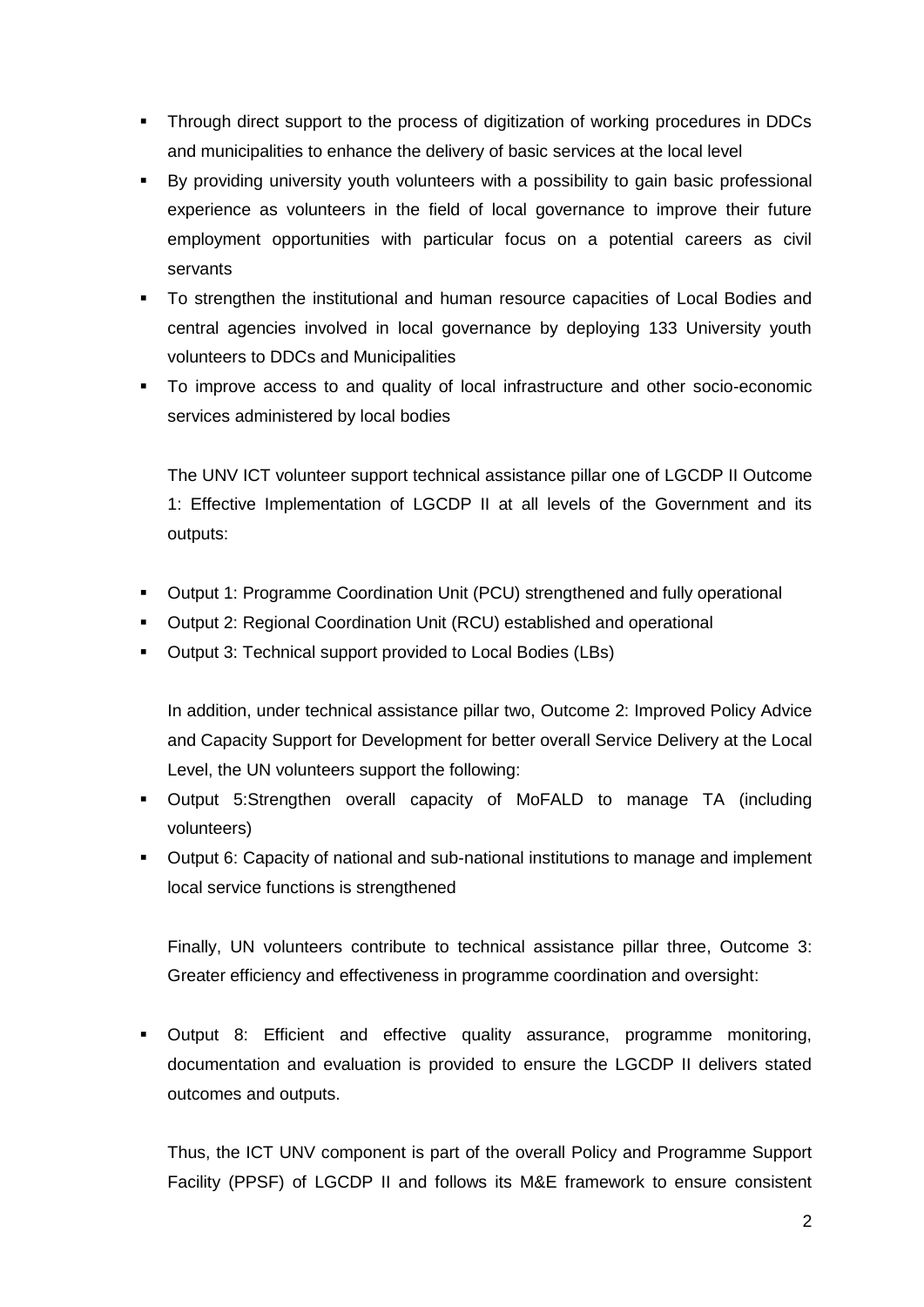measurement throughout its Annual Work Plan (AWP) and the Annual Strategic Implementation Plan (ASIP) as part of the Strategic Implementation Plan (SIP) and its logical framework.<sup>6,7</sup>

The UNV project activities are defined as a separate component of the overall UN Joint Programme, and are implemented jointly with the LGCDP Development Partners (DP).

Within the overall strategic framework of UNV, each of the UNV project component is expected to achieve the following specific outcome:

 Outcome 2: Countries more effectively integrate volunteerism within national frameworks enabling better engagement of people in development processes

To support the project activities, 2 National UN ICT volunteers are deployed at the central level in the Programme Coordination Unit and provide technical assistance on Information and Communications Technology (ICT) to MoFALD at the central level under the supervision of the National Programme Manager (NPM) of LGCDP II. In addition, they coordinate 6 National UN ICT volunteers in the Regional Coordination Units (RCU) who train and coach 133 ICT volunteers at the District Development Committees (DDC) and municipalities to deliver quality and timely assistance to local bodies. $4, 9$ 

#### **1.3 Objective of the evaluation**

The overall objective of this evaluation was to generate lessons learnt from volunteers and local government, best practices and recommendations to guide decision-making for future actions in the area of volunteering to deliver ICT related activities in local governance and community development program.

#### **1.4 Scope of the evaluation**

The evaluation aimed to provide thorough evaluation on the specific UNV component of the LGCDP II programme to explicitly assess and document the achievements, effectiveness, efficiency, relevance, coherence and sustainability of all UNV interventions in the programme to date. In terms of outputs, the evaluation focused on the effect of the volunteer support to public service delivery to communities and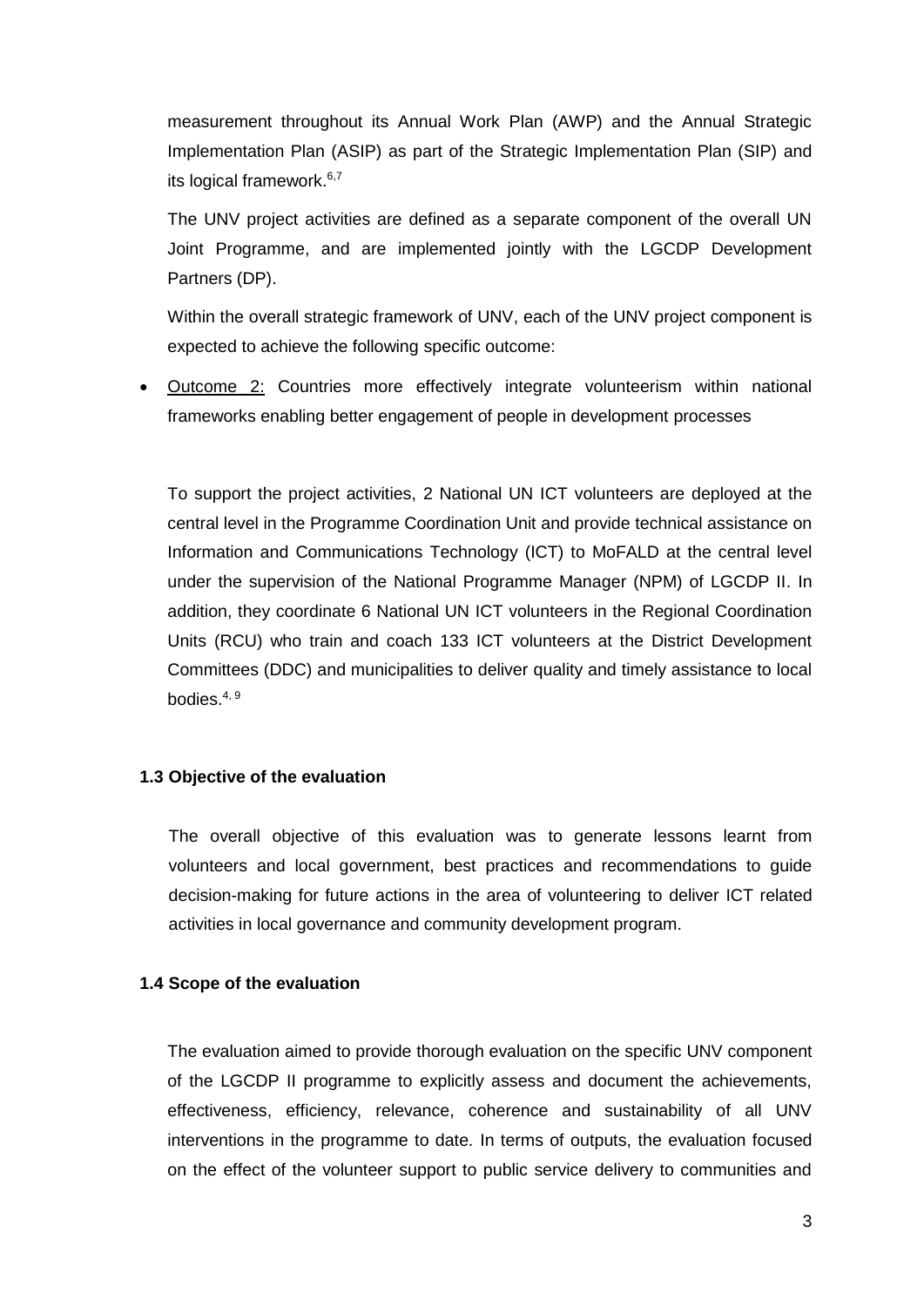on the quality of community participation in local governance, as a result of the project activity. The evaluation covers the programmatic, management and succession parameters of the support component.

#### **2. APPROACH AND EVALUATION METHODS**

### **2.1 Approach**

The evaluation was carried out in close coordination and support from program coordination unit & regional coordination units. Participatory approach with systematic method was used to ensure full participation of the concerned stakeholders and project staffs during the process. The "Right to information" to the respondent was honoured and the confidentiality of their response was maintained.

#### **2.2 Evaluation criteria and questions**

The entire evaluation was based on the following six criteria. Each criterion was proceeded by evaluation questions (general & specific) to assess the given objective and scope of work.

#### **Relevance**

General question:

Has the UNV support been relevant component to the LGCDP II program?

Specific question:

- Is the support relevant in terms of need and priorities?
- Is the approach, modality relevant in terms of implementing context?
- **If** Is the support component aligned with in the program framework at national and local level?
- Are the partners and stakeholders committed and supportive to the ICT component?
- What are the constraints under which the UNV support component functions?
- What relevant lessons emerged from this project which can inform UNV projects in similar areas?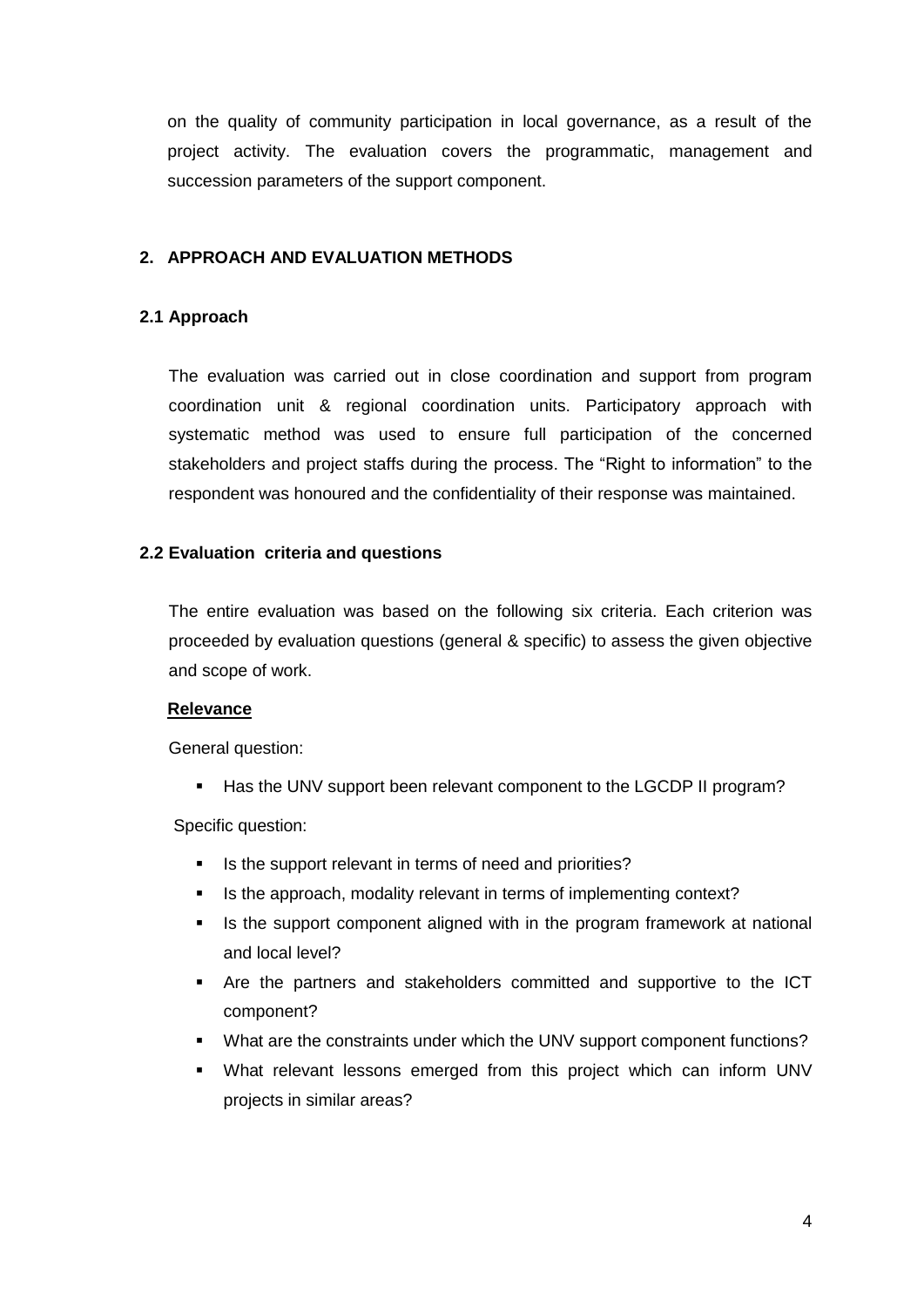## **Effectiveness**

General question:

 To what extent the ICT component been effective to achieve the program objective?

## Specific question:

- What is the stakeholders impression on program effectiveness through the current approach?
- To what extent were the outputs of UNV/ ICT component achieved?
- Have the support reached the area with greatest need?
- How particular needs of the least performing districts were taken into account in design, implementation and monitoring / supervision support?
- What are the major factors that have influenced achievement or nonachievement?

## **Efficiency**

General question:

Has the UNV / ICT component support been adequately delivered in terms of inputs and timeline?

Specific question:

- Has the support component or target activities been implemented within the timeline?
- Has the support component been useful to build up the institutional capacity for service delivery?
- Has the project stakeholder or authority taken prompt action to solve implementation issue?
- Was there any identified synergy or linkage between UNV or LGCDP II core program to reduce cost while supporting result?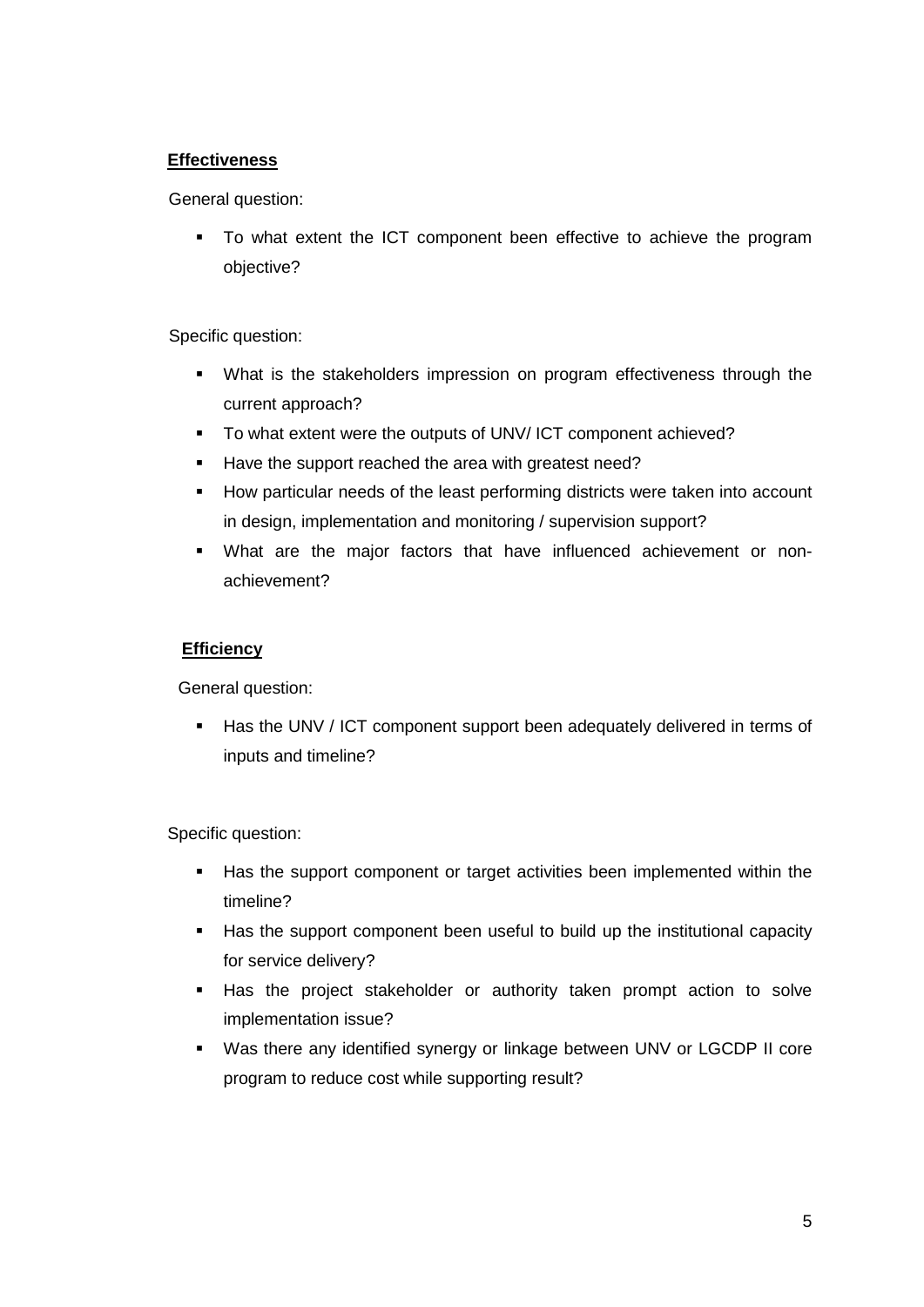## **Coherence and Sustainability**

General question:

 Has the ICT support resulted in establishment of capacity in coherent and sustainable manner?

Specific question:

- Are the changes introduced durable and likely to go beyond UNV assistance?
- Is there evidence of ownership at national and local level?
- Has the support component clearly defined exit strategy or plan and has it been implemented or is in process of implementation?
- What is the possibility of continuing the current support or implementing modality?

## **Expected impacts / Effects**

General question:

**What has ICT support resulted in LGCDP program outcome?** 

Specific question:

- What verifiable result has the support delivered in terms of system set up, service improvement, transparency and accountability?
- What other results did the UNV / ICT support achieve so far?
- What factors played role in achieving those outcomes?
- What were the most significant changes that this project has helped to generate?
- Has this support component made any difference to the beneficiaries in terms of information access and reach?
- How many people benefitted from the UNV/ICT volunteer support?

## **Volunteerism**

General question:

 How far has this volunteerism approach been useful in achieving program goal and stimulating volunteerism?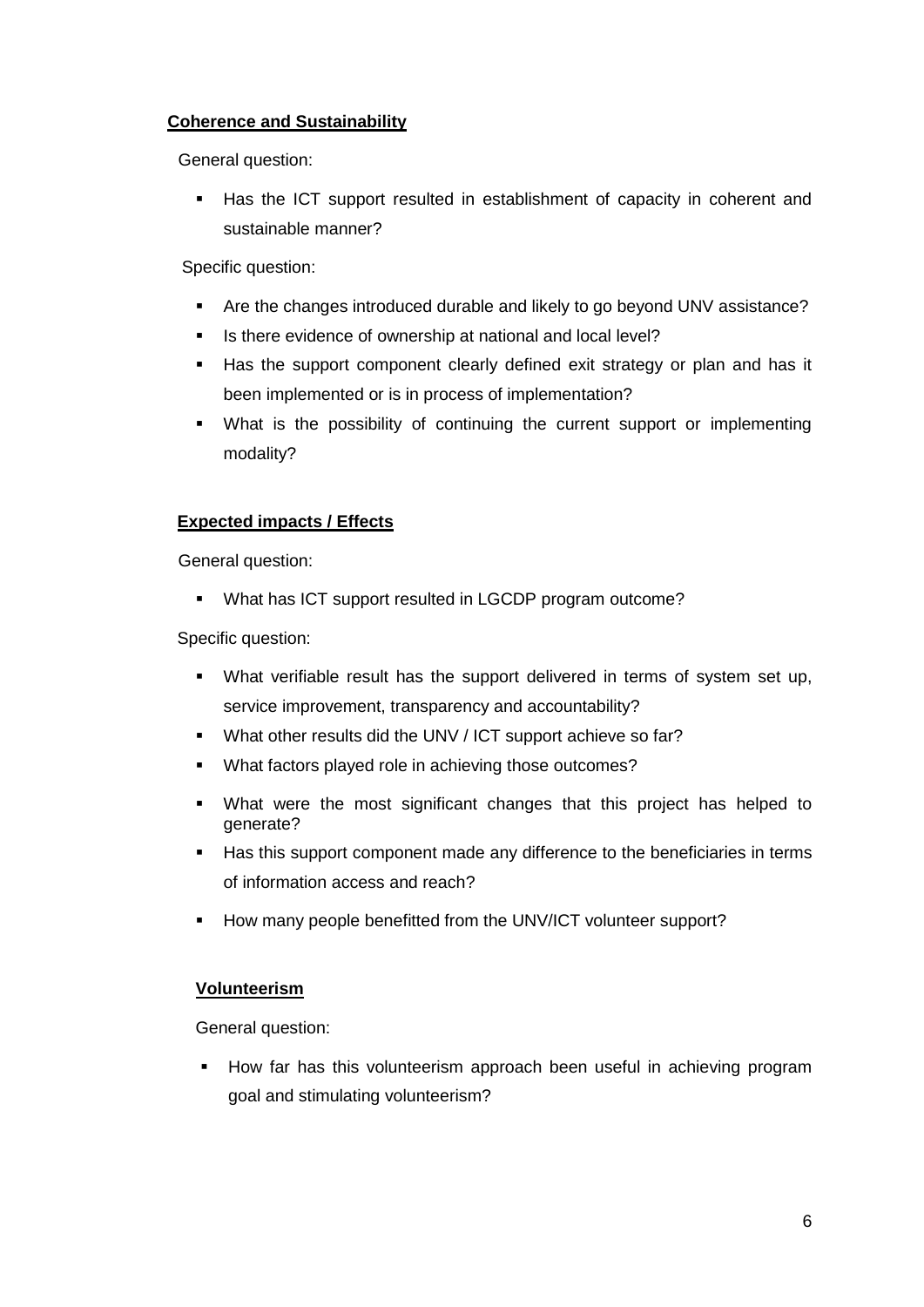Specific question:

- What is the contribution of UN volunteers / ICT volunteers to the outcomes of the project?
- How did UN volunteers contribute to stimulating national/ local volunteerism?
- What was the participation of volunteerism in general and on inclusion basis (gender)?
- What were the challenges faced by the volunteers while coordination at central level and local body?
- Has this support component been useful in developing capacity of UN / ICT volunteers and local body staffs?

#### **2.3 Evaluation design and Methods**

The study adopted non-experimental pre & post-test design. It followed mixed method approach (both quantitative and qualitative) to answer evaluation questions. The study used some relevant and application data from ICT assessment survey conducted in 2014 as pre-test (before intervention) and project data after intervention as post -test. The post-test covers data till May, 2016.

#### **2.4 Study area**

District under each regional coordination unit (RCU) was the study area. The study covered at least one district from each RCU.

#### **2.5 Study population**

The study population were concerned stakeholders, UNV / ICT volunteers from national to local level. The detailed study population is in **Annex 3**.

#### **2.6 Sampling method and sample size**

The study primarily adopted non-probability sampling method which was purposive in nature. Yet it followed the principle of representativeness to include samples of different characteristics (such as - one district from each RCU, district with or without RCU station, district performance).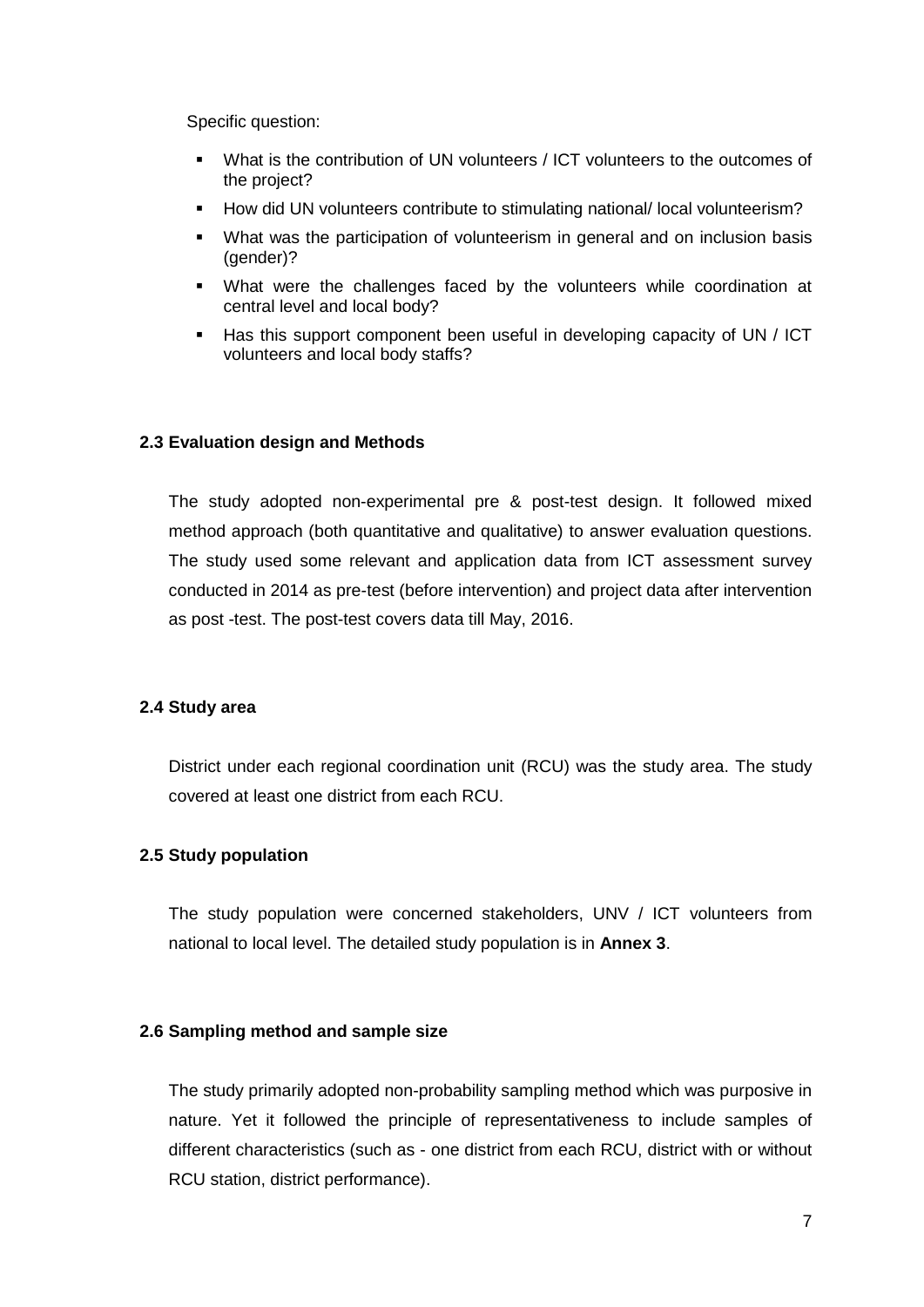The total number of sample was 40. The disaggregated study sample with study population is given in **Annex 3 & 4**. Further, the study also used project report data from all six RCU catchment area (75 DDC & 58 municipality) to analyse effectiveness component.

## **2.7 Data Source**

Both primary and secondary data was used as a key data source. Primary data was be used to identify views, gaps, impression, challenges and other qualitative aspects. Whereas secondary data / records was used to review progress (quantitative outputs), verify evidence, identify standard / system, tools and documentation.

#### **2.8 Data collection methods**

Primary data was collected using key informant interviews, exit interviews and observation method. Whereas secondary data was collected through desk review of the project documents (LGCDP II framework, plan / strategy, reports, minutes etc.)

#### **2.9 Data collection tools**

Primary data was collected using semi - structured key informant interview questionnaire, exit interview questionnaire and observation checklist. Structured selfresponse forms was also used to collect data. This was further clarified using telephonic interview as complimentary method.

Secondary data was collected using checklist and progress sheets. The detail checklist and progress sheets can be found in **Annex 8, 9 & 10**.

#### **2.10 Data management and analysis plan**

Each primary and secondary data was reviewed right after collection to ensure completeness (and accuracy for secondary data). Instant follow up was made for the detail information in case of incompleteness.

Themes was developed under each evaluation criteria, based on questionnaire and initial textual analysis. Primary qualitative data was then thematically interpreted.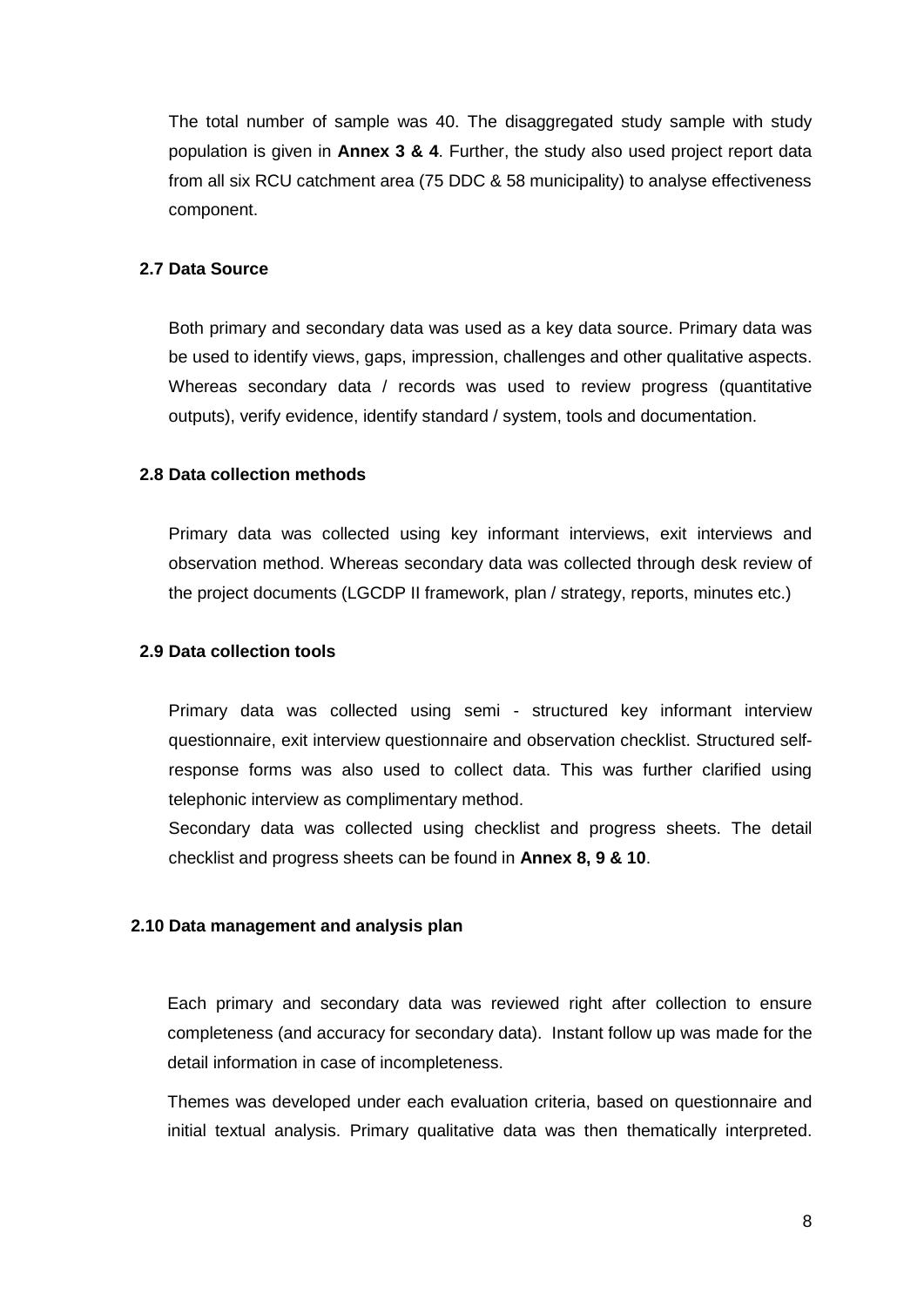Whereas descriptive analysis was carried out for secondary data. Tables were used for the data presentation.

### **2.11 Limitations**

The major limitation of this study was the timeline which did not permit adequate space to adopt more ideal methodology and samples. However the study was believed to be based on possible better method with the available resources.

The program support component also lacks some key benchmark information. So the comparative analysis of the unavailable quantitative data was not made.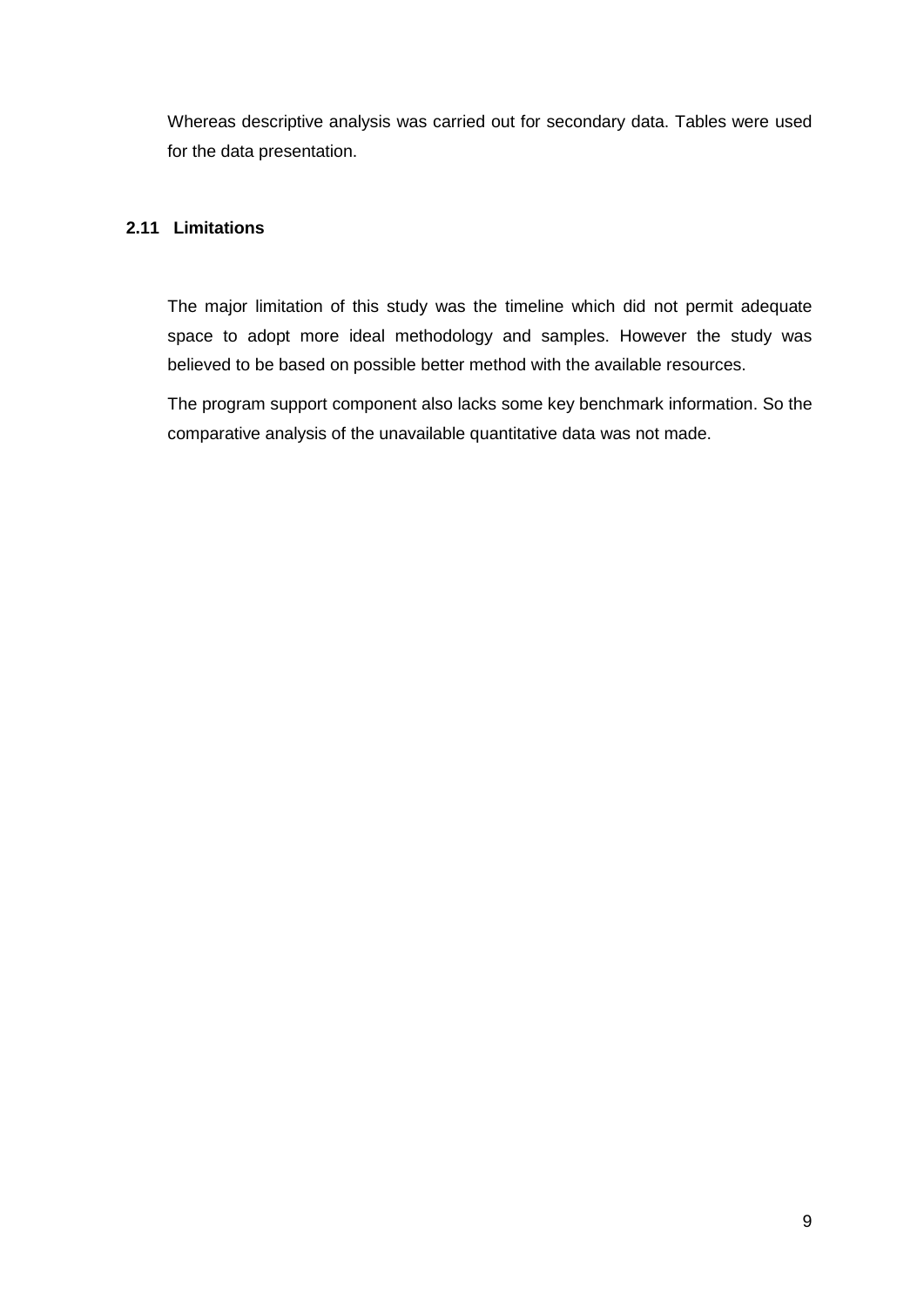#### **3. FINDINGS**

This chapter presents findings generated as a result of key informant interviews, observations, project reports and document analysis. The findings have been arranged as per the evaluation criteria(s) which attempts to answer the questions under each criterion. Most of the findings have been presented according to major responses and observations. It also includes rare and minor response as quotes and different observation where necessary.

#### **3.1 Relevancy**

The relevancy of UNV / ICT support was looked in terms of national policy, project support need, project framework / approach, partnership and commitment.

The Government of Nepal has recognised information as a fundamental right since the first constitution 1990. The objective to support public information access in a simple and transparent manner was found in line to right to information act, 2007 and local selfgovernance act, 1999. When reviewed in reference to IT policy, 2010 and national ICT policy, 2015 the ICT support strategy and activities of the project were found limited in enhancing government readiness, accountability, ownership, setting defined ICT standard & guidelines.

The ICT need assessment survey 2014 under the project has outlined some evidence of technology need for information & communication, capacity building, system set up, information dissemination and data management. Similarly there has also been demand for ICT support from newly declared municipality which reflects felt need and importance of technology in newer places.

Most of the respondents reported ICT support as cross cutting to the LGCDP II program thematic areas. This was also found the same on observation and document analysis. There was no such distinct and separate outputs and indicators in relation to ICT support except capacity building support in the LGCDP project framework.

The mixed volunteer approach (UN volunteer & local ICT volunteer) was found to be well conceived. The UN volunteers were found relatively experienced than the ICT volunteers which was acceptable to maintain the hierarchy. Technically ICT volunteers have appreciated the learnings from the UN volunteers ICT experts.

The partnership in between MoFALD, UNV and university level educational institution (IoE) was first of its kind in Nepalese context and was found good in concept. At central level, the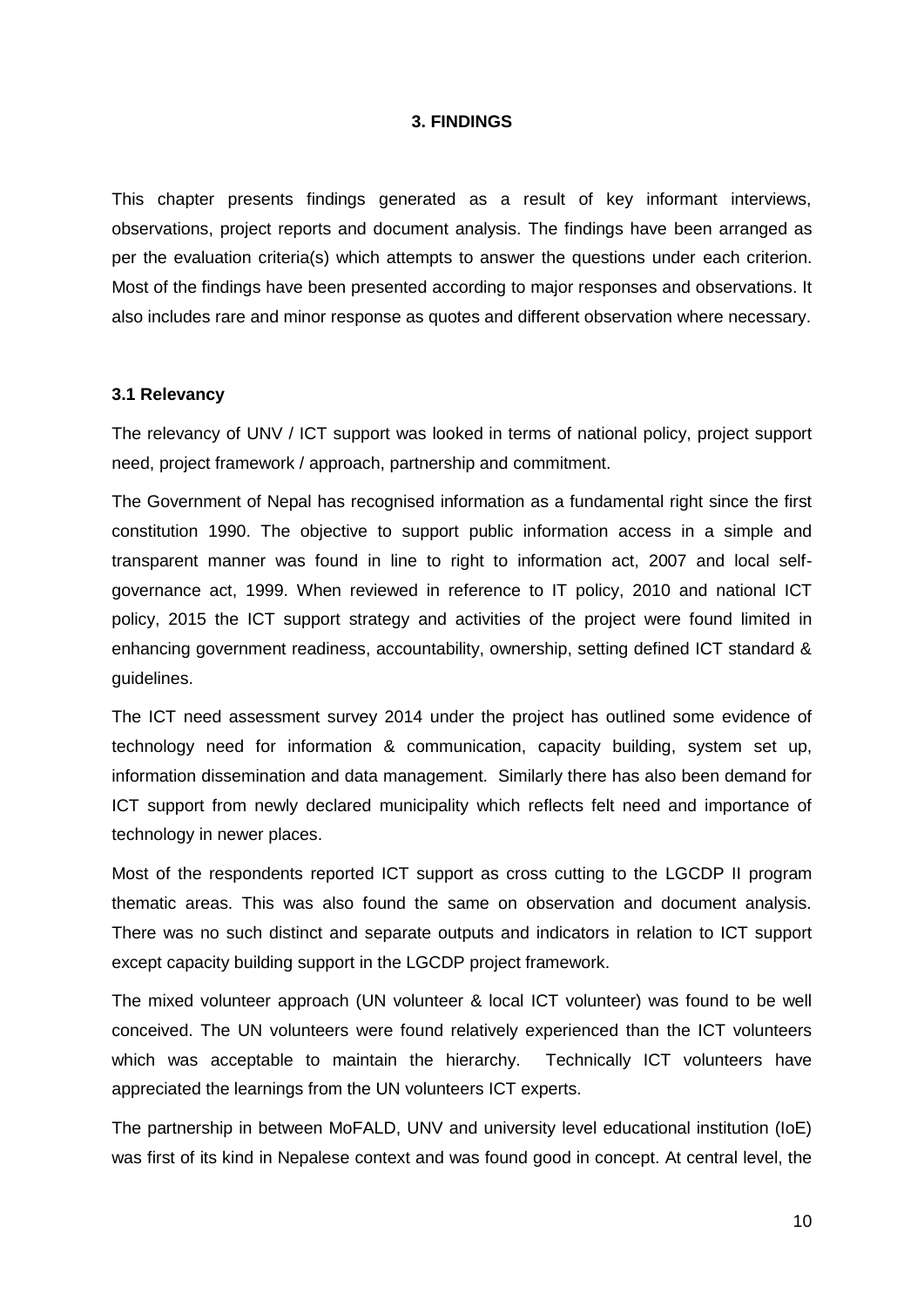commitment and understanding in between IoE and MoFALD was not found as expected. It was found to be limited only within the selection and recruitment of graduate volunteers (ICTVs). Some limitations in partnership clarity and coordination was found in between the parties.

#### **3.2 Effectiveness**

The effectiveness was reviewed analysing different aspects such as general impression of stakeholders towards the ICT support and its result, management strategy to support low performing districts and the area with greatest need, projects outputs /activities and factors resulting it.

Most of the stakeholders were found positive towards ICT support. The central / PCU level support in designing web portal for local bodies was found effective in terms of uniform design with dual version both in Nepali & English. At local level, there is at least the start in use of technology for official purpose and reporting. Some local bodies performance was found highly appreciative in initiating and using technology based management (such as queue management system, biometric attendance, CCTV monitoring etc.). Few local body staffs mentioned about staffs regularly using computers for their official work. In some of the local bodies (newly declared municipalities), frequent request for ICT support was reported which reflects the effect of ICTVs work and the need felt by the local institutions.

Generally the support from RCU to local level institution was need based, demand oriented and to some extent as per plan. There was no such specific monitoring and supervision tool found to support field activity. This usually occurs based on general activities and observation. In low performing districts, attempt of more visit with regular follow up is done but with no such mandatory plan. In newly declared municipalities, the ICTVs of nearby district makes the support visit with follow up according to their availability. From the PCU level, the monitoring and supervision support was also not found adequate and as per planned number of visit. In 2015, only one visit was made. And none of the monitoring visit made has been able to include all the major stakeholder such as IoE personnel. Proper monitoring and supervision schedule with framework was not found for this ICT support component.

In terms of activities, the ICT support component has performed numerous activities since its operation. However, no such support framework, strategy with target was found in particular to ICT. Also there was no defined indicators and specified activities under each outputs for ICT support. In some of the project report, an attempt has been made to include indicators with activities. The activities were found to be based on annual work plan (AWP) and annual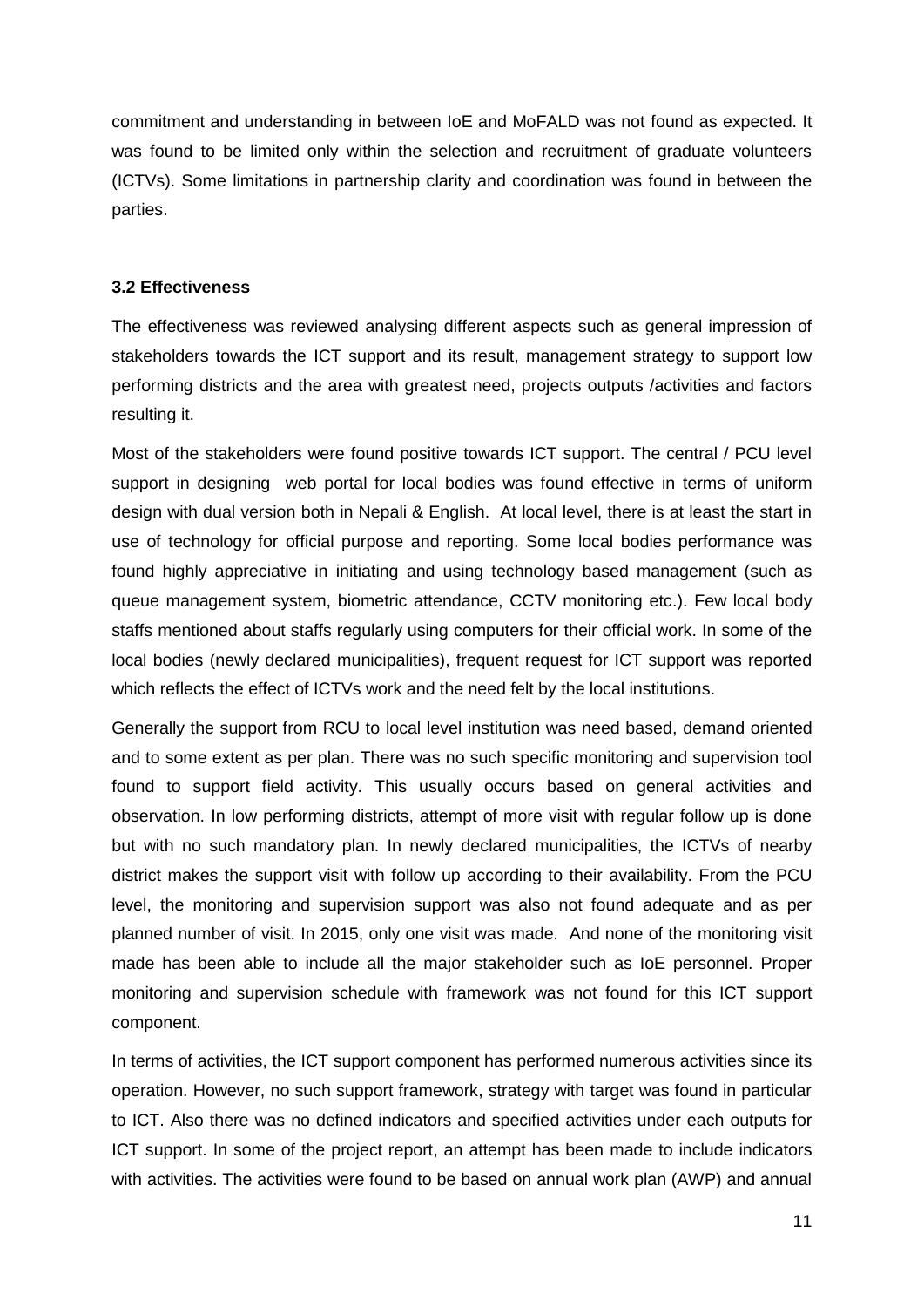strategic implementation plan (ASIP) of the core LGCDP II program. Therefore the extent of effectiveness was not reflected in real sense. The below table however aims to present the progress in terms of activities which were reported at (central & institutional level) .Some available baseline (before intervention) information is also included.

|                                                                                     | <b>Before</b> | <b>After</b> |                                                               |
|-------------------------------------------------------------------------------------|---------------|--------------|---------------------------------------------------------------|
| <b>Activities</b>                                                                   | intervention  | intervention | <b>Remarks</b>                                                |
| Developed MoFALD website                                                            | Old version   | Yes          |                                                               |
| Developed LGCDP website                                                             | Old version   | Yes          |                                                               |
| Regular update of MoFALD website                                                    | <b>No</b>     | Yes          | Daily to weekly                                               |
| Regular update of LGCDP website                                                     | <b>No</b>     | Yes          | Daily to weekly                                               |
| Developed MoFALD social media page                                                  | <b>NA</b>     | Yes          | Facebook page Hello<br>Sarkar, Twitter                        |
| Regular update of MoFALD social media<br>page                                       | <b>NA</b>     | Yes          | Regular & as per<br>need                                      |
| Developed LGCDP social media page                                                   | <b>NA</b>     | Yes          | Facebook, Flicker<br>page                                     |
| Developed LGCDP social media page                                                   | <b>NA</b>     | Yes          | Regular & as per<br>need                                      |
| Developed online file sharing system for<br>Grievance                               | <b>NA</b>     | Yes          | Akhtiyaree system in<br>Nepal government                      |
| Developed MoFALD digital display                                                    | <b>NA</b>     | Yes*         | *Work yet to be<br>finalized                                  |
| Developed MoFALD digital Notice board                                               | <b>NA</b>     | Yes*         | *Work yet to be<br>finalized                                  |
| Developed MoFALD Mobile application<br>Mobile apps)                                 | <b>NA</b>     | Yes          | Application launched<br>but yet to be<br>inaugurated formally |
| Online Social mobilization database                                                 | <b>NA</b>     | Yes          |                                                               |
| Letter registration and forwarding system<br>(Ministry section)                     | Paper based   | Electronic   |                                                               |
| Department of Civic registration website                                            | <b>NA</b>     | Yes          |                                                               |
| Local governance accountability facility<br>website                                 | <b>NA</b>     | Yes          |                                                               |
| Uniform design and development of district<br>level website / office support system | <b>NA</b>     | Yes          | website, servers,<br>office automation<br>system              |

| <b>TABLE 01: Progress at central level</b> |  |  |  |  |
|--------------------------------------------|--|--|--|--|
|--------------------------------------------|--|--|--|--|

After intervention (data available till May 2016)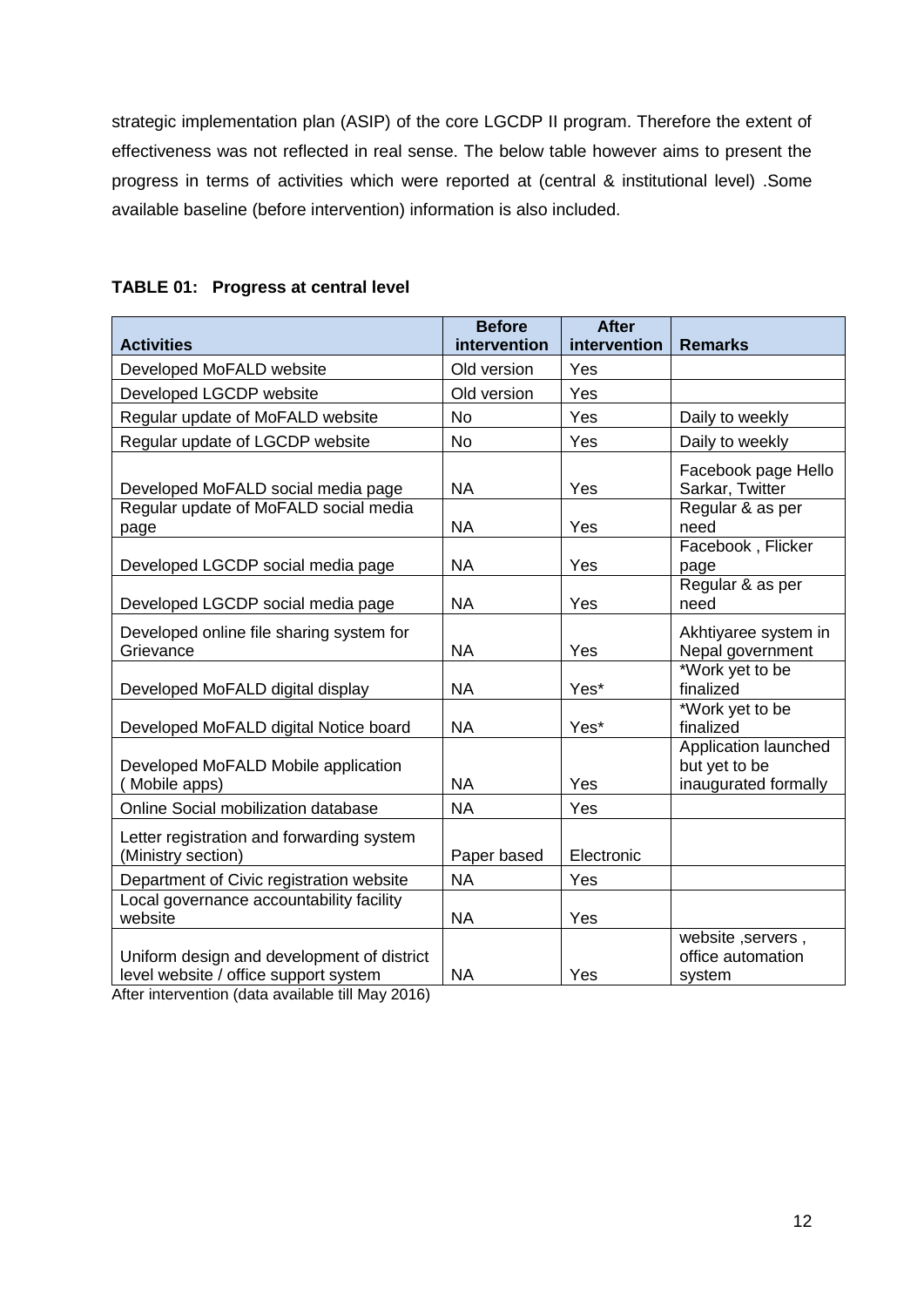#### **TABLE 02: Progress at institutional level - ICTVs & system set up (covers all supported LBs)**

|                                                                                | <b>Before</b><br>intervention |           | <b>After</b><br>intervention |          |                                                                              |
|--------------------------------------------------------------------------------|-------------------------------|-----------|------------------------------|----------|------------------------------------------------------------------------------|
|                                                                                | **Mun<br><b>DDC</b>           |           | <b>DDC</b>                   | **Mun    |                                                                              |
| <b>Indicators</b>                                                              | $(n=64)$                      | $(n=47)$  | $(n=75)$                     | $(n=58)$ | <b>Remarks</b>                                                               |
|                                                                                |                               |           |                              |          | Of total 136, only<br>101 were initially<br>recruited (3 are<br>stationed at |
| No. of ICTVs recruited & deployed                                              | None                          |           | 56                           | 42       | MoFALD / LGCDP)                                                              |
| No. of institution with no ICTVs                                               | None                          |           | 19                           | 16       |                                                                              |
| System set up & use                                                            |                               |           |                              |          |                                                                              |
| No. of institution with network server                                         | <b>NA</b>                     | <b>NA</b> | 59                           | 44       |                                                                              |
| No. of institution with file server                                            | <b>NA</b>                     | <b>NA</b> | 49                           | 42       |                                                                              |
| No. of institution with printer server<br>No. of institution with backup power | <b>NA</b>                     | <b>NA</b> | 59                           | 44       |                                                                              |
| (UPS / generator/ solar)                                                       | 93                            |           | 59                           | 73       | including some new<br>municipalities                                         |
| No. of institution with digital display                                        | <b>NA</b>                     | <b>NA</b> | 17                           | 14       |                                                                              |
| No. of institution with digital notice<br>board                                | <b>NA</b>                     | <b>NA</b> | 35                           | 28       | Most uses screen<br>notice board                                             |
| No. of institution with audio notice<br>board                                  | <b>NA</b>                     | <b>NA</b> | 58                           | 43       |                                                                              |
| No. of institution with digital citizen                                        |                               |           |                              |          |                                                                              |
| charter                                                                        | <b>NA</b>                     | <b>NA</b> | 34                           | 26       |                                                                              |
| No. of institution with CCTV camera                                            |                               |           |                              |          |                                                                              |
| system                                                                         | <b>NA</b>                     | <b>NA</b> | 9                            | 11       |                                                                              |
| No. of institution using group SMS<br>system                                   | <b>NA</b>                     | <b>NA</b> | 50                           | 35       |                                                                              |
| No. of institution using biometric<br>attendance                               | <b>NA</b>                     | <b>NA</b> | 11                           | 13       |                                                                              |
| No. of institution using queue                                                 |                               |           |                              |          |                                                                              |
| management system                                                              | <b>NA</b>                     | <b>NA</b> | 0                            | 4        |                                                                              |
| No. of institution using google drive<br>for file sharing / official work      | <b>NA</b>                     | <b>NA</b> | 53                           | 42       |                                                                              |
| No. of institution using digital Archive<br>for records / documentation        | <b>NA</b>                     | <b>NA</b> | 21                           | 18       | Most uses personal<br>archive                                                |
| No. of institution with internet                                               |                               |           |                              |          | Biratnagar cluster<br>data for Ethernet is                                   |
| connection (Ethernet)<br>No. of institution with Wi-Fi                         | <b>NA</b>                     | <b>NA</b> | 62                           | 81       | missing<br>Including some new                                                |
| connection                                                                     |                               | 91        | 63                           | 89       | municipalities                                                               |
| Institution using software (in different<br>sections)                          |                               |           |                              |          |                                                                              |
| -Accounting / financial mgmt.                                                  | *Fig NC                       | *Fig NC   | 74                           | 58       | *Figure Not clear                                                            |
| -Social security                                                               | <b>NA</b>                     | <b>NA</b> | 29                           | 41       |                                                                              |
| -Vital registration                                                            | *Fig NC                       | *Fig NC   | 36                           | 38       | *Figure Not clear                                                            |
| -Store / inventory management                                                  | <b>NA</b>                     | <b>NA</b> | 10                           | 14       |                                                                              |
| -Poverty / tax management                                                      | <b>NA</b>                     | <b>NA</b> | 4                            | 53       |                                                                              |
| -Registration & issue                                                          | *Fig NC                       | *Fig NC   | 13                           | 11       | *Figure Not clear                                                            |

After intervention (data available till May 2016). \*\*Mun – refers to municipality.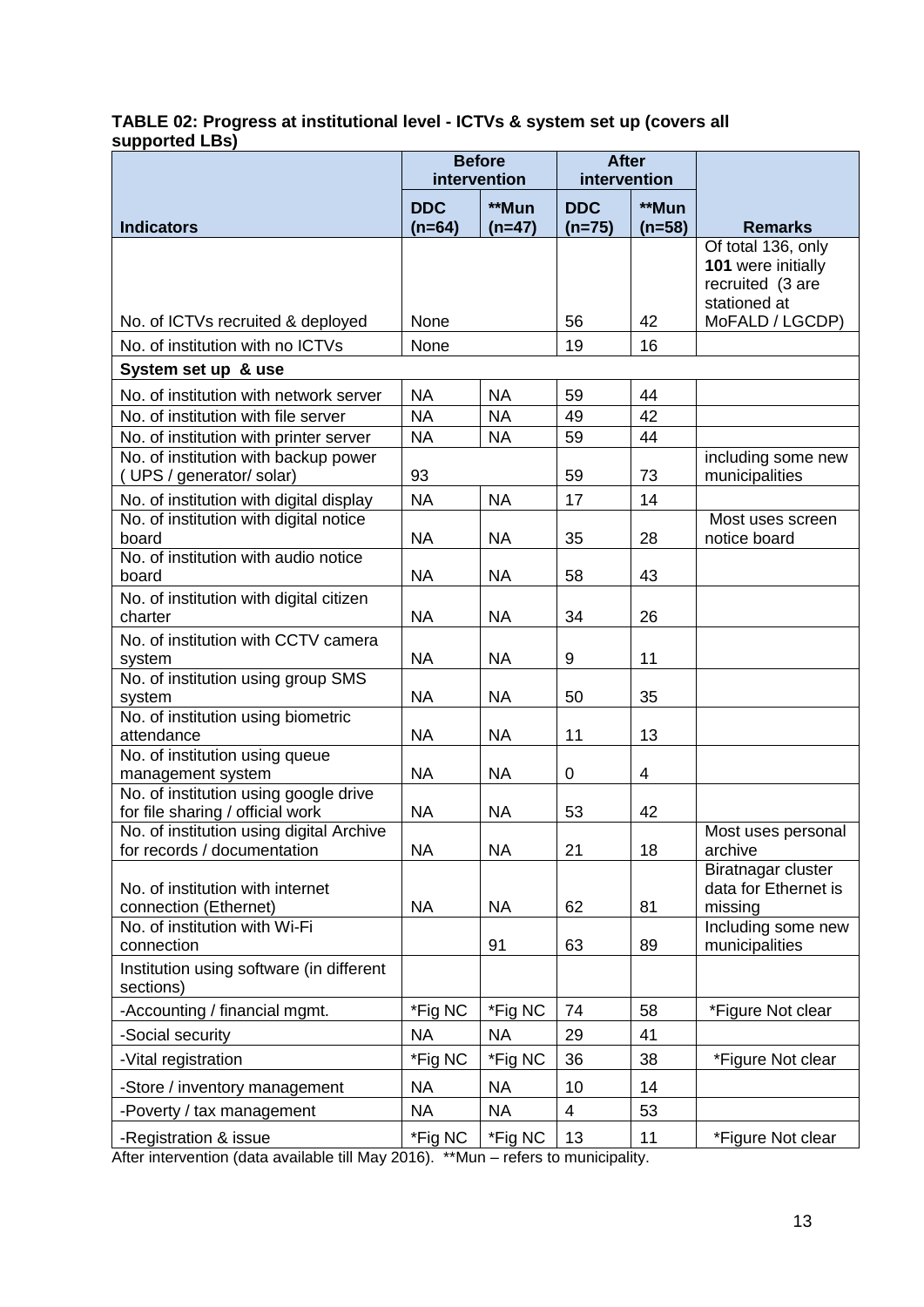|                                                                           | <b>Before</b> |           | <b>After</b>    |                 |                     |  |
|---------------------------------------------------------------------------|---------------|-----------|-----------------|-----------------|---------------------|--|
|                                                                           | intervention  |           | intervention    |                 |                     |  |
|                                                                           | <b>DDC</b>    | **Mun     | <b>DDC</b>      | **Mun           |                     |  |
| <b>Indicators</b>                                                         | $(n=64)$      | $(n=47)$  | $(n=75)$        | $(n=58)$        | <b>Remarks</b>      |  |
| <b>Training &amp; institutional practice</b>                              |               |           |                 |                 |                     |  |
| No. of staffs trained on basic                                            |               |           |                 |                 | * staffs with basic |  |
| computer / ICT                                                            | 896*          |           | 1566            | 796             | computer training   |  |
| No. of Social mobilizers oriented /                                       |               |           |                 |                 |                     |  |
| trained on basic computer / ICT<br>No. of other VDC / ward staffs trained | <b>NA</b>     | <b>NA</b> | 166             | 262             |                     |  |
| on basic computer / ICT                                                   | <b>NA</b>     | <b>NA</b> | 12              | 56              |                     |  |
| No. of staffs trained on website & its                                    |               |           |                 |                 |                     |  |
| management (ICT support)                                                  | <b>NA</b>     | <b>NA</b> | 18              | 101             |                     |  |
| No. of institution with website                                           | $64*$         | $43*$     | $\overline{75}$ | $\overline{88}$ | Not all functional  |  |
| No. of institution where website is                                       |               |           |                 |                 | including new       |  |
| updated at least on monthly basis                                         | <b>NA</b>     | <b>NA</b> | 75              | 72              | municipality        |  |
| No. of institution with social media                                      |               |           |                 |                 | Not specific which  |  |
| page (Facebook)                                                           | 47*           |           | 75              | 66              | social media        |  |
| No. of institution where social media                                     |               |           |                 |                 |                     |  |
| page is updated regularly (at least per                                   |               |           |                 |                 |                     |  |
| week)                                                                     | <b>NA</b>     | <b>NA</b> | 69              | 57              |                     |  |
| No. of staffs trained on WBRS (with                                       |               |           |                 |                 |                     |  |
| ICT support)                                                              | <b>NA</b>     | <b>NA</b> | 39              | 38              |                     |  |
|                                                                           |               |           |                 |                 | *Figure Not clear   |  |
|                                                                           |               |           |                 |                 | (including new      |  |
| No. of institution reporting via WBRS                                     | *Fig NC       | *Fig NC   | 75              | 92              | municipality)       |  |
| No. of staffs trained on online MIS                                       | <b>NA</b>     |           |                 | 16              |                     |  |
| (with ICT support)<br>No. of institution reporting via online             |               | <b>NA</b> | 15              |                 |                     |  |
| <b>MIS</b>                                                                | <b>NA</b>     | <b>NA</b> | 10              | 16              |                     |  |
| No. of staffs trained on accounting /                                     |               |           |                 |                 |                     |  |
| financial management software (with                                       |               |           |                 |                 |                     |  |
| ICT support)                                                              | <b>NA</b>     | <b>NA</b> | 56              | $\overline{2}$  |                     |  |
| No. of institution where accounting /                                     |               |           |                 |                 |                     |  |
| financial management software is                                          |               |           |                 |                 |                     |  |
| functional                                                                | *Fig NC       | *Fig NC   | 58              | 45              | *Figure Not clear   |  |
| No. of staffs oriented / trained in e-                                    |               |           |                 |                 |                     |  |
| bidding system (with ICT support)                                         | <b>NA</b>     | <b>NA</b> | 13              | 10              |                     |  |
| No. of institution where e-bidding                                        |               |           |                 |                 |                     |  |
| system is practiced                                                       | <b>NA</b>     | <b>NA</b> | 26              | 16              |                     |  |
| No. of institution where budget is                                        |               |           |                 |                 |                     |  |
| allocated for ICT                                                         |               |           |                 |                 |                     |  |
| (in general Lump sum)                                                     | <b>NA</b>     | <b>NA</b> | 26              | 16              |                     |  |
| Volunteerism /Knowledge sharing                                           |               |           |                 |                 |                     |  |
| No. of ICTVs who shared news /                                            |               |           |                 |                 |                     |  |
| learning on ICT blog                                                      | 38            | 30        |                 |                 |                     |  |
| No. of districts where volunteer                                          |               |           |                 |                 |                     |  |
| activities celebrated                                                     | 6             | 4         |                 |                 |                     |  |

#### **TABLE 03: Progress at institutional level - Training, institutional practice and volunteerism (covers all supported LBs)**

After intervention (data available till May 2016). \*\*Mun – refers to municipality

The factors supporting ICT status at central and local bodies up to the above mentioned stage after intervention was found mainly due to work of UNVs / ICTVs. The regular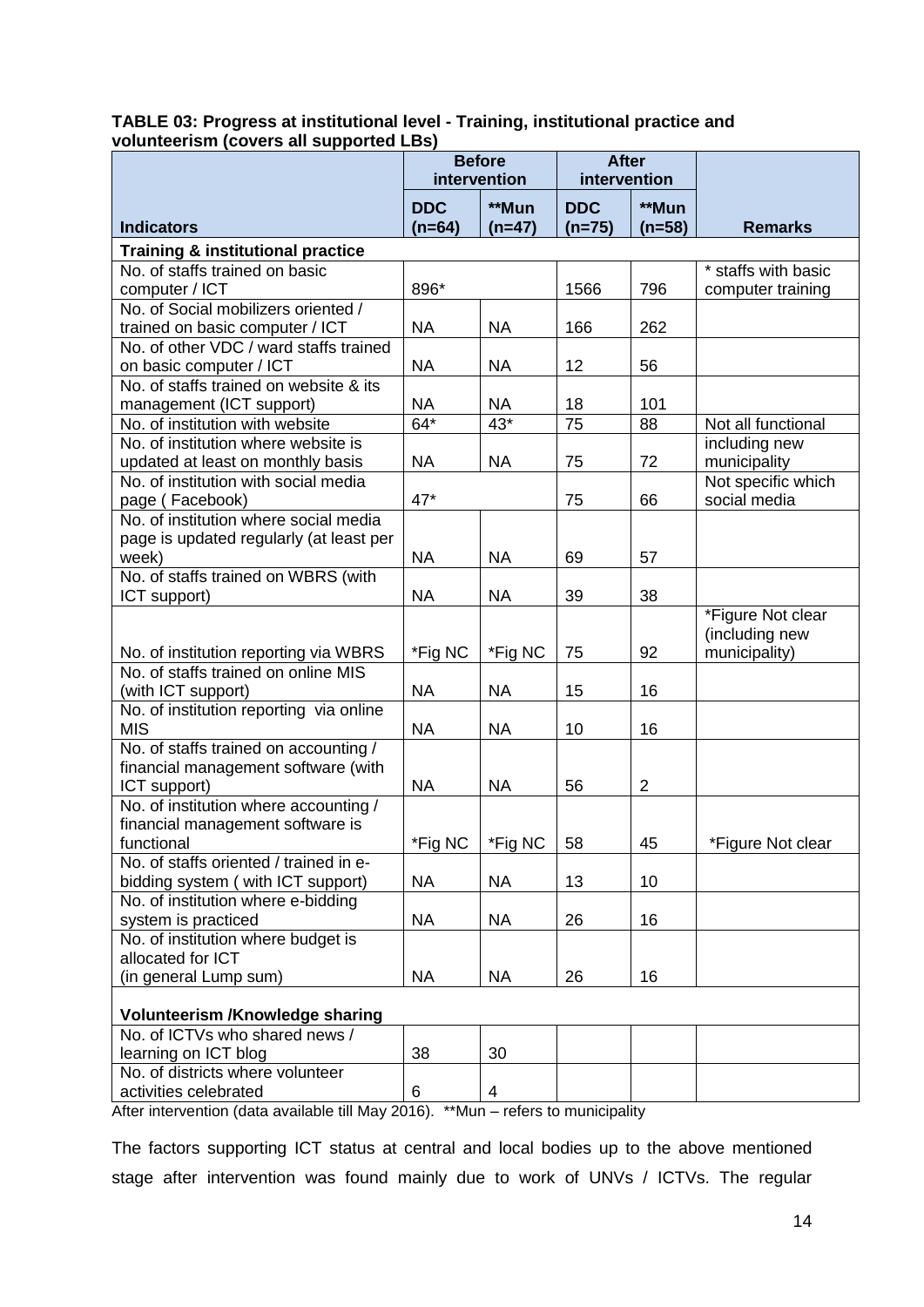discussion and exchange of ideas was noticed as a major factor for problem solving. Minimum use of management principles in practice such as use of frameworks, defining strategy and components of support was found key factor for undertaking need based and ad-hoc approach. In some of the districts and local bodies, the retention challenge of ICTVs was another factor for hindering the progress.

#### **3.3 Efficiency**

The efficiency analysis was based on capacity of UNV / ICTV support, local bodies capacity to deliver services, activities completion in timely manner, actions to solve issues and approaches to reduce programme cost.

Most of the government officials (Information officers) appreciated the capacity of UNV and ICTVs. They said UNV and ICTVs are technically sound in their area and had been helpful in managing and sorting out IT related problems.

The institutional capacity of local bodies was found to be operational in most places and somewhere improvement in data entry, recording / reporting (online / offline) and the use of software in data management was also found. However the local bodies ICT staffs were not found independent in the area such as website update and management, Facebook page management, resource mapping and technical trouble shooting.

On review, activities related to infrastructure set up and basic training to LB staffs were found to be completed in the first year of support. Other activities as mentioned above in **Table 02 and Table 03** were on progress but yet to be taken forward. Lack of target / achievement framework could not provide avenue to perform specific analysis. In most of the local bodies the need of technology in information management was found to be recognised. And the findings suggest some good level of interest especially during meeting and discussions. But the limitation was not found in commitment and practice.

According to ICTVs, most of the initiatives and activities took long to proceed and if that happened it was likely at the end of fiscal year. The in-house factors such as initiation from the local ICT focal points and directives of local chief were found to have major influence

Some good attempt to reduce program cost was found. The use of google groups, hangouts, and blogs along with emails for regular communication was found to be good use of technology among UNVs/ICTVs. Similarly the practice of printer sharing using printer server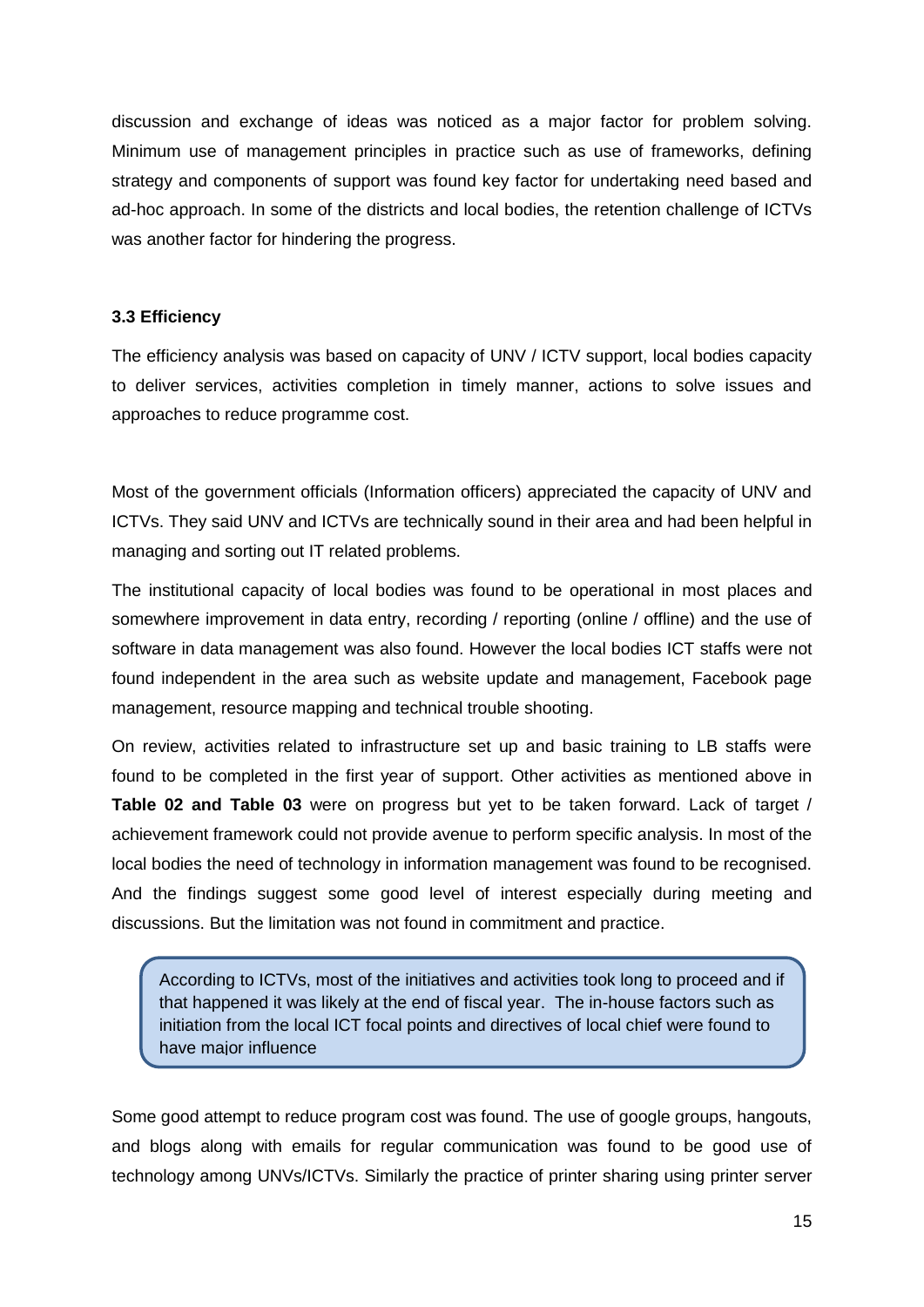was found in local bodies. In some districts, RCU based UNVs were found to be directly supporting local bodies especially where no ICTVs were deployed. Similarly ICTVs were also reported to be supporting nearby municipalities which were declared lately as new municipality.

## **3.4 Coherence & sustainability**

The sustainability aspect was reviewed looking at three main component of program support namely capacity of local body to continue without UNV / ICTVs support, continuation or exit strategy and ownership of the component.

The basic capacity of local bodies were reported to be progressive in carrying out day to day activities. However technical aspect still needs to be supported. No such specific plan was found in this regard.

The exit plan in a safe manner was found to be one of the concern of both UNVs / ICTVs. However no such plan was worked out.

Some ICTVs mentioned that "we are worried how this component will be taken forward in absence of complete technical support".

Also no continuation strategy was found in support of this component. But some early thoughts on e-governance strategy has been felt at PCU level to drive this. The review also found basic orientation on computer and IT to social mobilizers and VDC officials. But no plans was found to roll this effort out at community levels.

The ownership part was felt feeble in comparison to other. The interest of most local bodies were limited to general ICT use for official work and reporting. There was low evidence of self-demand for support, initiation and resource allocation for specific ICT activities. The activity plan in relation to ICT was almost not found at local body level. Also the responsibility to perform specific task by local body staffs was reported low unless assigned by head of the institution.

## **3.5 Expected Impacts / Effects**

Expected impacts / Effects were reviewed in terms of significant changes, information reach, transparency, factors contributing to change and people benefitted. Further some early analysis was also made in relation to ICT support and project outcomes.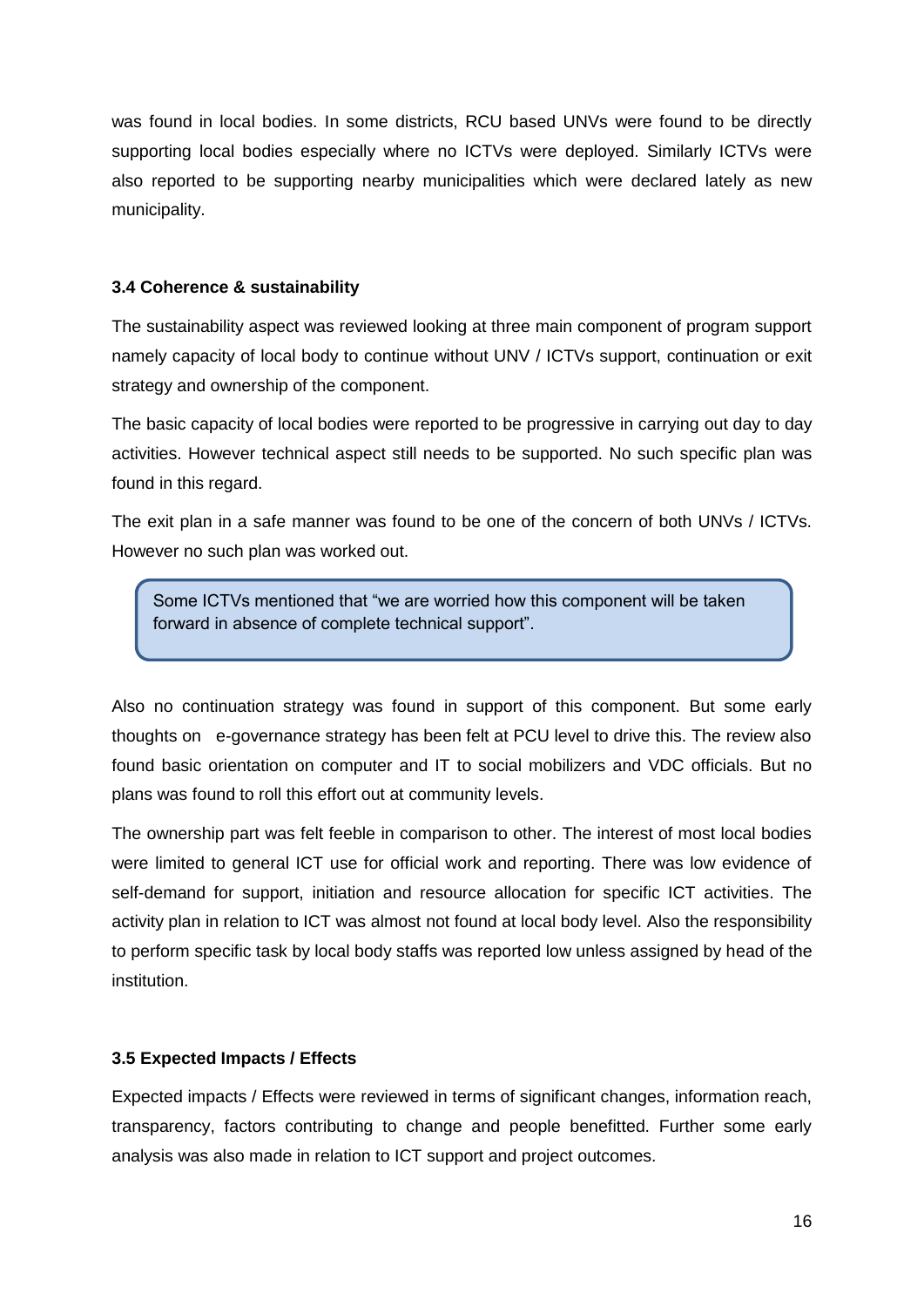Most of the local body staffs reported the technology use which was government directive since few years back are now in regular operations such website, Facebook, online and software based recording / reporting. Both LB staffs and ICT volunteers also reported ICT infrastructure set up (server), broad band internet connection as major change. Few also mentioned about GIS resource mapping and its use for planning activities. Two changes were found to be most highlighted - start and use of group SMS system for notifying & information sharing and start of online grievance (Akhatiyari) system.

Some LB staffs shared it was time consuming to call each and every concerned staffs for monthly meeting and others. But with this group SMS technology, it is convenient to reach with single SMS and there is no such problem with follow up.

Both LB staffs and ICTVs also reported that there has been some change with the use of computer and technology among staffs. They said those who used to hesitate now feel free to handle computer and use it for official purpose (at least typing and data entry).

One of the LB staffs interestingly shared the confusion that some staffs had. He said some used to worry about how the e-copy will be used without stamp and signature for official purpose. But they appreciated as it was possible with scan

Information are now more available and transparent according to the respondents. They said notice and information are regularly updated through website and digital display which is clear and easy to understand than hand written notices. People attending local institution for service were aware of digital display but only few of them have heard website. They also said we don't know how to browse and check it. Regarding transparency, most respondent mentioned that LBs now post decision sanctioned through district / municipal council in the website.

One of the respondent also mentioned that "we now have enlisted service rate, fixed allowances amount for social security provided through the institution". On observation, it is was found in most institution but some were not updated.

In regard to the factors, most mentioned about the growing use of technology such as smart phones and computers. LB staffs also mentioned the regular availability of ICTVs which gives opportunity to ask in case they have IT related problems. Some also mentioned about availability of Nepali language in computer programme and application which is convenient to understand and type. And regarding online web based reporting system (WBRS), most mentioned about Minimum condition and performance measures (MPCM) marking system as a major factor for initiating change in reporting.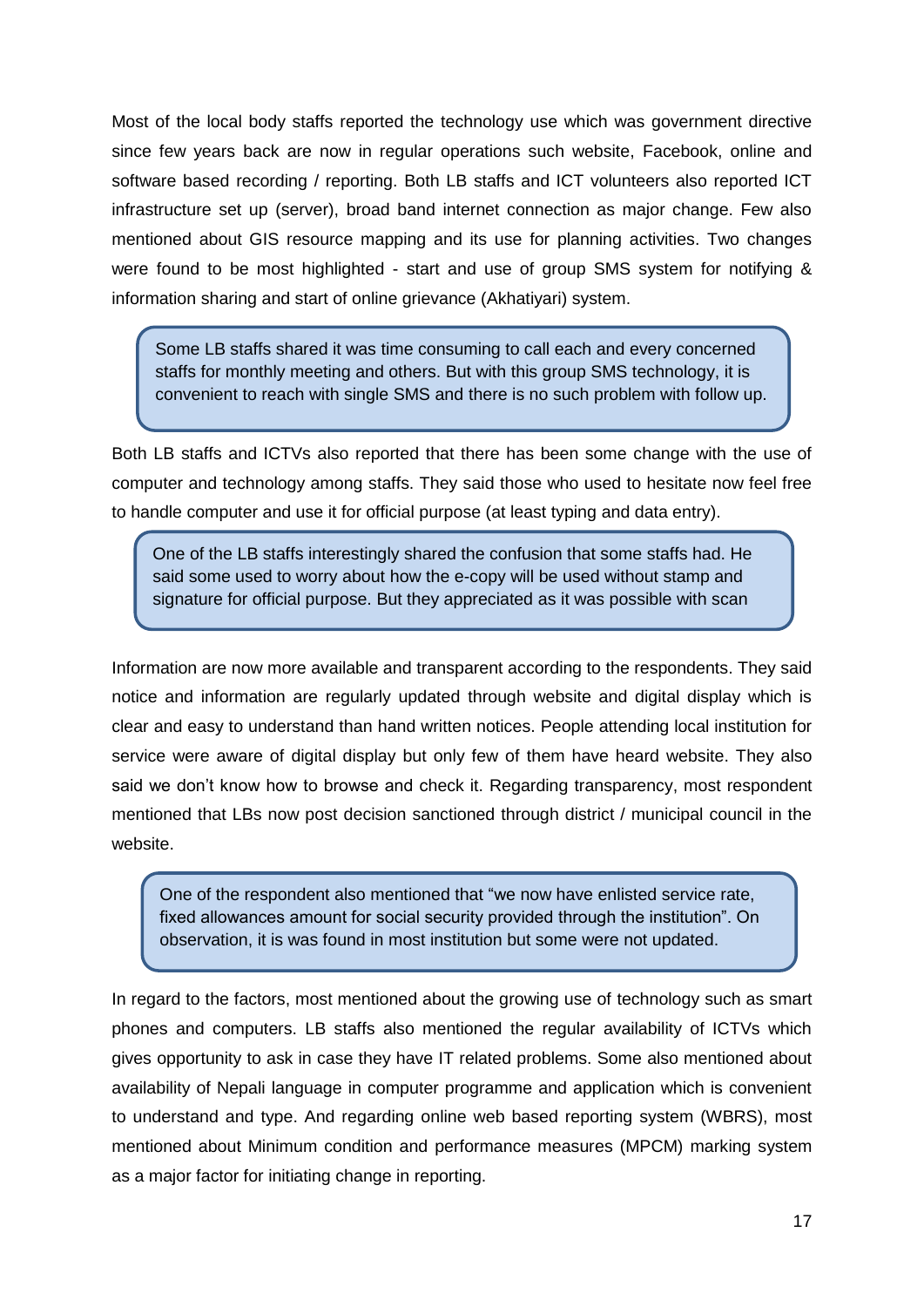The cumulative data obtained from reporting reveals 1265 staffs benefitted from the ICT support in the form of capacity building training and use **(Table 03)**

Findings in terms of project outcomes resulted in support of ICT are summarised below:

## **Table 04: Project outcomes in support of ICT**

**Outcome 1:** Effective implementation of LGCDP II all levels of the government

PCU, RCU and most of the local body units are regularly supported by UNVs / ICTVs and the major activities are operational ( website, online reporting)

**Outcome 2:** Improved policy advice and capacity support for development for better overall service delivery at local level

Better service delivery has been attempted through system design and regular assistance for routine service delivery with the ICT use.

**Outcome 3:** Greater efficiency & effectiveness in program coordination and oversight

ICT team coordination was found regular. No such systematic coordination was found at other level rather than need based. Some initiation was found for the strategic policy support (e- governance strategy) at PCU level.

## **3.6 Volunteerism**

Volunteerism is one of the major characteristics of this project support. The ICT component is technically supported through mixed volunteer cadre approach (UN volunteers at central / regional level and local ICT volunteers at district level local bodies). This part was reviewed looking at UNV/ ICTVs contribution in general, gender wise participation as UNVs/ICTVs, development in capacity of volunteers, stimulation of local volunteerism and challenges faced by them.

UNVs / ICTVs were found to be engaged in a regular basis. Their support were appreciated at different level. Some stakeholders reported their work and support not less than that of regular staffs. ICTVs were found to be supporting in the major area such as WBRS in which they are not oriented well. They were found to be supporting WBRS using the guidelines available.

Gender wise the participation to this volunteer program was found highly contrasting. Though the inclusion effort in the recruitment system was made, most of the applicant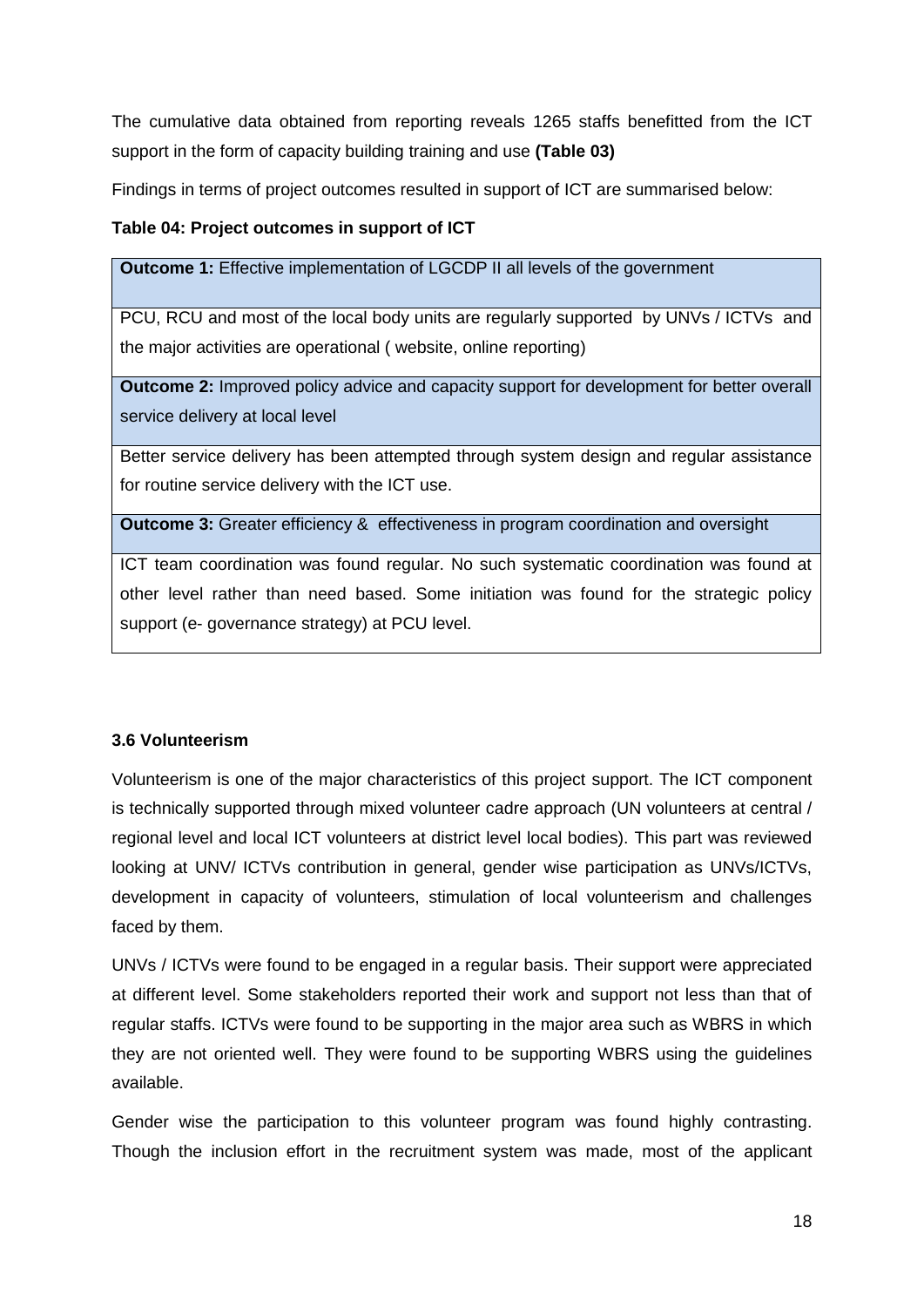volunteers were male both as UNVs and ICTVs. The below table shows the male and female volunteers in the program.

## **Table 05: Gender wise distribution of UNVs/ ICTVs**

| <b>UNVs</b> |        | <b>ICTVs</b> |        |
|-------------|--------|--------------|--------|
| Male        | Female | Male         | Female |
|             | $4*$   | 99           | 4      |

\* Indicates employed but not available now (vacant)

Most of the volunteers appreciated the learnings gained from national level LGCDP II program. They reported technical learnings such as resource mapping using GIS, handling database and management. They also reported learnings on understanding development program of government, budgeting and administrative procedure, governance and linkage with ICT.

One of the UN volunteers highly appreciated the opportunity to work at the central level and the technical / management experience gained.

The study found the activities related to volunteerism very limited. It was confined to annual volunteers day celebration (IVD) and in few places orientation classes were conducted to the youths on ICT. Some of the volunteers reported the absence of mandatory directives for volunteer promotion. They also reported budget related problems. Till date the international volunteers day have been celebrated only under two RCU.

Some key challenges were put forth by the volunteers related to their work and job title. Some said that being a volunteer is fine which gives an opportunity to ask and learn. But it is difficult when you are always treated as volunteer even for simple official works which can be done by themselves. They also stated that their ToR needs to be reviewed. Some said that we need to be clear what we exactly need to achieve besides routine support work. This was also reported by central government staffs. Beside this, the volunteers also reported challenges of prioritizing ICT as one of the major component as that of other development program in local institution.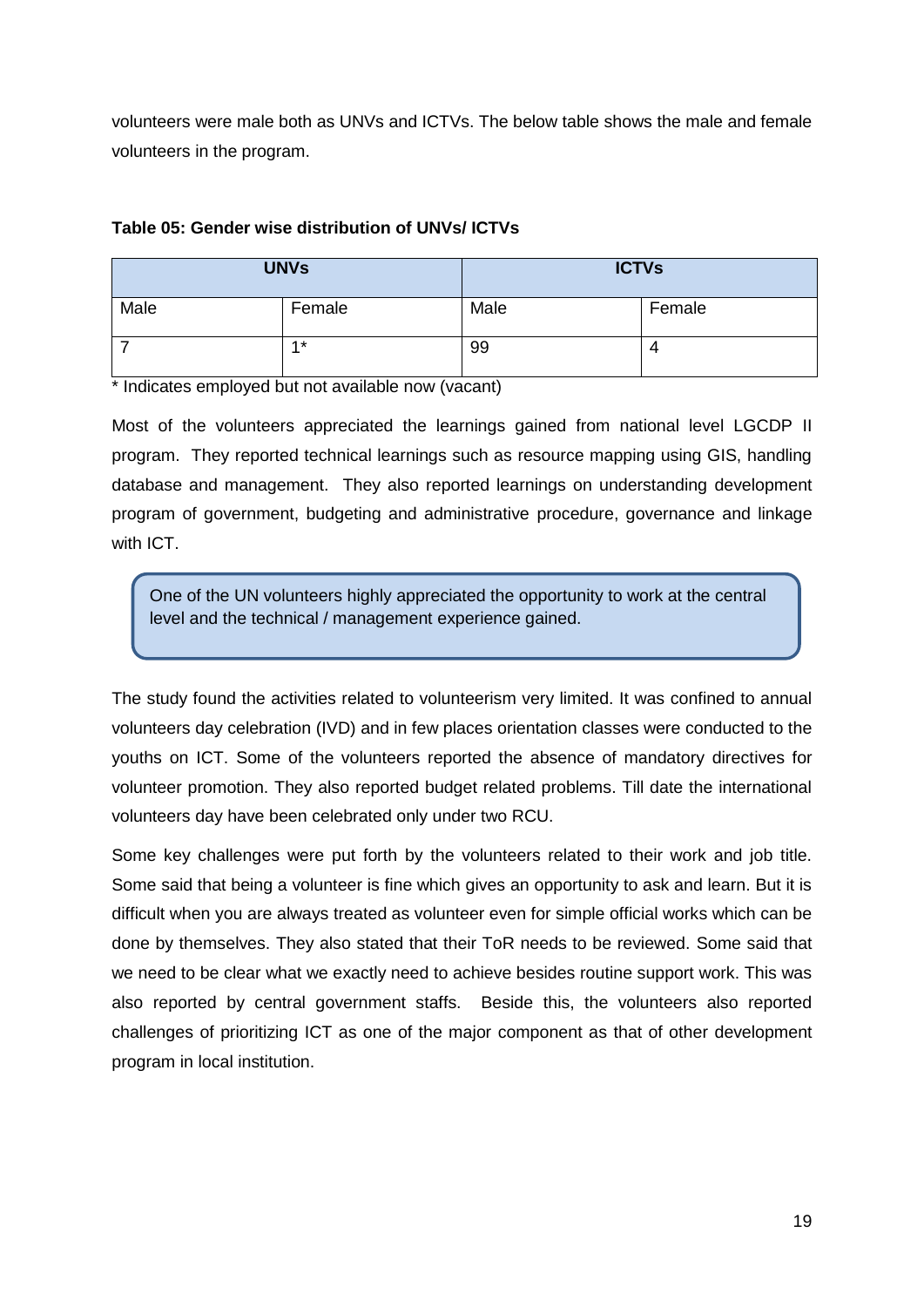#### **4. CONCLUSION**

LGCDP II has been considered as an important avenue for integration of ICT in local development. However the early implementation results of ICT support component were not found at that level as expected. The evaluation drew number of conclusion explaining areas of improvement.

The anecdotal evidence suggests some basic improvement in ICT infrastructure set up, its use and non-uniform progress in some of the areas. The absence of clear framework and road map for ICT support was found to be the major weakness of the component. This thus had impact on overall efficiency, effectiveness and achievement of the programme support. Most of the local development offices and municipality were found to be using communication technology for basic official works only unless it is actively supported by the chief executives. The support component was not found adequate in terms of policy and management right from the central to the implementation level. Information, communication and technology was found to be considered as a support level activity only which lacked routine monitoring support and interest. The internal coordination, review was found to be inadequate for the program support. Most importantly, the support component lacked the clear targets and link with the core LGCDP II results. Though the implementation structure of the ICT support was found in line to the core LGCDP II programme, the absence of clarity of activities in a phase wise manner was another major constraint. The local volunteer incentives scheme was found to be well conceived idea but lacked further work in terms of implementation and assessment. The support from the program coordination unit in terms of data management, quality were not found to be interlinked with regional cluster unit.

In conclusion, ICT support has been useful as a digital step in but is at early stage which requires planned and strategic management approach to overcome the areas to improve and progress further.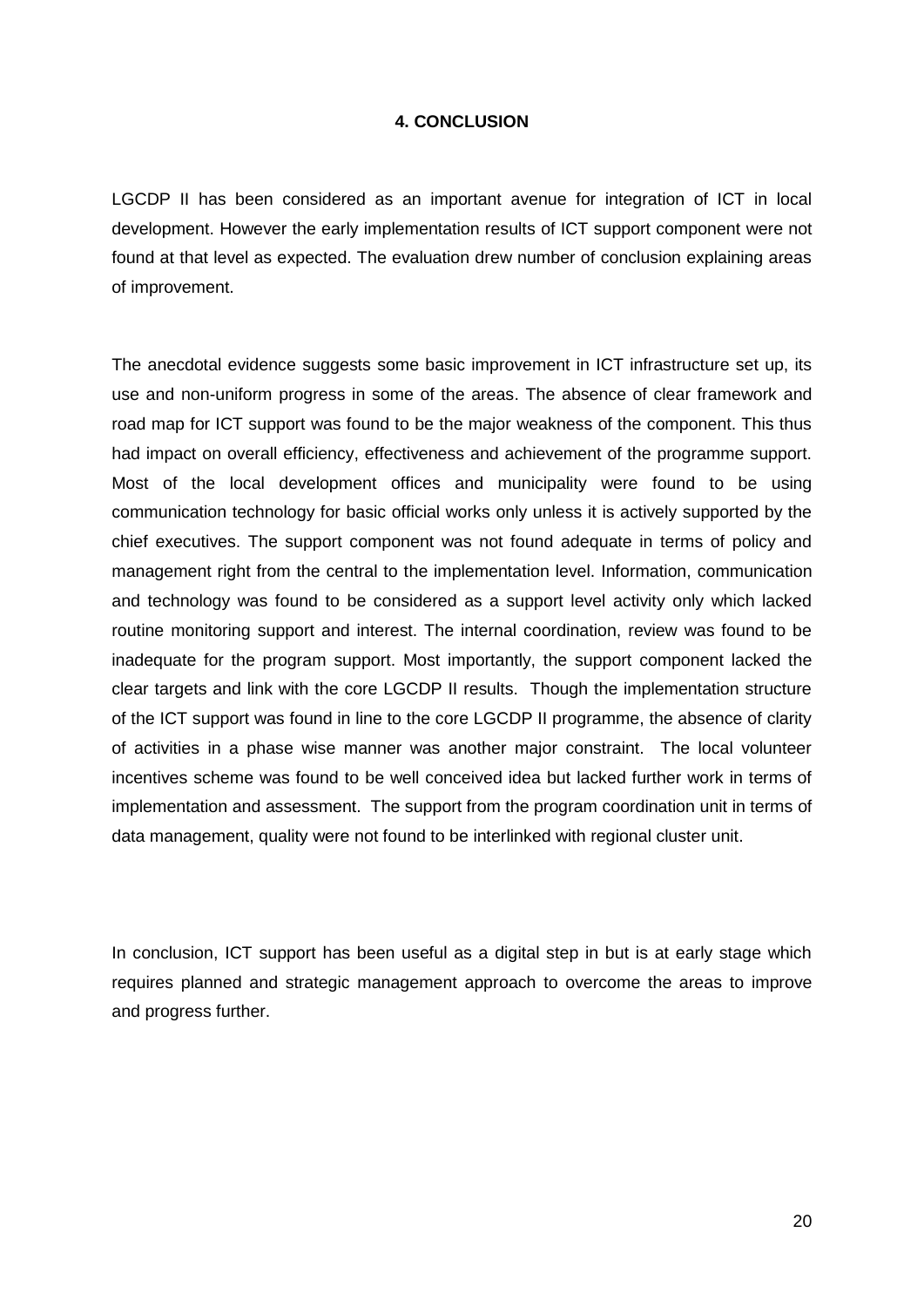## **5. LESSONS LEARNED**

The chapter outlines lessons learned, generated as a result of findings and analysis. It attempts to present those areas which need proper attention to achieve the desired program goal.

The key lessons learned are as follows:

- General project support framework and undefined components creates confusion in proper planning, implementation of activities and measurement of results.
- **Phased approach of planning would have made the implementation more uniform.**
- Availability and use of project implementation guideline would have made implementation convinient.
- Prior and periodic identification of risk and management plan would have made the support more effective and efficient.
- Setting baseline indicators would had been useful for monitoring and track the progress.
- Use of monitoring and evaluation plan would have eased monitoring and evaluation process.
- **Integrating key ICT indicators in national monitoring system would have made the** support more effective and the local bodies accountable.
- Monitoring and supervision without key stakeholders affects the ownership of the support.
- Specifying proper roles and responsibilities and allocating resources in a multi partner project would support implementation better.
- Regular coordination and communication mechanism linked with decision making would be useful to proceed in time.
- **Periodic instructions and direction from ministry level would make local body more** responsible.
- Participative discussion, review and planning prior to local body council meeting is essential for ICT focused plan.
- The motivation factor is essential to improve both UN volunteer and ICT volunteer performance.
- The characteristics of this pilot initiatives should have been given adequate time for preparation if was limited to certain areas before national roll out.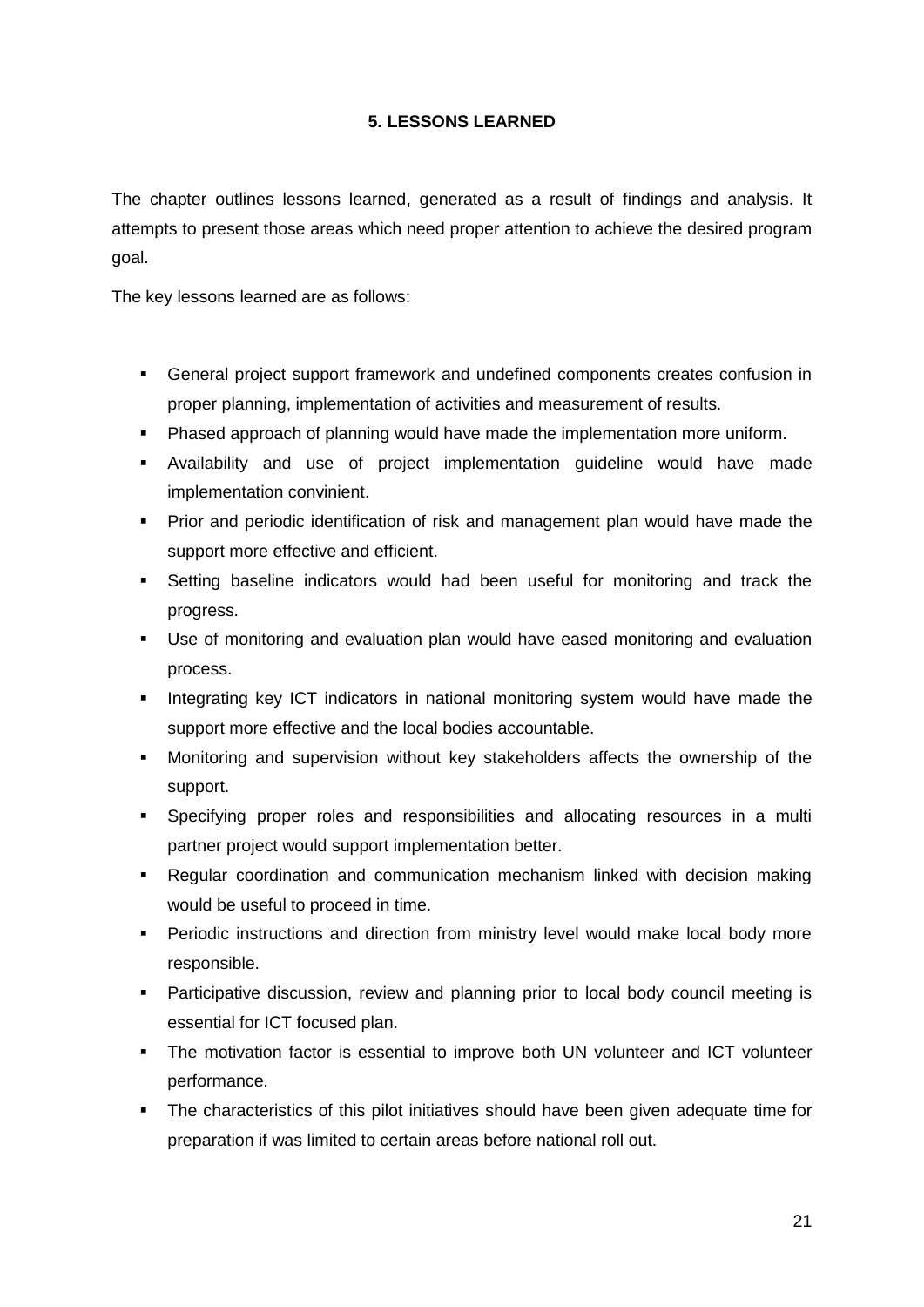#### **6. RECOMMENDATIONS**

The recommendations presented are based on findings and the gaps found in lesson learned. Most of the recommendations primarily follow principles and practice of project management. The following are the recommendations made:

- Project design / planning: Logical framework approach (LFA) must be adopted to plan the support component. It needs to be framed in reference to LGCDP II framework defining specific indicators and activities under each outcomes and outputs. Further proper target / achievement plan needs to be developed in a phased manner for each level (PCU, RCU) and as a whole.
- **Monitoring / Evaluation: Similarly ICT support M & E framework or matrix needs to** be developed in reference to LFA. This must be followed by M /E plan with tool at each level (PCU, RCU). M/E visit plan must be regularly reviewed both if possible adjustment must be made along with PCU, RCU visit. ICT indicator needs to be included in central monitoring system (MCPM) in order to make LB staffs responsible and accountable.
- Reporting: Reporting activities and indicators needs to be reviewed according to each LFA based outcome and outputs. Similarly system of progress reporting to local bodies must be initiated (at least on a quarterly basis).
- Risk analysis / management: Risk must be identified prior or at least on the periodic basis. Proper management plan must be worked out through discussion. All high level to medium / low level risk must be prioritized and necessary strategic action plan must be developed.
- Communication & coordination: At central level (from MoFALD), a focal person in a coordination role must be allocated .This must then be regularised through coordination meeting and decision making in case of concerns / issues.
- Review, Analysis & Sharing: Practice of review and reflections of ICT components needs to be regularised in order to identify progress and challenges. Similarly, the progress and challenges needs to be analysed and shared using models such as spider web model to track the performance. This can be practised both at PCU,RCU or at LB level.
- Budgeting & Planning: Practice of early review and planning meeting prior to council meeting must be initiated. The meeting must include local body staffs and focal person.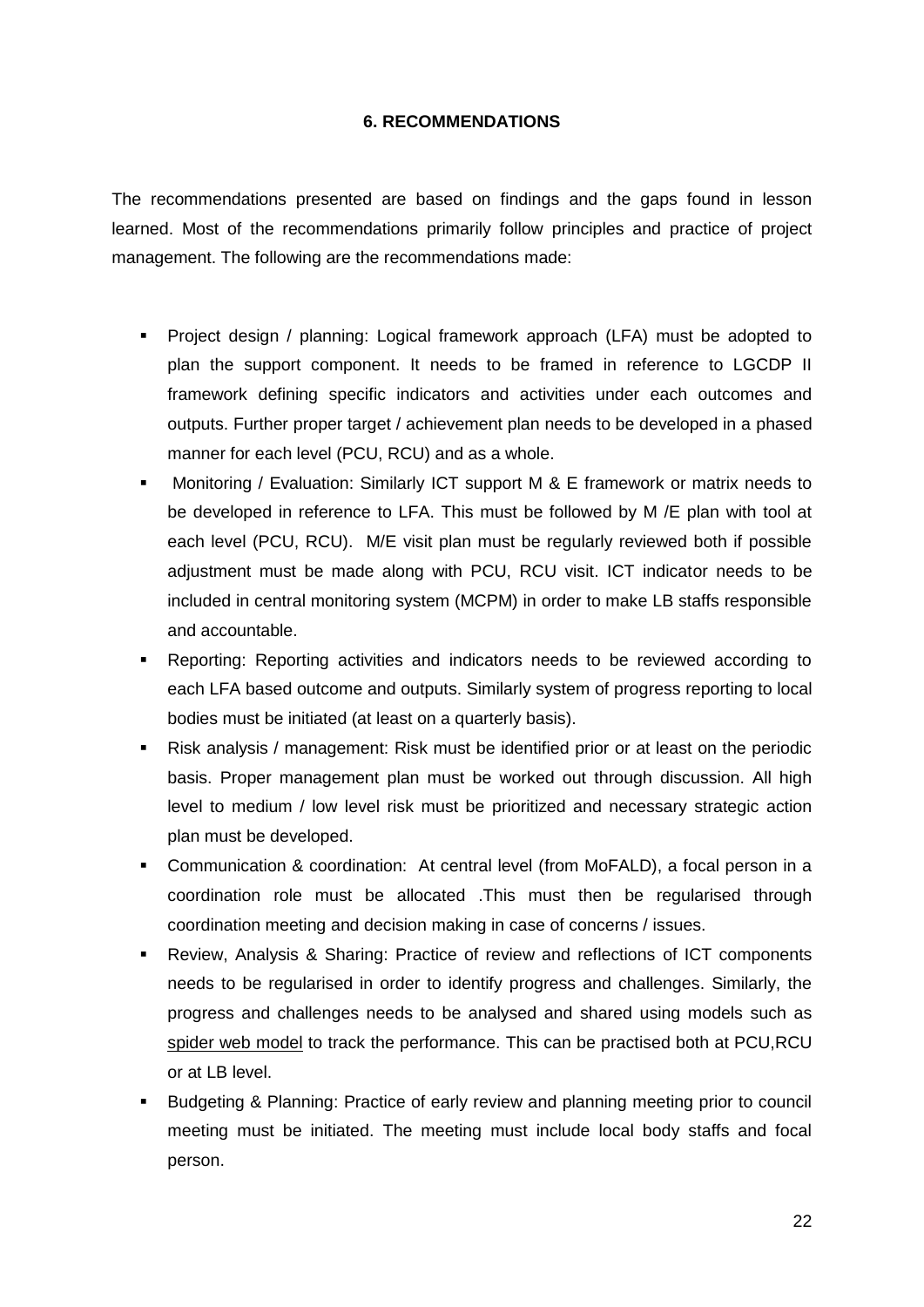- Guideline / Strategy: Proper implementation guideline needs to be developed for smooth and uniform operation of ICT activities. Similarly strategic document is needed to operationalize the ICT component in longer run.
- District focal points and chief executives of both municipality and DDC have major influence in implementing the ICT and related components beyond basics. Therefore this must be management priority to move things forward in most of the districts.
- Volunteerism: The practice of appreciation and recognition must be initiated from UNV to motivate volunteers. The volunteer promotion activities needs to be mandatory activity with adequate resource allocation from the centre.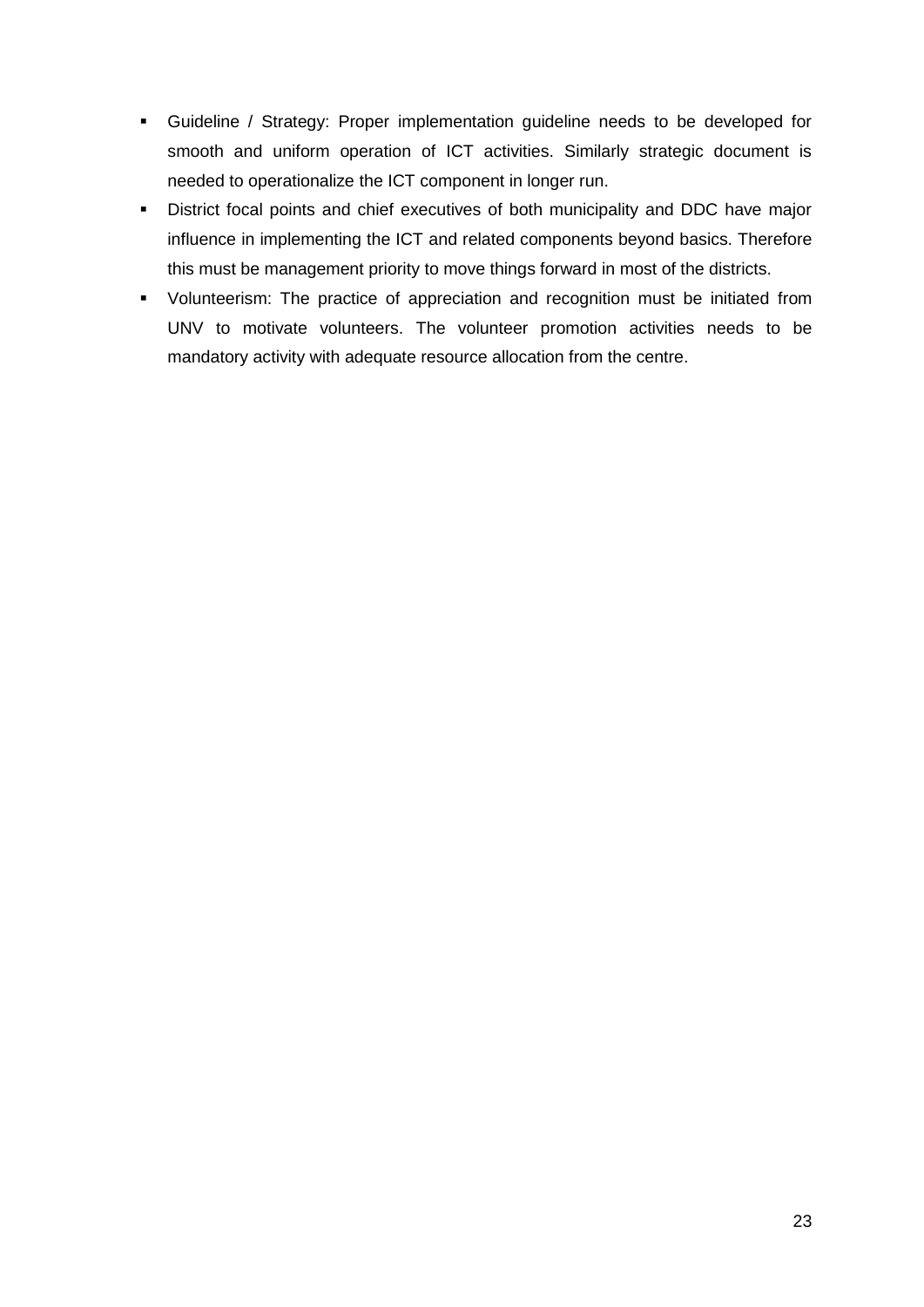## **REFERENCES**

- 1. Dhakal TN. E- governance in Nepal: Prospects and Challenges. Available from: https://www.epfnepal.com.np/downloads/articles/20670531\_teknath\_dhakal.pdf [Accessed 15 June 2016].
- 2. GoN. Information Technology Policy 2010.
- 3. MoIC, GoN. National Information and Communication Technology Policy 2015.
- 4. MoFALD. Memorandum of Understanding between MoFALD and TU / IoE for university ICT volunteer scheme.
- 5. MoFALD, GoN. Local Governance and Community Development Programme (LGCDP II) Programme document FY 2013/14 – 2016/17.
- 6. MoFALD, LGCDP II. Annual Strategic Implementation Plan (ASIP) 2015 -16.
- 7. MoFALD, LGCDP II. Policy and programme Support facility (PPSF), annual work plan 2016.
- 8. UNV Support for Local Governance and Community Development Programme (LGCDP) – II. Annual project progress report 2014.
- 9. UNV Support for Local Governance and Community Development Programme (LGCDP) – II. Annual project progress report 2015.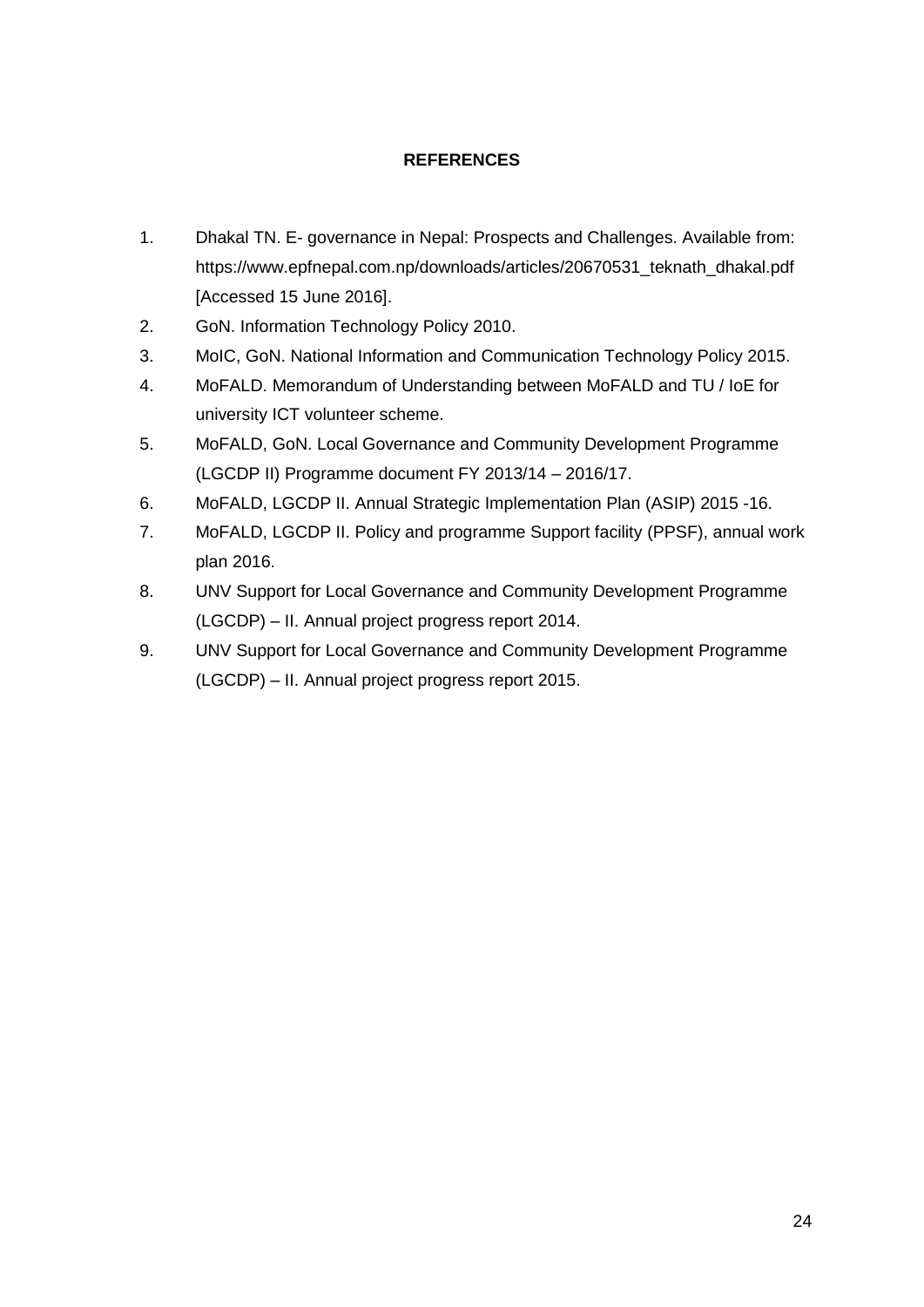### **ANNEXES:**

**Annex 1. Terms of Reference**

# 0 **UNITED NATIONS DEVELOPMENT PROGRAMME**  $\frac{\overline{U|N}}{\overline{D|P}}$ **TERMS OF REFERENCE / INDIVIDUAL CONTRACT**

| I. Job Information          |                                                                                                  |
|-----------------------------|--------------------------------------------------------------------------------------------------|
| Job Title:                  |                                                                                                  |
| Project Title/Department:   | <b>National Consultant (Evaluation)</b>                                                          |
| Type of contract:           | NEP: Support for Local Governance and Community<br>Development Programme ICT volunteer component |
| Duration of the assignment: | <b>National Contractor</b>                                                                       |
| Duty station:               | 23 working days till 30 March 2016                                                               |
|                             | Kathmandu (with field missions to selected districts)                                            |
| Reports to:                 | UNV Programme Officer                                                                            |

## **II. Background and context**

#### *II.1 Objectives of the project*

The United Nations Volunteers (UNV) Office in Nepal plans to carry out an external evaluation of the specific Information Communication Technology (ICT) volunteer component in support of the national Local Governance and Community Development Programme II (LGCDP II) (UNV Project ID: 00088539).

The purpose of the UNV support of LGCDP II, which has been implemented in Nepal since 2014, is to contribute towards improved E-government in the country through the effective implementation of ICT components by ICT volunteers. The UNV support itself is fully aligned with the overall frame work provided by LGCDP, which is a national programme of the Government of Nepal.

The specific objective of the UNV support (in line with the overall LGCDP programme) are the followings:

 To strengthen the capacity of communities and community organisations to participate actively and assert their rights in local governance processes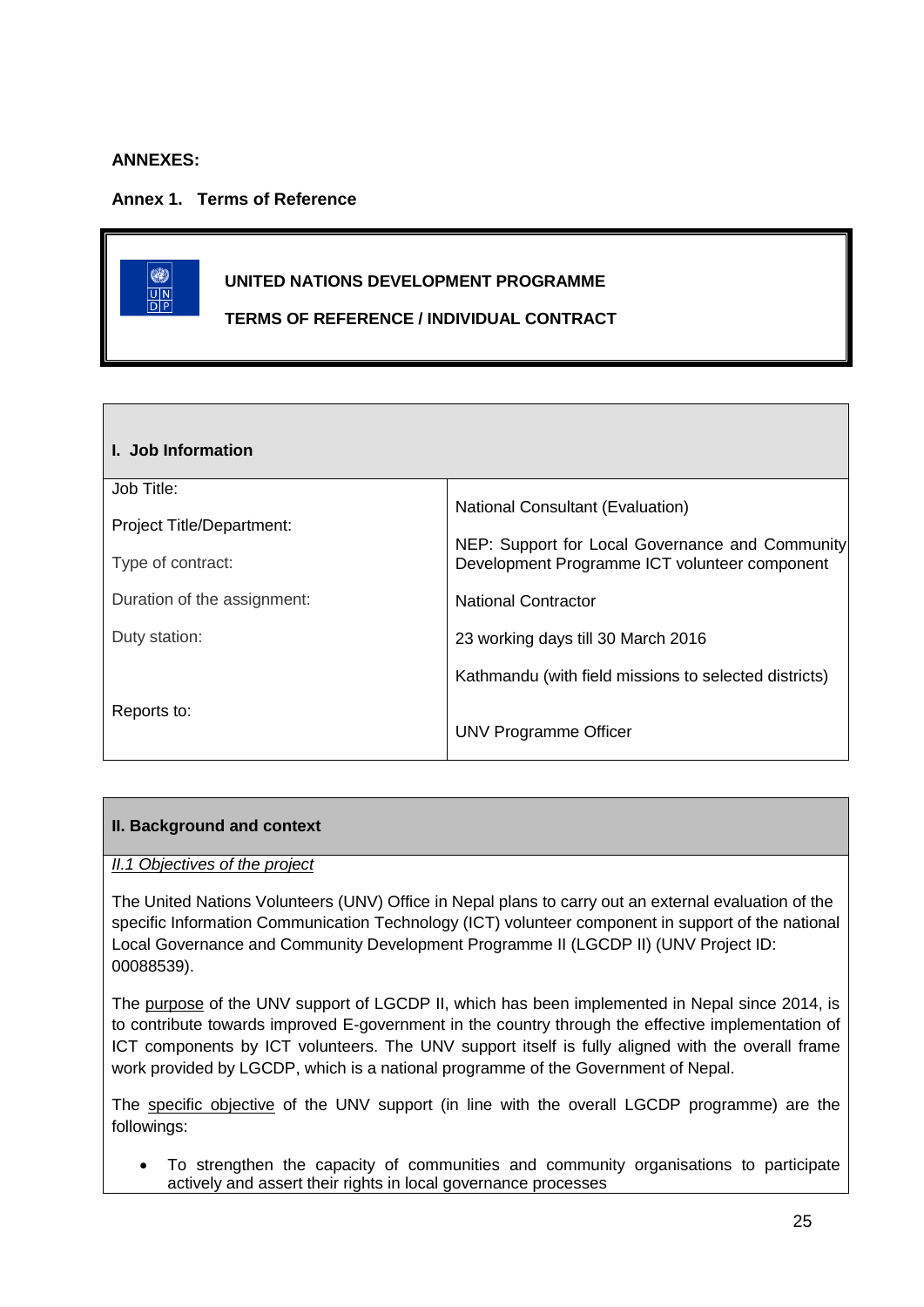- Through direct support to the process of digitization of working procedures in DDCs and municipalities to enhance the delivery of basic services at the local level
- By providing university youth volunteers with a possibility to gain basic professional experience as volunteers in the field of local governance to improve their future employment opportunities with particular focus on a potential careers as civil servants
- To strengthen the institutional and human resource capacities of Local Bodies and central agencies involved in local governance by deploying 133 University youth volunteers to DDCs and Municipalities
- To improve access to and quality of local infrastructure and other socio-economic services administered by local bodies.
- $\bullet$

The UNV support to LGCDP II commenced in January 2014 and was initially scheduled to end on March 2016. An extension until July 2017 is currently under negotiation with the Government of Nepal and international donors.

The expected outcomes of the UNV ICT volunteer support are:

- UNDAF outcome 5: Institutions, systems and processes of democratic governance are more accountable, effective, efficient and inclusive
- LGCDP outcome 1: Effective implementation of LGCDP II at all levels of the government
- LGCDP outcome 2: Improved Policy Advice and Capacity Support for Development for better overall service Delivery at the local level
- **LGCDP** Outcome 3: Greater efficiency and effectiveness in programme coordination and oversight

The UNV project activities are defined as a separate component of the overall UN Joint Programme, and are implemented jointly with the LGCDP Development Partners (DP).

Within the overall strategic framework of UNV the UNV project component is expected to achieve the following specific outcome:

 *Outcome 2:* Countries more effectively integrate volunteerism within national frameworks enabling better engagement of people in development processes

## *II.2 Main UNV project activities*

The UNV project component of the UNJP implements two main activities:

- Mobilize, fund and support of ICT UN Volunteer and ICT University Youth Volunteers to conduct social mobilization and provide TA in other fields based on needs from local government authorities in districts and municipalities.
- Support the capacity building and coordination of ICT University Youth Volunteers.

Within the scope of work, 8 ICT Volunteer Specialists funded by UNV, have been mobilized to coordinate ICT activities from the central and district level to village level. The UN Volunteers have been deployed to 6 Regional coordination Units (RCU) in the function of ICT Coordinators. The UN Volunteers are posted in all 5 Development Regions of Nepal, working on the basis of a TOR developed in cooperation between UNV, LGCDP II and approved by the National Planning Commission (NPC).

## *II.3 Geographic, demographic and socio-political context*

The Federal Democratic Republic of Nepal is a landlocked sovereign state located in South Asia. It is located in the Himalayas and bordered to the north by the People's Republic of China, and to the south, east, and west by the Republic of India. With an area of 147,181 square kilometers and a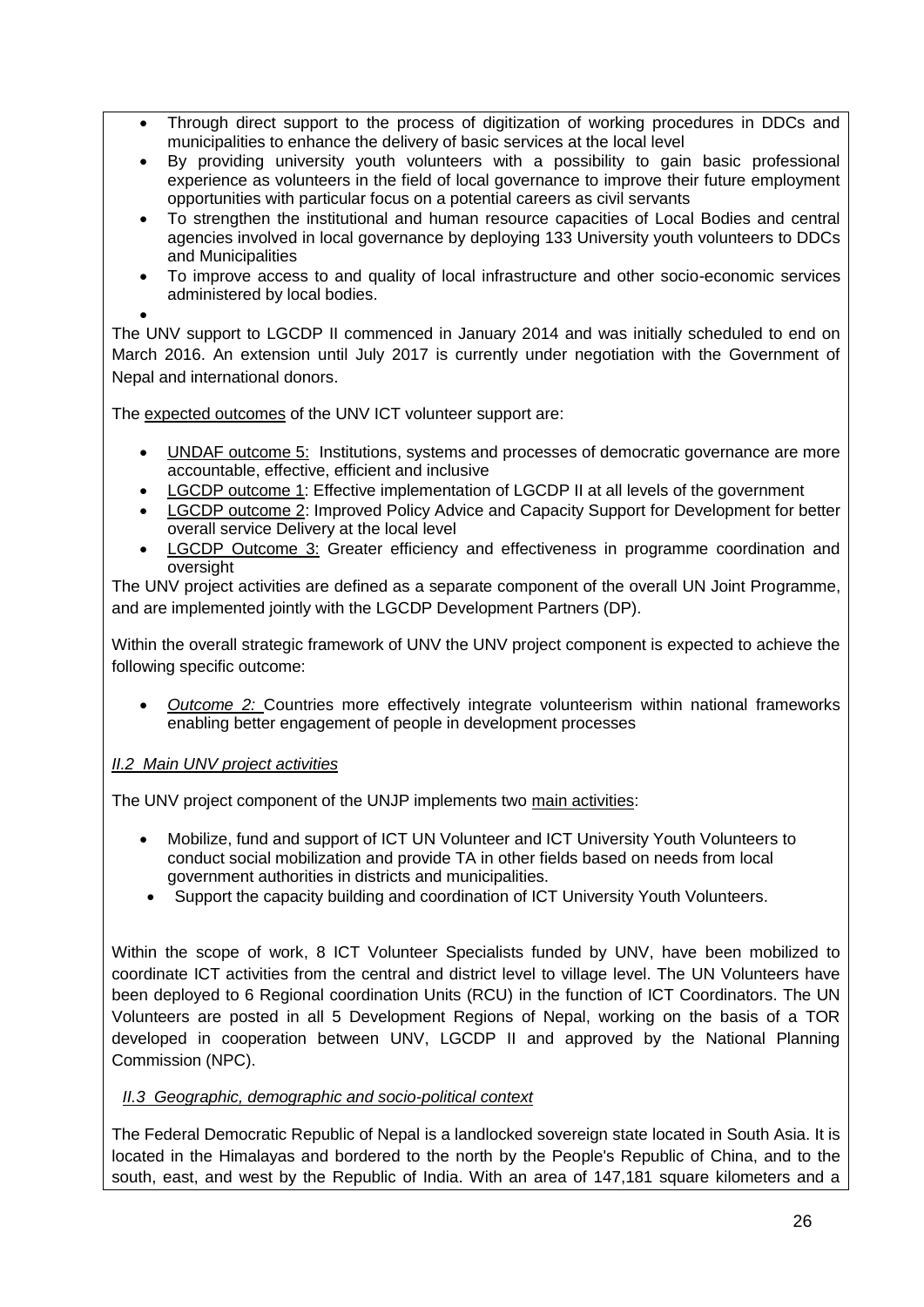population of approximately 28 million (and 2 million absentee workers living abroad), Nepal is the world's 93rd largest country by land mass and the 41st most populous country. Nepal is commonly divided into three physiographic areas: Mountain, Hill and Terai. These ecological belts run east-west and are vertically intersected by Nepal's major, north to south flowing river systems.

In terms of overall human development, Nepal currently ranks 145 out of 188 countries (Human Development Report 2015) and poverty remains severe and widespread in many rural areas, with significant disparities between groups and regions. Although data shows that the incidence of poverty in Nepal decreased from 42% in 1995/96 to 31.1% in 2013/14, inequality increased from 34% to 40% during the same period. Gender disparities are also striking. Only 57.4% of Nepali women are literate compared to 75.1% of men. Furthermore, there are still a significant number of laws and provisions that are discriminatory against women. Such poverty, social conditions, and inequality underpin the fragility of a country suffering after the 2015 earthquakes, remaining in postconflict recovery and peace-building – and provide an idea of the scale of the development challenge faced by Nepal.

Violent conflict and political crisis over the last decade have severely affected the local government system in Nepal. The Local Self Governance Act (LSGA 1999) established a solid institutional foundation for local government in Nepal – which is based on local bodies at the district, municipal and village levels. However, armed conflict resulted in the "demobilisation" of the vast majority of Village Development Committees (VDCs), and a dramatic narrowing of the "development space" within which District Development Committees (DDCs) could operate. In addition, since 2002 there have been no elected councils at any level of the local government system in Nepal. Though the constitution has been promulgated in 2015 local elections have not been held in the aftermath of the earthquakes and due to the ongoing crisis in the south of the country affecting several districts with severe supply shortages. This has greatly constrained the scope for interaction between local governments and citizens/communities, and, as a result of this political vacuum there has been a reduced level of participation by local people in development activities.

#### *II.4 Project's resources*

The total financial resources allocated to the UNV project is US\$ 300,000 (UNV SVF funding).

#### *II.5 Key project's partners*

The National Implementing Partners of UNV are the National Planning Commission (NPC), and the Ministry of Local Development (MLD).

The UN agencies participating along with UNV in the PPSF in support of LGCDP are UNDP, UNCDF and UNV

#### *II.6 Observed changes since the beginning of implementation and contributing factors*

The UN organizations in the UNJP are supporting a larger national decentralization and local governance programme, the LGCDP, together with a number of bilateral and multilateral development partners. By request from the GoN the six UN Organizations are supporting LGCDP in their respective areas of mandate, comparative advantage and experience, and in areas where the GoN faces difficulties in funding or implementation of explicit activities. Therefore the main focus of the UNJP lies on capacity building, in terms of technical assistance and specific activities requested by the GoN. As these activities are embedded in the larger programme, a clear attribution of results to the UNJP support is at times difficult to determine. This is also the case for the specific UNV component of the UNJP, but there is no doubt that the UNV project is playing a substantial role in achieving the objectives of LGCDP at District and Municipality level. In particular the national ICT UN Volunteers funded and supported by UNV have been essential in terms of facilitating the process of digitizing local bodies, communities, supporting capacity development of local staff members and conducting social mobilization as part of the LGCDP programme and follow up on activities in the field, monitoring progress and identifying gaps The UNV project has contributed significantly to the achievement of the UNDAF Nepal Programme Outcome 5.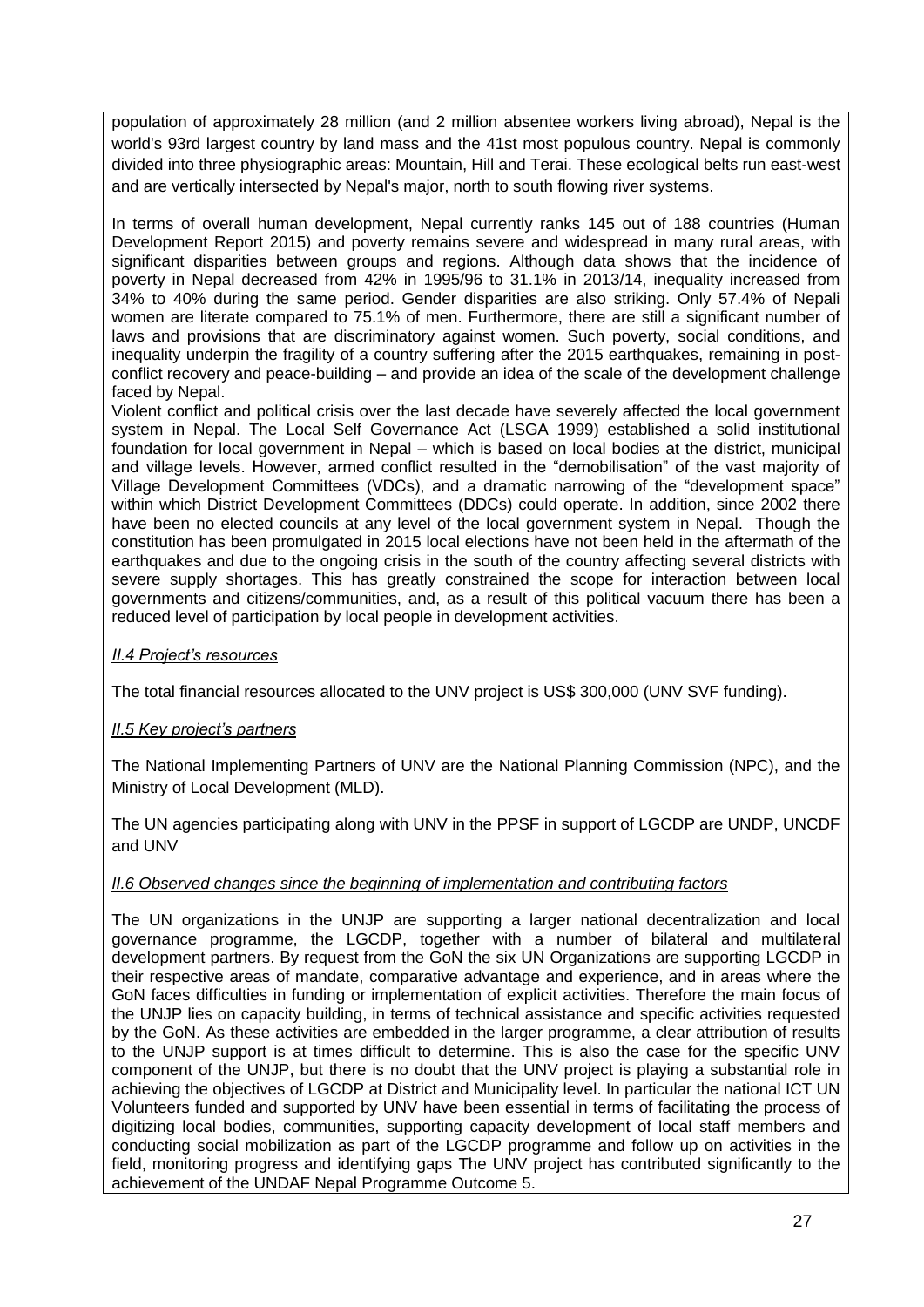#### **III. Purpose of the evaluation**

By conducting a final evaluation of the specific UNV component of the UN Joint programme LGCDP II UNV supported component, the aim is to generate lessons learnt and recommendations to guide decision-making for future actions in the area of volunteering for delivery of basic services, while taking stock of the efficiency and effectiveness of the UNV project in the achievement of the planned outcomes.

#### **IV. Objectives and scope**

#### **Objective: Evaluate the contribution of UN Volunteers to LGCDP**

The UN Joint Programme is subject to the general M&E framework of LGCDP and will therefore been partially assessed in the LGCDP Mid-Term Review in February 2016. Furthermore, in light of the planned extension of the UNV ICT volunteer support (March 2016 to July 2017), these evaluations and reviews will be made available for the consultant along with Field Monitoring Reports, Annual Project Progress Reports and other materials prepared by UNV in relation to the specific UNV component of the LGCDP.

The current evaluation aims at providing a thorough evaluation of the specific UNV component of the LGCDP II programme to explicitly assess and document the achievements, effectiveness, efficiency, relevance, coherence and sustainability of all UNV interventions in the programme to date. In terms of outputs, the evaluation will focus on the effect of the volunteer support to public service delivery to communities and on the quality of community participation in local governance, as a result of the project activity. The evaluation will specifically cover the programmatic, management and succession parameters elaborated below.

#### *Programmatic*

The evaluation will determine whether the engagement of volunteers and management by UN Volunteers are proving effective in the following areas:

- Improved E-government from local to central level
- Promotion of volunteerism, civic engagement and self-empowerment.
- Improved knowledge and skills of volunteers

The evaluation will specifically seek out the following indicators:

- Number of people in the community who had benefits from the service of the volunteers.
- The awareness of the community and local government about volunteerism and its contribution to the society development.
- The increased knowledge and skills of the ICT University Youth volunteers

The following areas will be assessed on the basis of site visits and interaction with stakeholders and UN Volunteers in 5 selected districts, i.e. Far-Western Region: Mid-Western Region: Western Region: Eastern Region: Central Region:

- The impact and value of the UN Volunteers' contribution to the implementation of the LGCDP programme pillars
- The contribution of volunteers for the implementation and maintenance of ICT in LGCDP
- The impact of the program to volunteering in local governance and community development
- The impact of the project in building capacity of the ICT University Youth Volunteers and the local government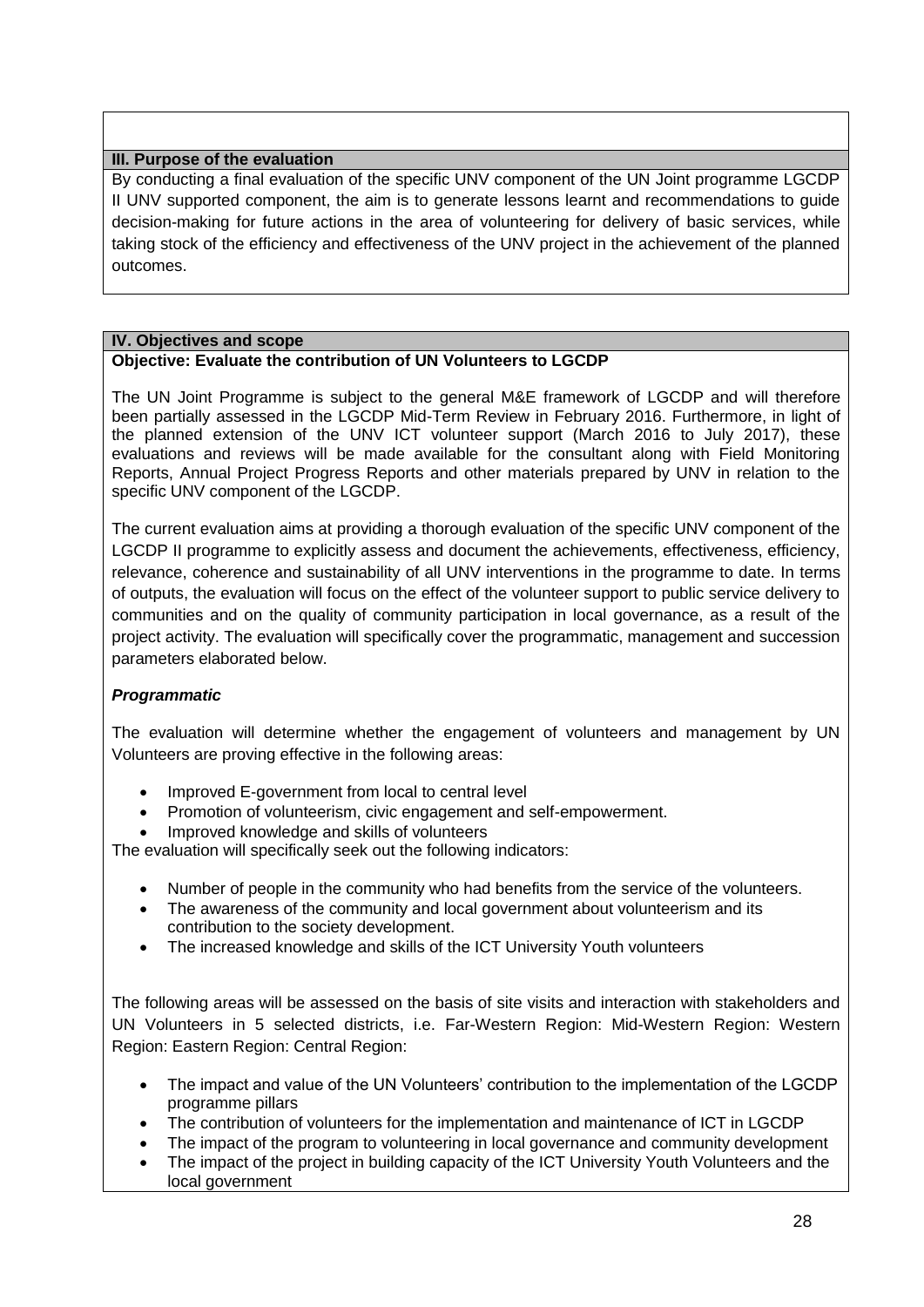The strength and effectiveness of the partnerships between the UNV and LGCDP PCU and local governments.

### *Management*

Value can only be added via effective program implementation and collection of the lessons learnt for the decision of continuity of the programme in the future. As such, the evaluation will focus on the following areas:

- Efficient support to the volunteers for their daily work.
- Quality of the field visits and regional/central meetings.
- Value added in relationship between the UNV, UNDP and UNCDF, NPC, MoFALD and local government.
- $\bullet$

The following areas will be assessed:

- The capacity and organization of MOFALD PCU and RCU as it relates to the support of the UNV funded programme.
- The effectiveness and efficiency of the volunteers' recruitment for the LGCDP II programme as it relates to the execution of the programme strategies.
- The degree to which original objectives have been pursued.
- The quality and effectiveness of the regional and central meetings.

## **Program Succession**

- The scope for continuing work on capacity building after the program is operationally complete by Mid 2017
- Suggestions from lessons learnt (possible exit strategies and measures to integrate ICT and volunteer components better into LGCDP II)

## **V. Deliverables and methodology**

The duration of the consultancy will be for a maximum of 23 working-days, within a total period of 30 working days. The objectives of the TOR are expected to be achieved within 21 working-days (2 additional workings days reserved for debriefings/presentations) .

Payment will be made in lump sum in two installments upon completion and submission of Performance Evaluation Form (PEF) on the works performed and delivered as outlined below:

**Inception Report**:

The inception report should detail the evaluator's understanding of what is being evaluated and why, showing how each evaluation criteria will be fulfilled by way of: proposed methods, proposed sources of data, and data collection procedures. The report should include detailed time schedule of activities and an evaluation framework.

(*To be delivered within 3 working days, 40% of lump-sum*)

The further deliverables are:

- o **Draft evaluation report** to be reviewed by UNV FU and UNV HQ to ensure that the required quality criteria are met
- o **Final evaluation report** the report should include:
	- 1) lessons learnt from volunteers and local governments,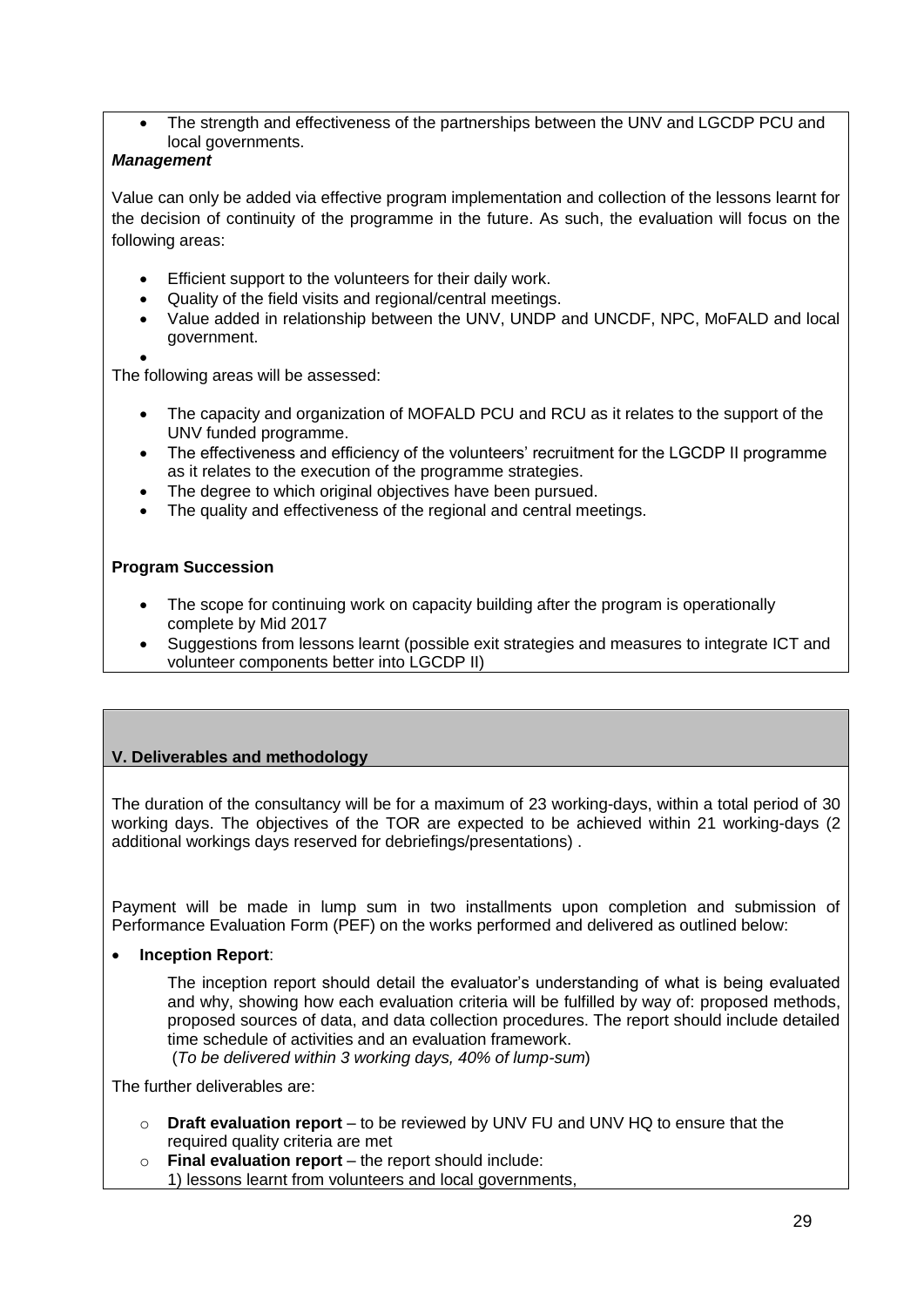2) best practices,

3) suggestions/recommendations to UNV and the Steering Committee of LGCDP sound options for furthering the volunteering component as part of the future extension of the LGCDP with direct support by key partners and donors and with UNV's guidance and assistance.

(*Draft evaluation report within 15 working days, Final evaluation within 3 working days*)

The evaluation will be based on a mixed method approach, primarily involving collection of data by interviewing partners, stakeholders and beneficiaries of the LGCDP II programme (with reference to the Results & Resources Framework and M&E Framework of the UNJP Project Document). Specific emphasis should be placed on stakeholder mapping and interviews with volunteers and partners at the local level. The relevant interview format is to be developed in consultation with the UNV Field Unit in Nepal. At the end of the evaluation process the consultant is expected to conduct de-briefing meetings with stakeholders and partners as appropriate and give a PowerPoint presentation of the final evaluation.

*(60 % of lump-sum upon timely completion and submission of all deliverables as per the required quality standards*)

The assignment is expected to be carried out in close collaboration with UNV, UNDP, MoFALD and other key stakeholders. In consultation with the UNV Nepal Field Unit, the consultant is expected to hold/organize individual meetings with key stakeholders.

#### **VI. Implementation arrangements**

The selected national consultant will have the full responsibility for carrying out the assignment, consisting of objective as outlined in this TOR. All expenses in this regard should be explicitly included in the financial proposal to be submitted. The UNV Nepal Field Unit will be the Taskmanager of the Consultant for the duration of the entire assignment, consisting of objective outlined above.

As part of UNV's strategy, UNV programmes should include components of gender sensitivity, participatory processes, and the promotion of volunteerism. The selected national consultant should ensure that his/her work emphasizes these elements and related achievements and issues in all written documents and oral presentations, which should be in English. The Consultancy Team will be expected to support UNV in knowledge sharing and dissemination.

The consultant should operate on principles that are in line with the spirit of the UN system, following as a reference all guidelines, norms and standards of the United Nations Evaluation Group (UNEG).The consultantt is required to be independent of the design or execution of the interventions that are the subject of this consultancy. The Consultancy Team should carefully, understand and sign the "Code of Conduct for Evaluators in the UN system" prior to commencing any work.

Prior to starting the evaluation, the Consultancy Team will have meetings with the UNV Nepal Field Unit and MoFALD to understand fully the LGCDP II programme and contributions of associated volunteers' contribution so as to prepare a list of individuals and organizations in Nepal with who interviews are to be conducted. This list will include partners of the UN, key stakeholders, volunteers as well as the beneficiaries of the programme at community level.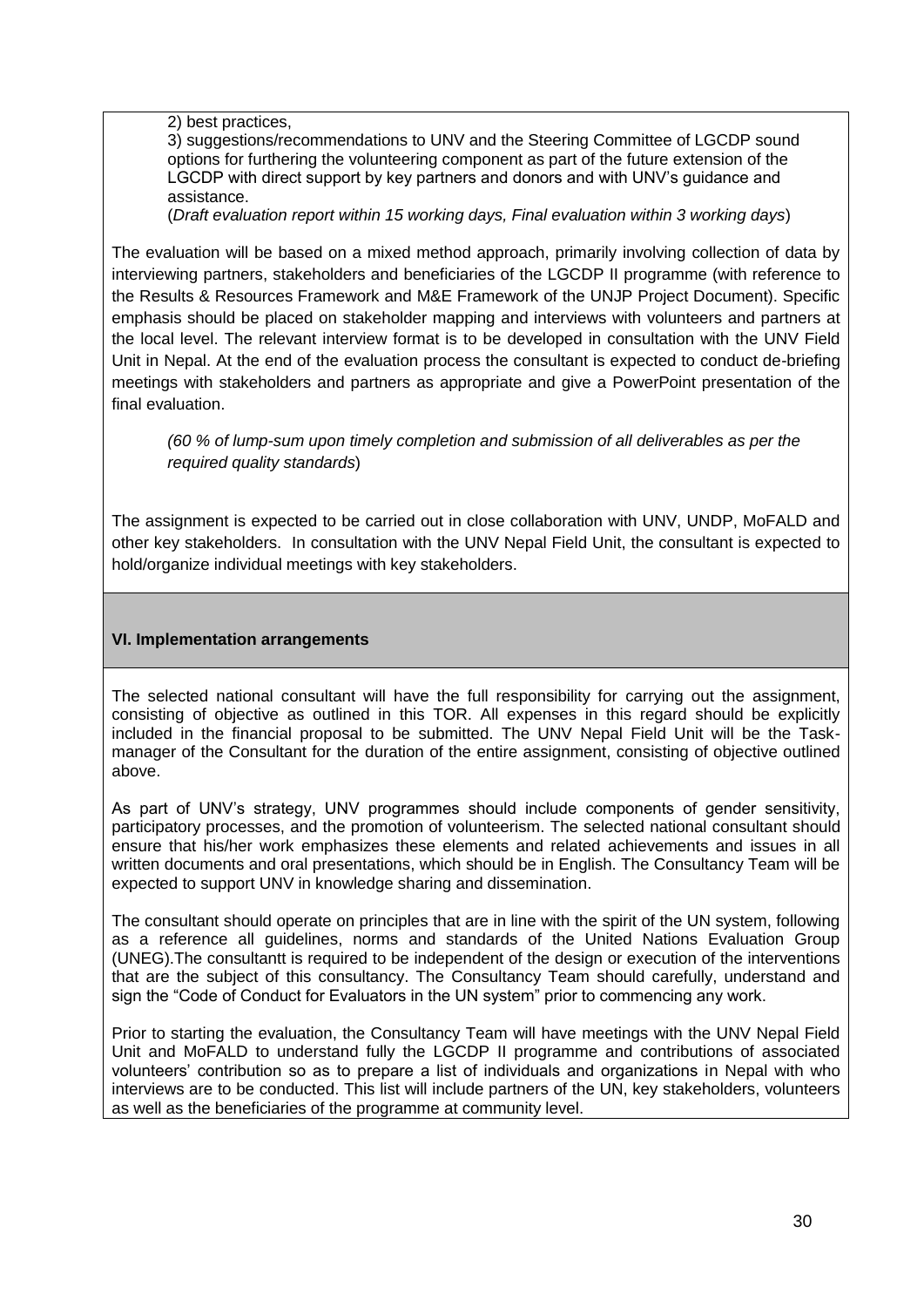|                          | VII. Required qualifications, skills and professional experience                                                                                                                                                                                                                                                                                                                                                                                                                                                                                                                                                                                                                                                                                                                                                                                          |
|--------------------------|-----------------------------------------------------------------------------------------------------------------------------------------------------------------------------------------------------------------------------------------------------------------------------------------------------------------------------------------------------------------------------------------------------------------------------------------------------------------------------------------------------------------------------------------------------------------------------------------------------------------------------------------------------------------------------------------------------------------------------------------------------------------------------------------------------------------------------------------------------------|
| Qualifications:          | Advanced University Degree in social sciences; Ph.D.<br>$\bullet$<br>preferred                                                                                                                                                                                                                                                                                                                                                                                                                                                                                                                                                                                                                                                                                                                                                                            |
| Skills:                  | Excellent command of written and spoken English and Nepali.<br>$\bullet$<br>Computer literacy (minimum: word and spread sheet).<br>$\bullet$<br>Excellent communications and reporting skills.<br>$\bullet$<br>Excellent team management and interpersonal skills.<br>$\bullet$<br>Sound analytical capacity reflected through past published<br>$\bullet$<br>work, research, etc., and high level of writing and<br>documentation skills.<br>Behavioural competencies appropriate to a multi-cultural<br>$\bullet$<br>environment, including sensitivity and respect for cultural and<br>gender diversity.                                                                                                                                                                                                                                               |
| Professional experience: | At least 10 years professional experience in the field of<br>$\bullet$<br>development policy and poverty reduction.<br>Demonstrated experience in undertaking evaluations as well<br>$\bullet$<br>as sound knowledge and experience with national planning<br>and program development in the areas of volunteering, poverty<br>alleviation, social inclusion and overall development work.<br>Recent experience of volunteerism within its diverse<br>$\bullet$<br>manifestations and cultural settings and sound knowledge of<br>Nepal's past and present history of volunteering services and<br>programmes.<br>Substantial experience in project/programme design and<br>$\bullet$<br>management.<br>Familiarity with the work of the UN system and the UNDP<br>$\bullet$<br>regulations and procedures in the sphere of development co-<br>operation. |
| Others:                  | The applicant should be ready to provide documental evidence<br>$\bullet$<br>for the claimed qualifications and professional experience.<br>The applicant should be independent from any organizations<br>$\bullet$<br>that have been involved in designing, executing or advising in<br>any aspects of the project that is subject to this evaluation.<br>Similarly, the evaluator should not have been directly involved<br>in designing, executing or advising in any aspects of the<br>project.                                                                                                                                                                                                                                                                                                                                                       |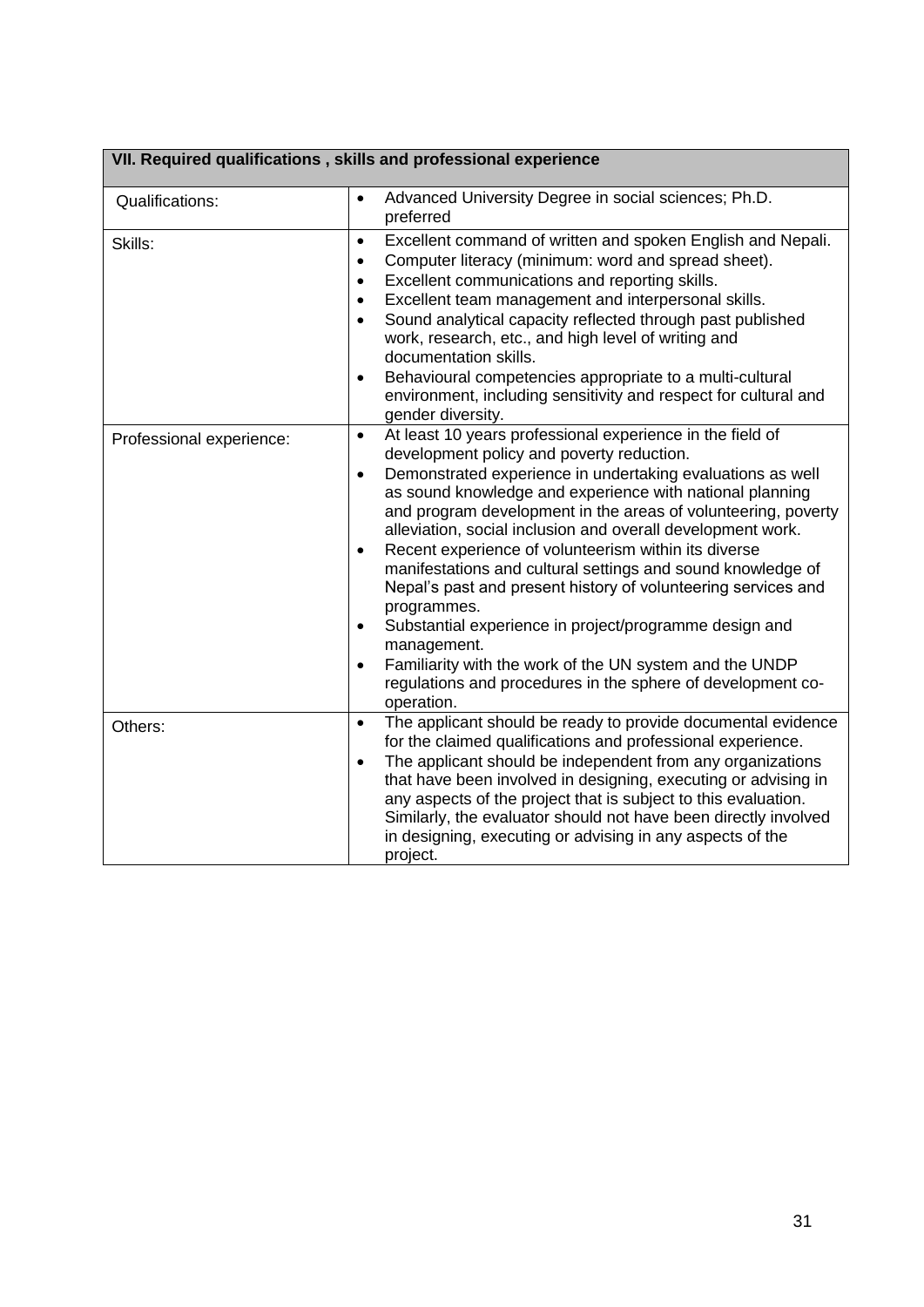| <b>Evaluation</b>                               | <b>Evaluation question</b>                                                                                                                                                                                  | <b>Data Source</b>                                                                                                                                                                                                         | <b>Data collection methods</b>                          |
|-------------------------------------------------|-------------------------------------------------------------------------------------------------------------------------------------------------------------------------------------------------------------|----------------------------------------------------------------------------------------------------------------------------------------------------------------------------------------------------------------------------|---------------------------------------------------------|
| criteria                                        |                                                                                                                                                                                                             |                                                                                                                                                                                                                            |                                                         |
| <b>Relevance</b>                                | Relevancy in terms of<br>Need and priorities<br>Approach and modality<br>Set outputs and activities<br>LGCDP program framework<br>$\bullet$<br>Partnership and commitment<br>Future project in similar area | Secondary: Government plan &<br>policy document, UNV / LGCDP II<br>project plan and framework, Project<br>implementation plan document,<br>progress reports.<br>Primary: Interview with stakeholders<br>at different level | Desk review, key<br>informant interview                 |
| <b>Effectiveness</b>                            | Effectiveness in terms of<br>Outputs, outcomes, reach<br>Stakeholders impression, capacity enhancement of<br>stakeholders                                                                                   | Secondary: Project annual work<br>plan, progress report, M & E report<br><b>Primary: Interview with stakeholders</b><br>at different level, observation<br>checklist                                                       | Desk review, key<br>informant interview,<br>observation |
| <b>Efficiency</b>                               | Efficient in terms of<br>In time implementation<br>Institutional capacity for service delivery<br>Prompt action to solve implementation issue<br>Coordination and linkage<br>$\bullet$                      | Secondary: Project annual work<br>plan, progress report, M & E report,<br>meeting minutes<br>Primary: Interview with stakeholders<br>at different level, observation<br>checklist                                          | Desk review, key<br>informant interview,<br>observation |
| <b>Expected</b><br><b>Impacts / Effects</b>     | Impact in terms of<br>Significant change<br>$\bullet$<br>Intended and unintended results                                                                                                                    | Secondary: Project target & plan,<br>M & E report, progress report<br>Primary: Interview with<br>stakeholders, observation checklist                                                                                       | Desk review, key<br>informant interview,<br>observation |
| <b>Coherence &amp;</b><br><b>Sustainability</b> | Sustainable in terms of<br>Ownership<br>Continuity<br>Durability                                                                                                                                            | Secondary: Exit plan & strategy<br>Primary: Interview with<br>stakeholders, observation checklist                                                                                                                          | Desk review, key<br>informant interview,<br>observation |
| <b>Volunteerism</b>                             | Usefulness in terms of<br>Contribution<br>Stimulating volunteerism<br>$\bullet$                                                                                                                             | Secondary: project records<br>Primary: Interview with the<br>stakeholders, volunteers                                                                                                                                      | Record review, interview                                |

**Annex 2. Evaluation Framework**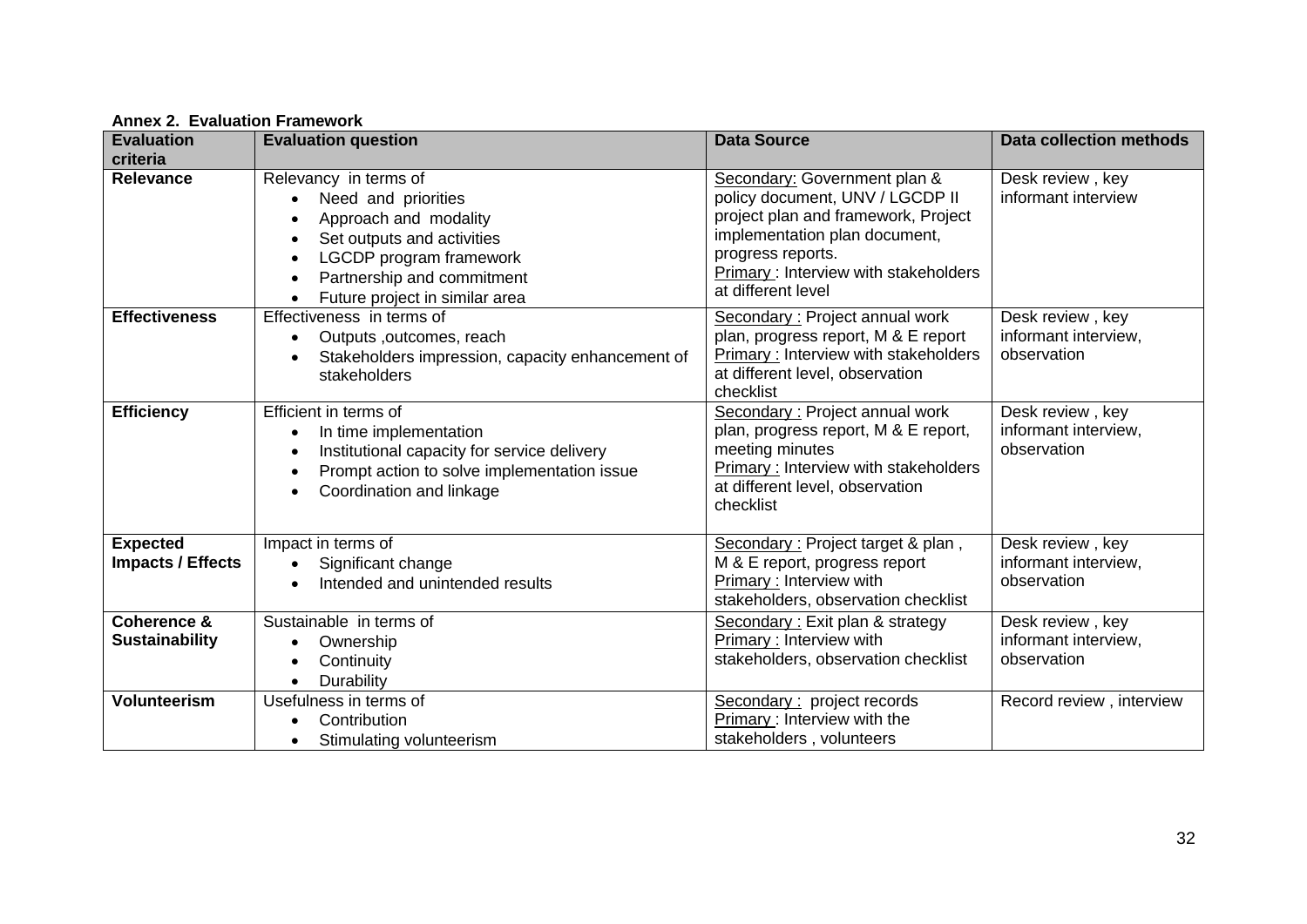## **Annex 3. Key Stakeholders / Study population**

| Level                 | <b>Type</b>                                          | No. of samples<br>(40) | <b>Remarks</b>                  |
|-----------------------|------------------------------------------------------|------------------------|---------------------------------|
| <b>Stakeholders</b>   |                                                      |                        |                                 |
| Central               | MoFALD (Information & E- gov section) – focal person |                        |                                 |
|                       | LGCDP II - program focal person                      |                        |                                 |
|                       | loE - focal person                                   |                        |                                 |
| <b>District</b>       | DDC - focal person                                   | 6                      | 1 in each of 6 sampled district |
|                       | Municipality - focal person                          | 6                      | 1 in each of 6 sampled district |
| Local                 | Social mobilizer                                     | 3                      | 3 out of 6 sampled district     |
|                       | Local beneficiary                                    | 3                      | 3 out of 6 sampled district     |
| <b>Program Staffs</b> |                                                      |                        |                                 |
| Central (PCU)         | National UNV/ICT coordinator & UNV/ ICT specialist   | 2                      |                                 |
| Regional (RCU)        | Regional UNV/ICT expert                              | 5                      | 1 from each regional cluster    |
| <b>District</b>       | $\overline{DDC}$ – ICT volunteer                     | 6                      | 1 in each of 6 sampled district |
|                       | Municipality - ICT volunteer                         | 6                      | 1 in each of 6 sampled district |
|                       |                                                      |                        |                                 |

# **Annex 4. Sample distribution (Regional & district level)**

| Regional<br><b>Coordination Unit</b> | <b>Sample district</b> |            | No. of Samples (Regional & district level only) |                     |                                   |                      |              |  |  |  |  |
|--------------------------------------|------------------------|------------|-------------------------------------------------|---------------------|-----------------------------------|----------------------|--------------|--|--|--|--|
|                                      |                        | <b>RCU</b> | <b>DDC</b>                                      | <b>Municipality</b> | <b>Social</b><br><b>Mobilizer</b> | Local<br>beneficiary | <b>TOTAL</b> |  |  |  |  |
| Biratnagar                           | Morang / Sunsari       |            |                                                 |                     |                                   |                      | 6            |  |  |  |  |
| <b>Dhulikhel</b>                     | Lalitpur               |            |                                                 |                     |                                   |                      | 6            |  |  |  |  |
| Hetauda                              | Janakpur               |            |                                                 |                     |                                   |                      | 6            |  |  |  |  |
| Pokhara                              | Tanahu                 |            |                                                 |                     |                                   |                      | 6            |  |  |  |  |
| Nepalgunj                            | Banke                  |            |                                                 |                     |                                   |                      | 6            |  |  |  |  |
| Dhangadhi                            | kailali                |            |                                                 |                     |                                   |                      | 6            |  |  |  |  |
| <b>Total</b>                         |                        |            | 12                                              | 10                  |                                   |                      | 35           |  |  |  |  |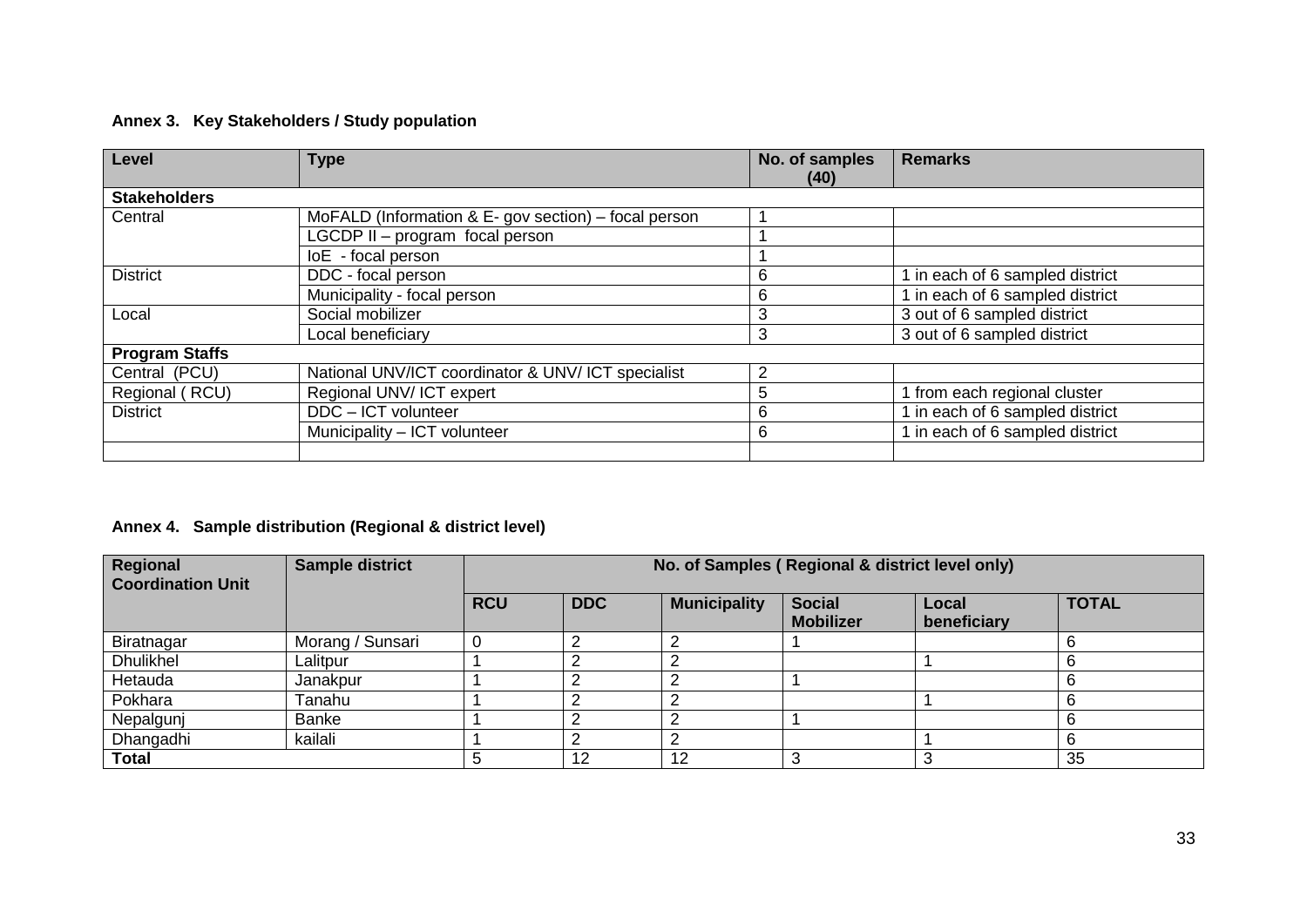## **Annex 5. Work plan**

| Phase          | <b>Activities</b>                                      | Timeline (2016) |  |        |              |        |  |        |  |        |            |        |        |
|----------------|--------------------------------------------------------|-----------------|--|--------|--------------|--------|--|--------|--|--------|------------|--------|--------|
|                |                                                        |                 |  |        | <b>April</b> |        |  |        |  |        | <b>May</b> |        |        |
|                |                                                        | Week 2          |  | Week 3 |              | Week 4 |  | Week 1 |  | Week 2 |            | Week 3 | Week 4 |
| Planning &     | Program review / discussion                            |                 |  |        |              |        |  |        |  |        |            |        |        |
| preparation    | Draft and submit inception report                      |                 |  |        |              |        |  |        |  |        |            |        |        |
|                | Draft and finalise study tools                         |                 |  |        |              |        |  |        |  |        |            |        |        |
| Data gathering | Data collection (RCU / district level)                 |                 |  |        |              |        |  |        |  |        |            |        |        |
| & analysis     | Data collection ( central level stakeholders / staffs) |                 |  |        |              |        |  |        |  |        |            |        |        |
|                | Data analysis                                          |                 |  |        |              |        |  |        |  |        |            |        |        |
| Reporting &    | Report writing                                         |                 |  |        |              |        |  |        |  |        |            |        |        |
| dissemination  | Draft submission                                       |                 |  |        |              |        |  |        |  |        |            |        |        |
|                | De-briefing meeting (findings presentation)            |                 |  |        |              |        |  |        |  |        |            |        |        |
|                | Final report submission                                |                 |  |        |              |        |  |        |  |        |            |        |        |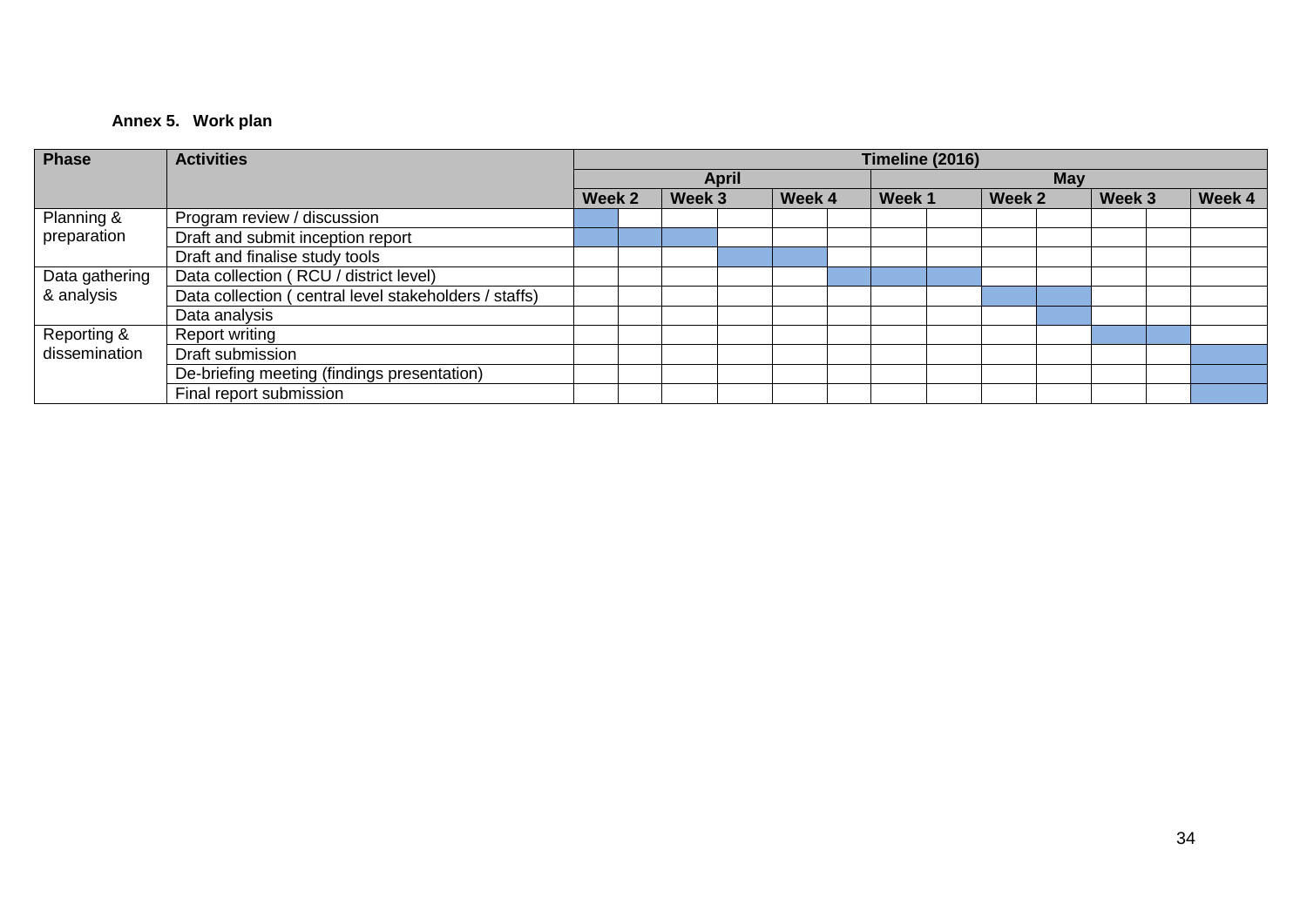### **Annex 6. Data Collection tool I (KII questionnaires)**

### **Key Informant Interview - I**

### **Questionnaire for LGCDP Senior Management Personnel (National level)**

Date:

Full Name:

- 1. How does the ICT component of the project align with the national policy and strategy?
- 2. How have you found the framework, strategy and modality of this particular component so far? Please elaborate in terms of country context and capacity of the local body.
- 3. How have you found the partnership, commitment & contribution of the stakeholders in reference to the agreement and plan?
- 4. To what extent do you think government institution has been responsive to the changing needs of development? Please response in relation to the ICT.
- 5. How has the program progressed with the ICT support? What has been main achievement of the program and the ICT support part?
- 6. How effective has volunteer component been in initiating the change and meeting the program goal?
- 7. What has been the most challenging aspect of the project and under this particular support component? Were this, pre-assumed risks or new one? How far has the program been successful in addressing those challenges?
- 8. If you look back, what do you think could have made the program & ICT component much better?
- 9. Has the support resulted in the developing capacity of Local bodies to work independently beyond UNV assistance?
- 10. What do you think of the overall impact due to unavailability of ICT volunteers at some districts? Is there a National strategy to address this?
- 11. How far has the program assisted in building ownership at national and local level in relation to its objective and ICT?
- 12. How do you see the current government plan of newer municipality addition in the different districts?
- 13. What do you think about possibility of linking the project and ICT component beyond district level? Do you think the UNV support or ICT component can be linked with future opportunity for local development?
- 14. What have you found & think the prospect & challenges of volunteerism for national development?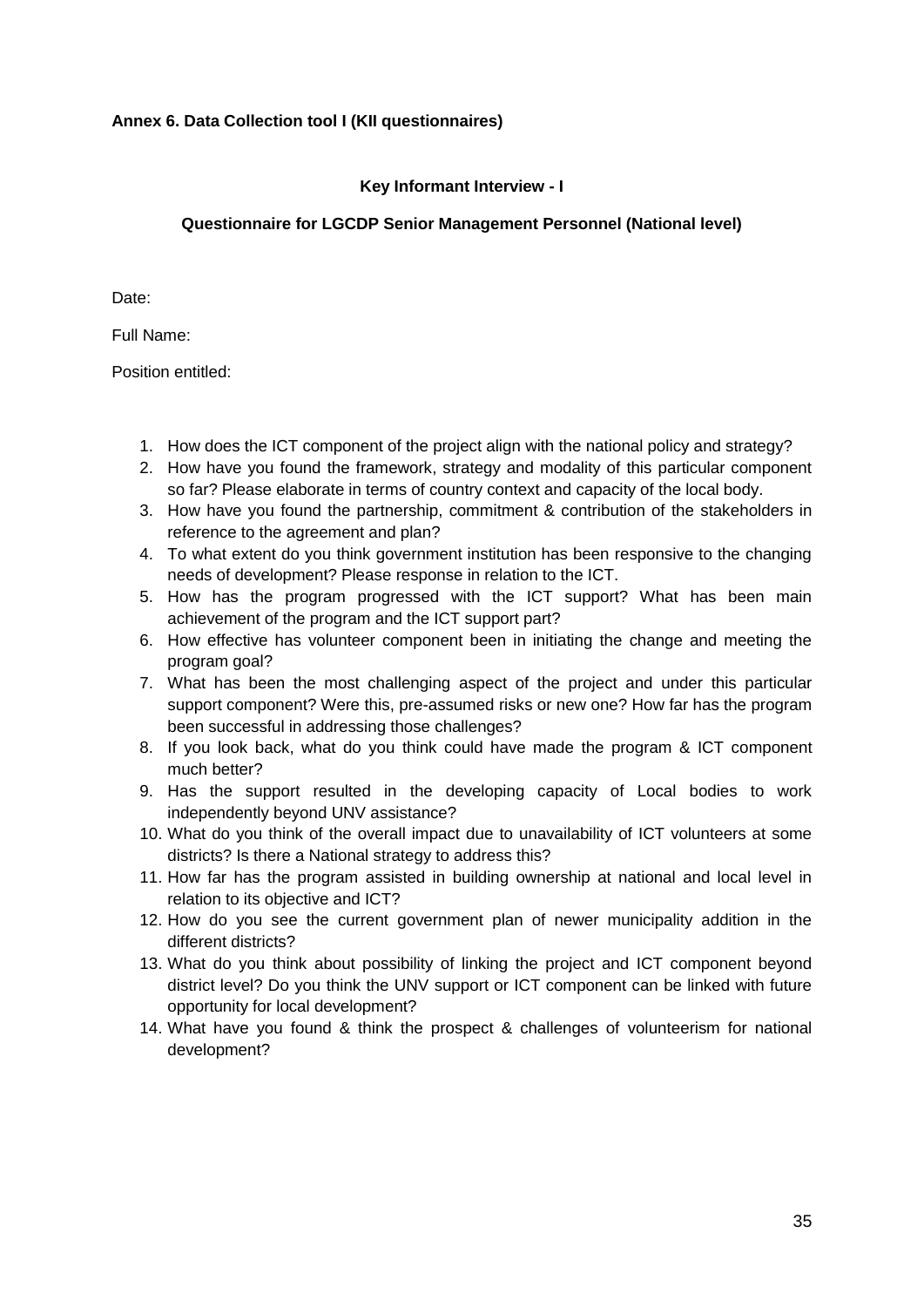#### **Key Informant Interview - II**

### **Questionnaire for MoFALD (Information & e- governance Focal person)**

Date:

Full Name:

- 1. In general, how have you found the ICT support to LGCDP program? What are the changes then & now in terms of information and data management?
- 2. Are you satisfied with the approach and modality of ICT support to the program? If yes / No Why? If No - does that need certain changes? What sort of change is needed?
- 3. How have you managed such a huge responsibility before and how different is that now in terms of technical and management aspect?
- 4. How is the ICT component planned at national level? What is the level of your involvement in formulating the plan?
- 5. What is the most significant achievement of the ICT support component?
- 6. What were the major activities not achieved under ICT component? What do you think is the most challenging in ICT in relation to this program, policy? How that can be improved?
- 7. Is there an implementation guideline to support the Local bodies in a uniform and standard way? If yes – is that helpful? If not – was that not planned? And how difficult has that been to manage?
- 8. How do you feel about the completeness and accuracy of the information that you receive in the central system? How easy is it to identify and how do you manage the problems?
- 9. How do you work with PCU? How the coordination takes place? Is there any plan or framework?
- 10. Do you think the support provided at district level is adequate, strategic and need based? Please elaborate.
- 11. Are the district level ICT volunteers efficient & committed? If not, what could be done to improve this? How about the commitment from LB staffs
- 12. What do you think of UNV support at PCU and RCU level? Do you think the program is now capable to run without UNV support? If not, what extra support would be better?
- 13. What do you think of the information and data quality from the districts or LB where there is no ICT volunteers? How can this be addressed?
- 14. How do you find the central level coordination with IoE? Are you satisfied? If not how that can be strengthened?
- 15. How do you see the current approach of volunteerism? Is this something the government need to focus on in the development sector? How?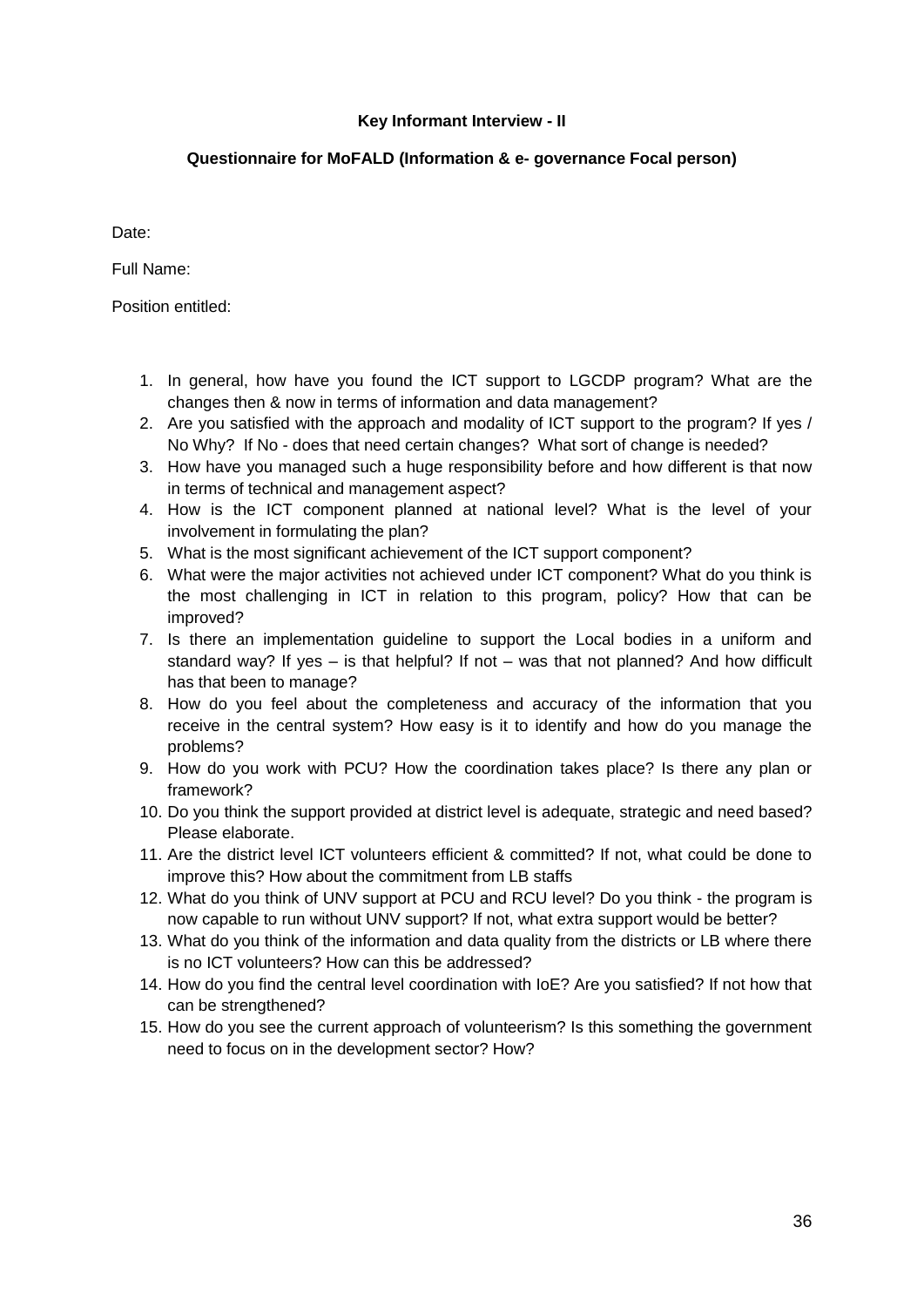#### **Key Informant Interview - III**

### **Questionnaire for Institute of Engineering (Focal person)**

Date:

Full Name:

- 1. How have you found IoE role in support to LGCDP program? How far the conditions or the arrangement outlined in agreement been followed between both the parties?
- 2. Does the mandate of the agreement meet the education and development policy of government?
- 3. Do you think the partnership with MoFALD has been successful? If yes, than in what way? If not than why? What are the major achievements of the UVS Scheme?
- 4. What have been challenging so far? How that can be tackled?
- 5. What is the difficulty associated with the selection, recruitment and motivation of the graduate students?
- 6. How have you found the program management as a whole (from recruitment to deputation, supervision, performance monitoring and coordination)?
- 7. What is the involvement of IoE in checking the quality of data and information generated with support of ICT volunteers?
- 8. Has this UVS scheme been successful in deputing the volunteers in all 75 districts? If Not what has been the challenge? And how this could be tackled?
- 9. What difference have you observed in volunteers before recruitment and after engagement in the program?
- 10. Do you think that graduate have sufficient skill for the assigned job as ICT volunteer? please elaborate if Yes / No
- 11. What do you think of UN volunteers' contribution to this UVS scheme? What further opportunity do you foresee with this partnership?
- 12. What is your suggestion for improvement of the current program?
- 13. What do you think of volunteerism in the current Nepalese context? Can this be something beneficial and sustainable? Does this need attention from National education sector? How
- 14. Is there interest in this sort of scheme from other department within IoE?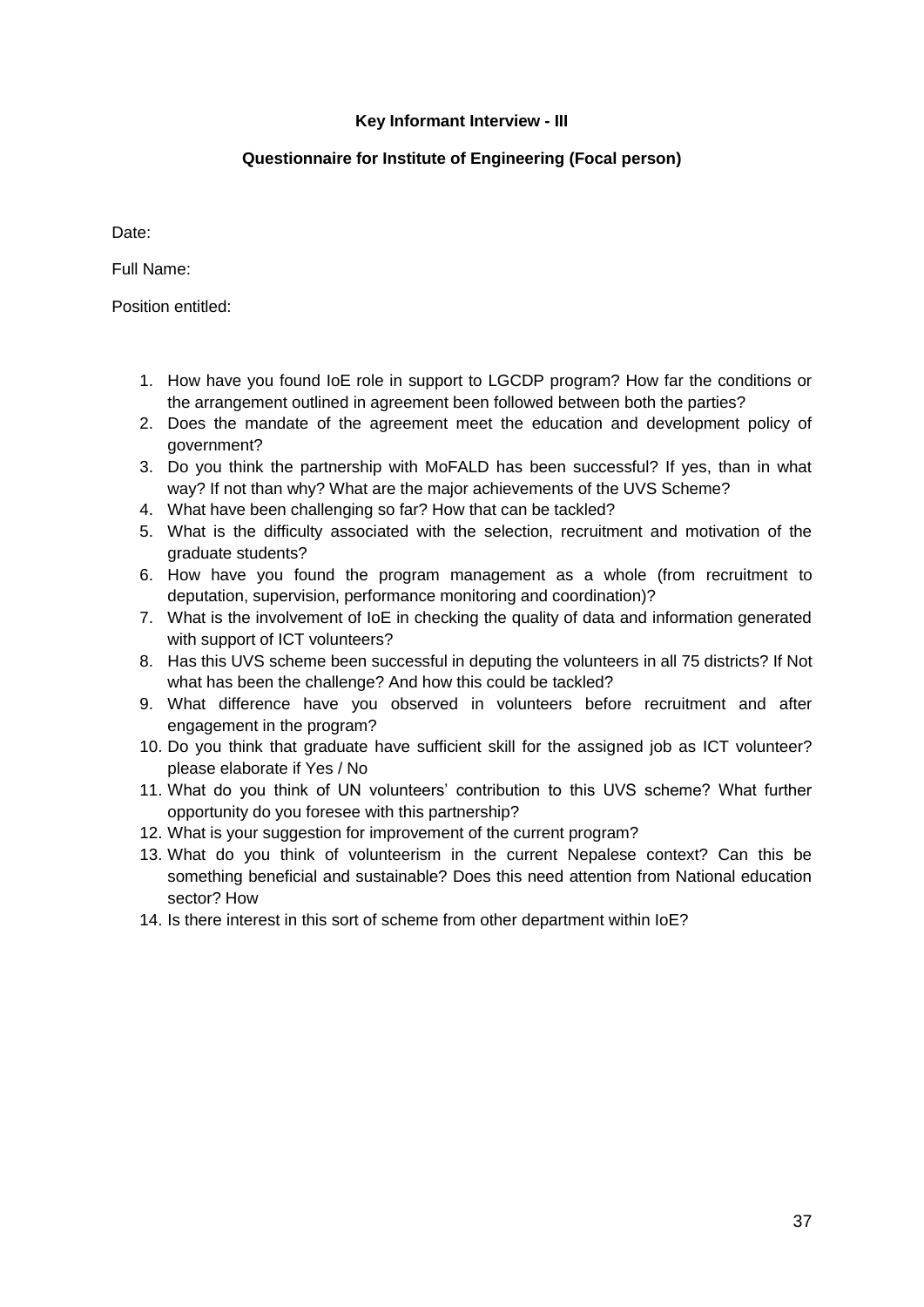### **Key Informant Interview - IV**

### **Questionnaire for DDC Staff (IT management Focal Person)**

Date:

Full Name:

- 1. How long have you been working in this district under this role? What are the changes in ICT & ICT management in compare to previous years? (Probe - IT system, data entry / management, use by different sections, social media, web).
- 2. What are the key achievements in terms of ICT?
- 3. Do you think the changes has happened after the program launch of this ICT support? If yes / No ,how?
- 4. How are the activities under the ICT component planned? What is done in case of such case which is not under the plan but is required?
- 5. How have you find yourself shifting from paper based to technology based work? What particular skill have you gained? And how do you feel about other staffs? (Probe convenience , challenges)
- 6. How do you find staffs interest and use of ICT? Is this changing? If yes in what way?
- 7. What has been the priority of ICT during Annual district council planning meeting? What key things were in the list? If not - how this could be improved?
- 8. What are the key challenges of ICT in your organization? How these can be tackled?
- 9. Is there negative aspect of ICT in your office? (Such as using social media, internet games for personal purpose). What is the extent of it? How that can be improved?
- 10. How have you found the online information system in your office? Is it friendly to use? Can you use this without support?
- 11. How have you found the support from ICT volunteer? Are they capable enough to support you and the team? What are the supports till date? What are the strong aspects?
- 12. Do you think the staffs are able to use words, excel and other key software? What attempts have been made? And how that can be improved?
- 13. Do you think the support you get is organised? If Yes, how. If No, how this could be organised / improved?
- 14. How have you found support from regional, central level? Is that useful enough and as expected? If Yes / No why?
- 15. Is there interest in ICT from local level (such as Social Mobilizers level, VDC wards)? What sort of interest they put in?
- 16. Do you think, you can do the ICT related things independently? What new skills have you learnt?
- 17. Apart to general use, has the website been used for bidding information purpose till date? If yes, how many time? And what was the public response?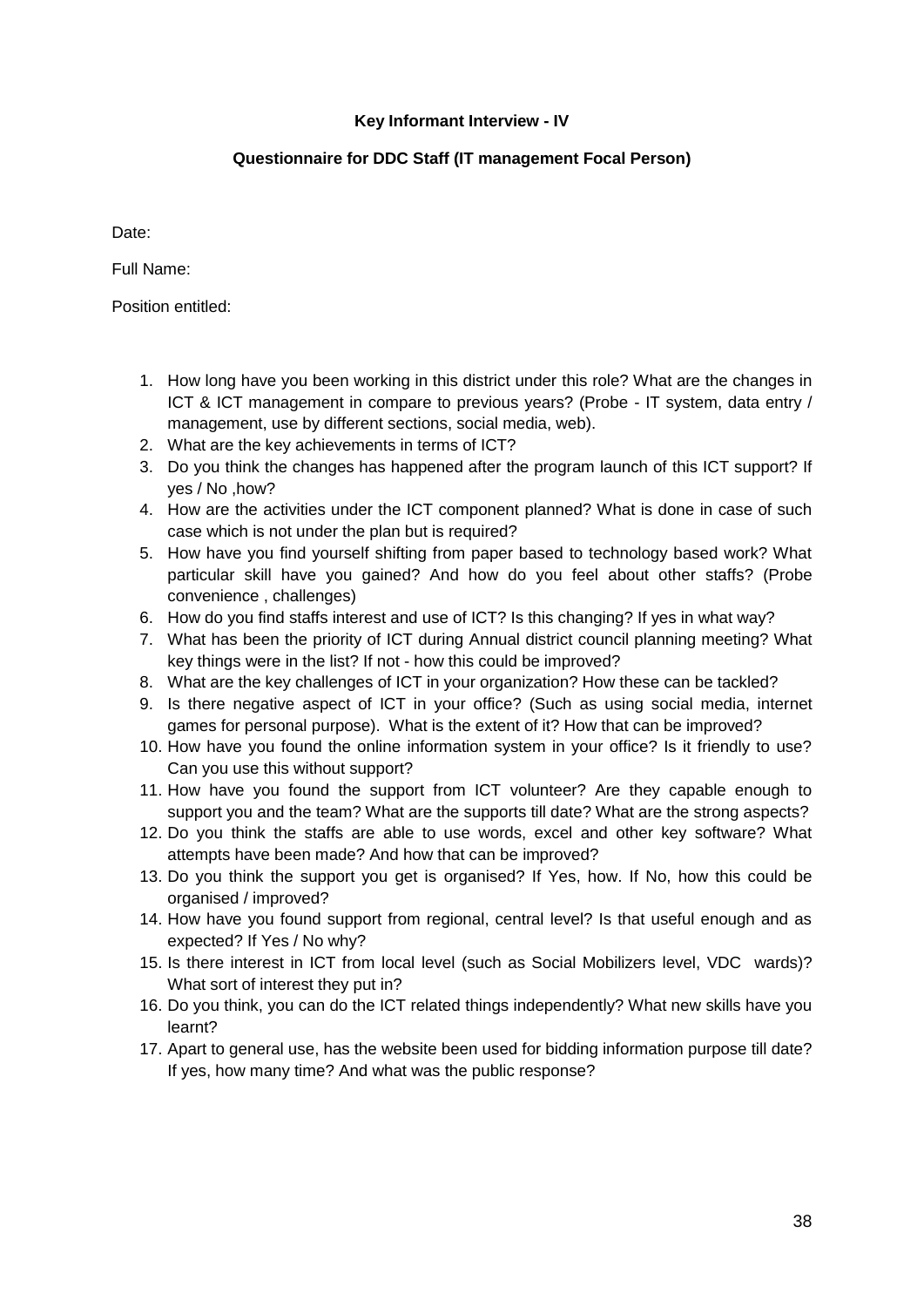### **Key Informant Interview - IV**

### **Questionnaire for Municipality Staff (IT management Focal Person)**

Date:

Full Name:

- 1. How long have you been working in this municipality under this role? What are the changes in ICT & ICT management in compare to previous years? (Probe - IT system, data entry / management, use by different sections, social media, web).
- 2. What are the key achievements in terms of ICT?
- 3. Do you think the changes has happened after the program launch of this ICT support? If yes / No How?
- 4. How are the activities under the ICT component planned? What is done in case of such case which is not under the plan but is required?
- 5. How have you find yourself shifting from paper based to technology based work? What particular skill have you gained? And how do you feel about other staffs? (Probe convenience , challenges)
- 6. How do you find staffs interest and use of ICT? Is this changing? If yes in what way?
- 7. What has been the priority of ICT during Annual municipal council planning meeting? What key things were in the list? If not - how this could be improved?
- 8. What are the key challenges of ICT in your organization? How these can be tackled?
- 9. Is there negative aspect of ICT in your office? (Such as using social media, internet games for personal purpose). What is the extent of it? How that can be improved?
- 10. How have you found the online information system in your office? Is it friendly to use? Can you use this without support?
- 11. How have you found the support from ICT volunteer? Are they capable enough to support you and the team? What are the supports till date? What are the strong aspects?
- 12. Do you think the staffs are able to use words, excel and other key software? What attempts have been made? And how that can be improved?
- 13. Do you think the support you get is organised? If Yes, how. If No, how this could be organised / improved?
- 14. How have you found support from regional, central level? Is that useful enough and as expected? If Yes / No why?
- 15. Is there interest in ICT from local level (such as Social Mobilizers level, municipal wards)? What sort of interest they put in?
- 16. Do you think, you can do the ICT related things independently? What new skills have you learnt?
- 17. Apart to general use, has the website been used for bidding information purpose till date? If yes, how many time? And what was the public response?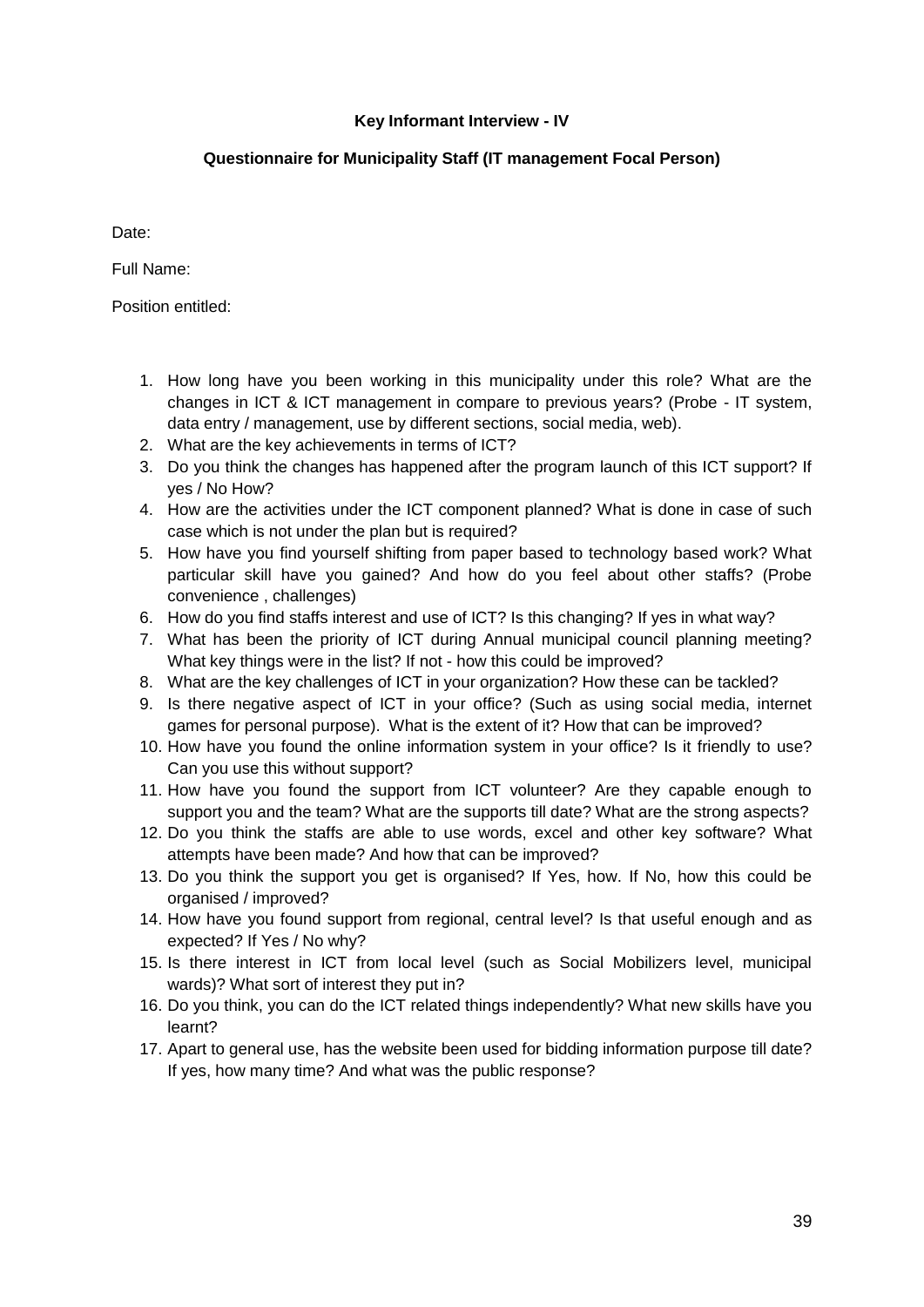### **Key Informant Interview - V**

#### **Questionnaire for Social Mobilizer (ICT trainee only)**

Date:

Full Name:

VDC / Municipality (Ward):

- 1. What are the main areas that you look at (Roles / responsibility)?
- 2. How often do you make community visit? What is the visit plan in a month or quarter?
- 3. Who are the main stakeholders in contact? Who are the beneficiaries in contact? Do you get in contact with excluded groups as that of usual groups?
- 4. What are prime source /means of information to the stakeholders and beneficiaries? How they get information?
- 5. Do the youths and other beneficiaries use smart phones or digital media? If yes then what proportion in average use it?
- 6. Are you and other beneficiaries of your area aware of DDC / municipal web portal? If yes, is there useful information? What sort of information is there?
- 7. What changes have you found in information and communication in your District office or municipal office?
- 8. Can you find previous information or data of your VDC or ward in DDC or Municipal office? Have you done that yet? If yes in what form?
- 9. Do you think the beneficiaries or stakeholders take good interest on what you communicate?
- 10. What do you think are challenges of communication in your catchment area?
- 11. What do you think how more people (both excluded and non-excluded) could be reached or how they could get right and adequate information?
- 12. What sort of ICT training did you attended before? What did you learn? Did you use it? If yes, is that beneficial? why
- 13. What is your involvement in ward or VDC level forum? Is your voice heard and included while planning? Please give evidence.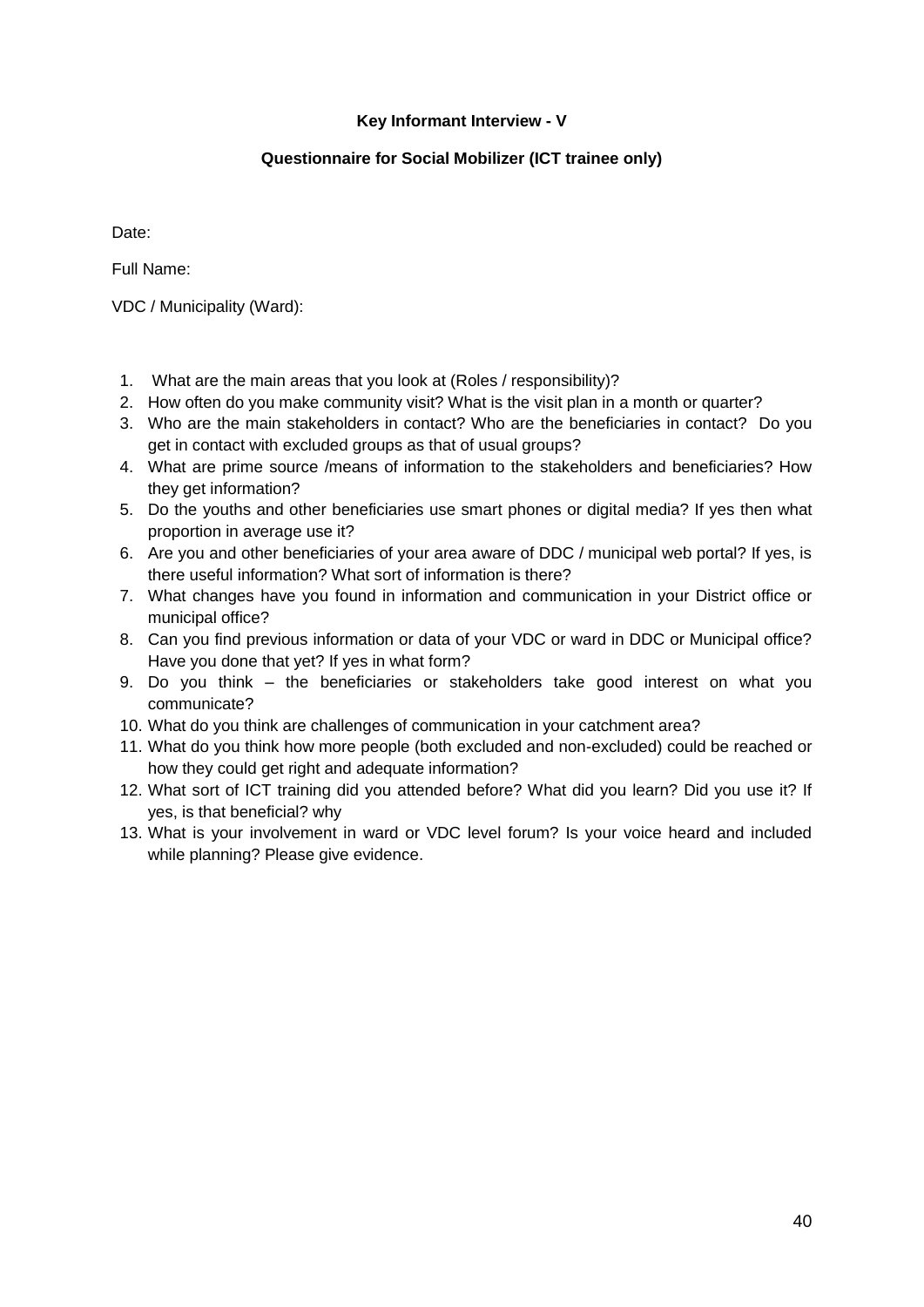### **Key Informant Interview - VI**

#### **Questionnaire for ICT Volunteer (DDC or Municipality)**

Date:

Full Name:

Station:

Working Since:

- 1. In general, how did you find working with DDC or Municipality? Did you find your daily work as per your job description?
- 2. What changes have you found in ICT in this institution? What is the major achievement in this institution from ICT perspective? What are the factors resulting this?
- 3. How have you identified need or problems and how did you prioritise that? Did you use certain tools?
- 4. How do you plan support activities? Do you do that in a periodic basis or annually? How about ad-hoc needs and requirement?
- 5. Do you think there is progress and achievement as per plan? If yes, to what extent there has been the progress?
- 6. How do you monitor and support ICT work on daily basis? Please explain. Do you think that has been effective?
- 7. Do you feel confident in doing your job? OR do you think it would have been easier to get support in some area? Please mention if any?
- 8. How do you feel about capacity building support to Government staffs? What is the difference in perception, recognition – then & now? Do you think - they are resistant to change?
- 9. Do you think the support you get & the support you provide is organised? If Yes, how. If No, how this can be organised / improved?
- 10. How have you found interest and commitment from the IT section & government staff to improve ICT?
- 11. What are the things in relation to ICT that was given priority during the recent District or Municipal council? To what extent the things were included?
- 12. How do you feel about informations that are provided through website and social media? Has this been reached at the population level population as expected? And is there interest from the citizen?
- 13. Do you think the IT focal person now can handle data entry, information management, website and social media updates on his own? If yes, to what extent?
- 14. How about the support you get from the RCU level? Is that sufficient and as expected?
- 15. What are the key challenges in ICT at Local body level in your opinion? How this can be tackled?
- 16. How did you find training DDC, VDC or municipal Social mobilizer? What was the level of interest?
- 17. Do you think this ICT could be taken to further to community level? If yes, How?
- 18. How did you find volunteerism? Is this something as expected?
- 19. Are you motivated to this? Has there been performance appraisal since you joined?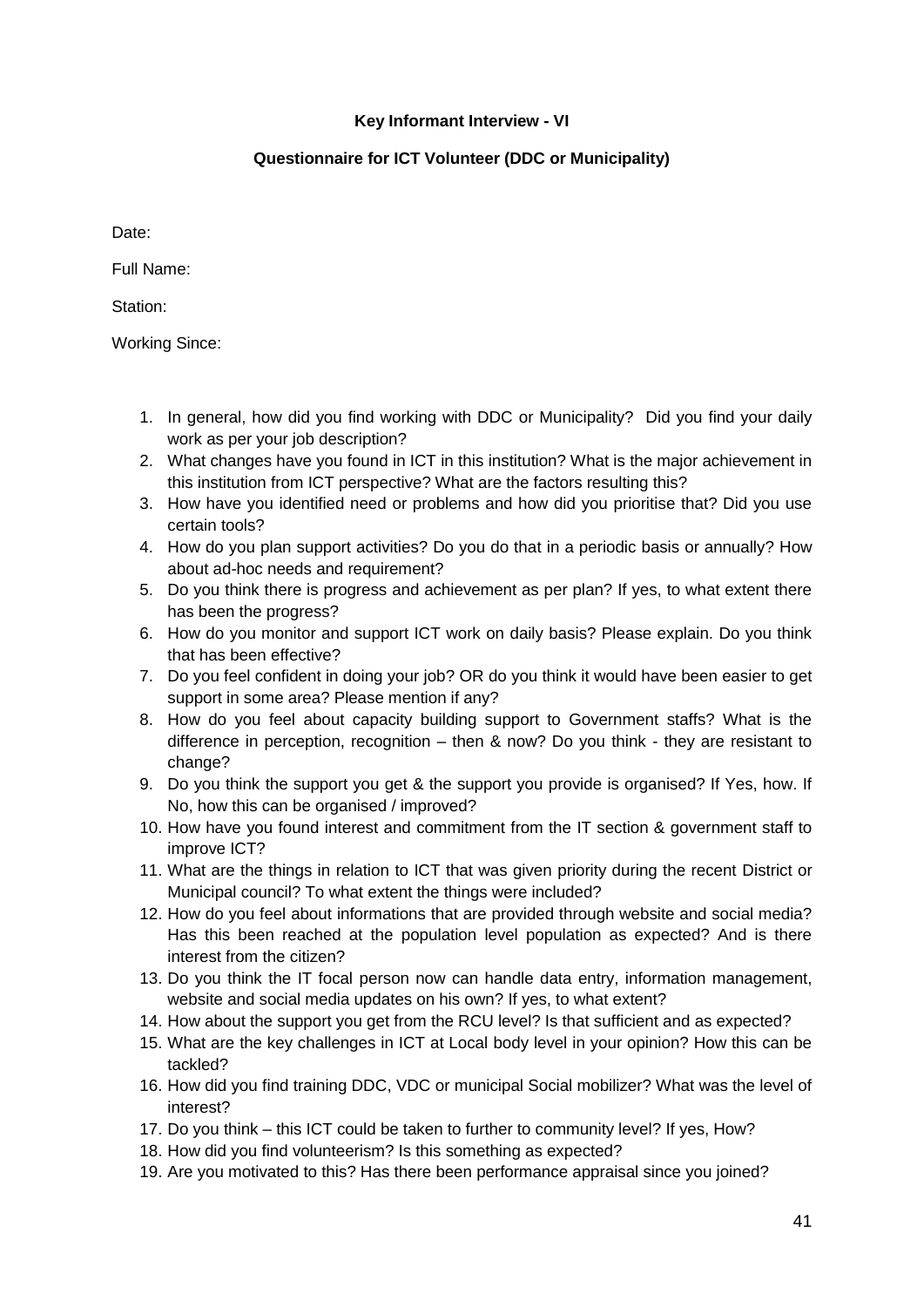### **Key Informant Interview - VII**

### **Questionnaire for Programme Coordination Unit (UNV Programme Coordinator)**

Date:

Full Name:

- 1. How has UNV / ICT support been so far in terms plan and achievement? Has the support been progressive in a phase wise manner?
- 2. Do you think this UNV / ICT component support modality & partnership was relevant approach? If yes / No why?
- 3. Were the framework and plan of the support component were clear and achievable?
- 4. How have you perceived the commitment and response to from the stakeholders to this particular component?
- 5. How different have you felt in coordinating the UNV team & with the LGCDP / MoFALD team? Does the difference need different approach? If yes, how?
- 6. How has the coordination been with IoE so far? Do you think it is the same as committed and agreed? If no, why?
- 7. Do you think the UNV capacity has optimally been used for this support? If Yes / No, how?
- 8. How efficient have you found the UNV team in terms technical capacity?
- 9. What have you felt about program management aspect of this support? (Planning, implementation plan, Technical and management guideline, M & E system, reporting system, documentation).
- 10. What has been most challenging and what attempt had been made to overcome this? Were the potential risk or challenges been identified prior to support the implementation?
- 11. How appreciative & guiding has MoFALD & LGCDP team been? Has the contribution been recognised, reflected and implemented seriously? If not, why?
- 12. Do you think there has been adequate support to this component? And is the UNV team sufficient to support the entire districts of the nation?
- 13. Which area under this particular support needs special emphasis? What direction should the UNV support component now look for?
- 14. Are you aware of any exit plan for this particular component? If yes, then please elaborate and put your opinion forth.
- 15. How has the experience of volunteerism been? Is this what you expected? Are you motivated? If yes / No why?
- 16. Do you think UNV have contributed to national and local volunteerism apart to the technical support? To what extent and how the contribution has been?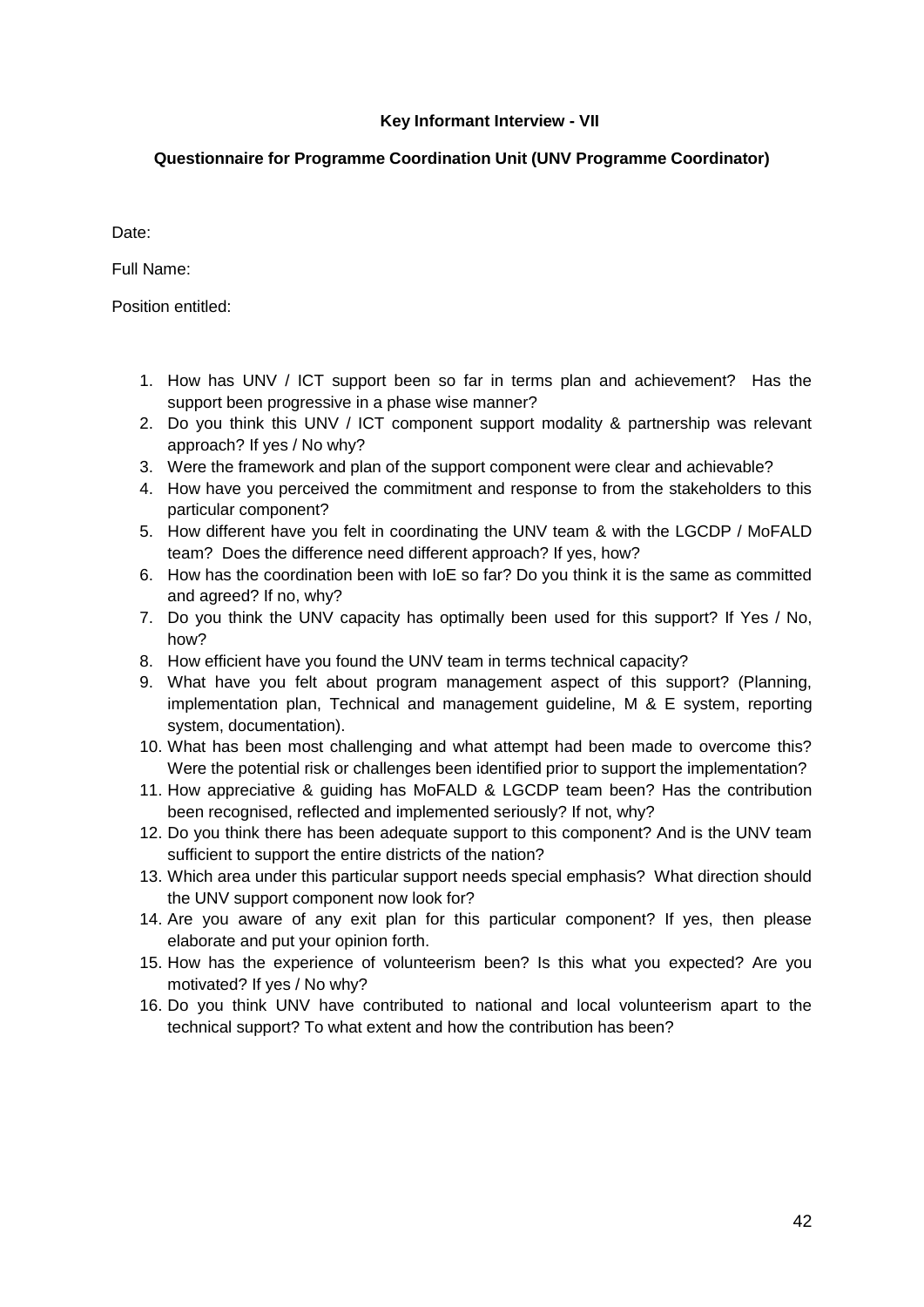#### **Key Informant Interview - VIII**

### **Questionnaire for Programme Coordination Unit (UNV - ICT Coordinator)**

Date:

Full Name:

- 1. In general, how has the journey been of system set up, information management? How long did it take to make the system operational?
- 2. Do you think there has been adequate change in information & communication at the centre level? What has been the main achievement of ICT support? And what are the factors for achievement?
- 3. How have you OR do you identify needs and issues related to ICT? Do you use certain tools / techniques? How do you address district or regional level problems? Do you think the issue that you identify and try to solve gets repeated? If yes, why ?
- 4. How have you found data and information in terms of completeness and accuracy? What is the difference (then & now)?
- 5. What have been main challenges of ICT? How has that been addressed? Do you think that adequate?
- 6. What do you think of your recommendation related to ICT? Is that recognised and included in ASIP?
- 7. How do you monitor and supervise RCU? Do you use monitoring and supervision tool? Do you think the technical support at district level is uniform and standard? Do they follow operational guideline?
- 8. What do you think of LGCDP staff capacity to extract information and data from the information system? Can they do this independently or with least support?
- 9. What do you think of GoN staff capacity to manage central information system independently or with least support?
- 10. What do you think of coordination with MoFALD, LGCDP and other stakeholders? Are they interested and committed to ICT? If yes, then in what way?
- 11. In your opinion, which direction of support now UNV should look at?
- 12. How have you found the volunteerism? Is this the something as expected? Are you motivated?
- 13. How have you found the UNV & ICT volunteers? Are they motivated? Has there been any volunteer promotion or motivating activities after the deputation?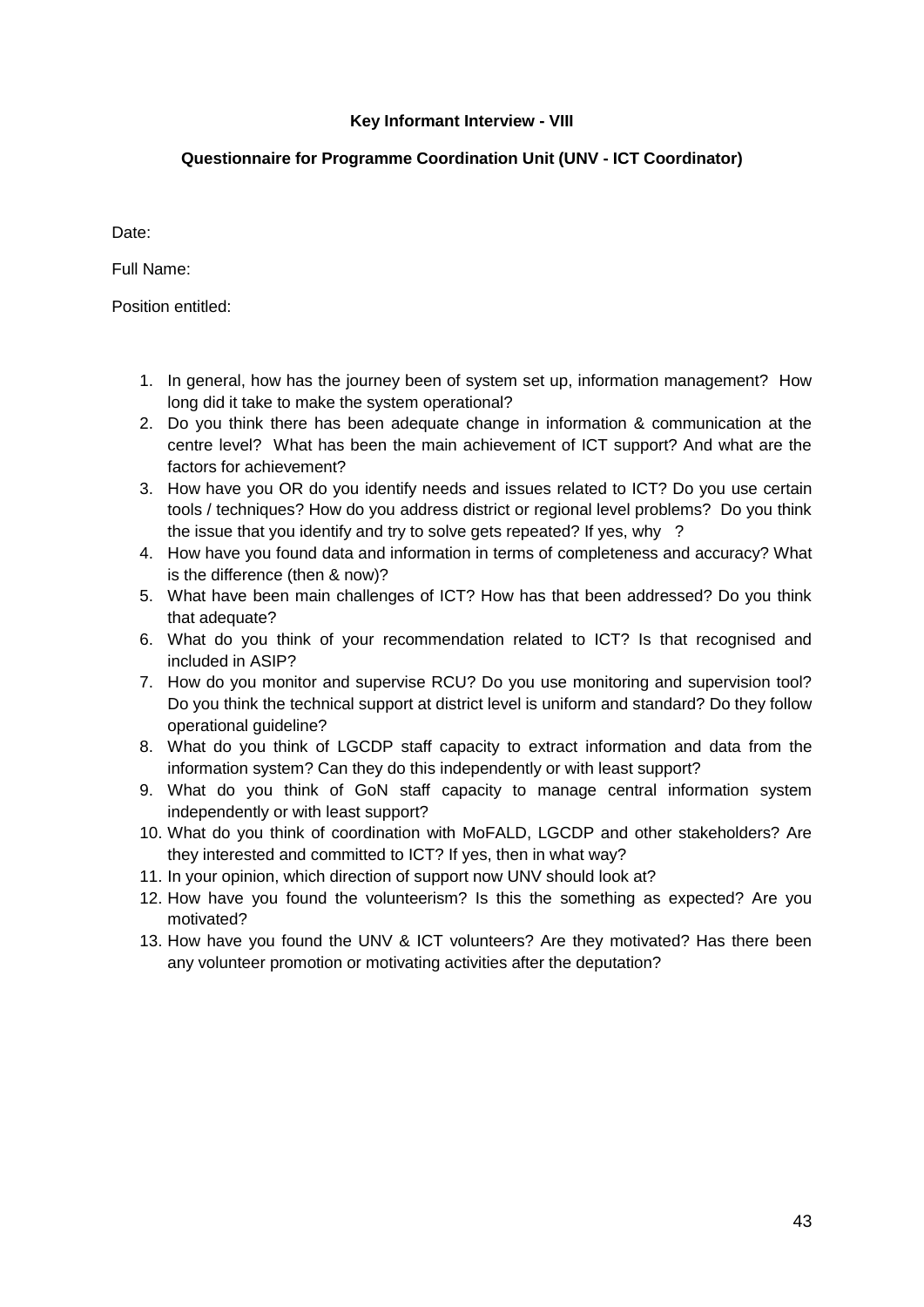## **Key Informant Interview - IX**

### **Questionnaire for Regional Coordination Unit (UNV - ICT Expert)**

Date:

Full Name:

- 1. In general, how has the ICT part doing so far in your region? Do you think is there has been changes and improvement in terms of information and communication? Please elaborate.
- 2. What is the main achievement of ICT support in your opinion? And what are the factors for that achievement?
- 3. How have you identified the need / problem of the district? And how have you prioritised them?
- 4. How do you manage the districts and volunteers of your region? Do you think you have been able to give adequate support technically and from managerial perspective?
- 5. Do you think the support you provide is organised? If yes, How? If No, How this can be improved?
- 6. Are you aware of operation manual / guideline for volunteers? Do you follow that? How helpful has that been?
- 7. Is there difference in terms performance between DDC & municipality? Why do you think the difference is?
- 8. Is there also difference in performance between RCU centred district and the distant districts?
- 9. If there is , How this both could be improved ( re. Q 7, Q8)
- 10. Do you think the ICT volunteers in your region are efficient enough to support Local bodies? If not, why and how this can be improved?
- 11. What do you think about Local bodies (DDC / municipality) interest and commitment to ICT?
- 12. Are there districts having NO ICT volunteers in your region? OR has there been any who resigned or left? What do you think are the reasons for not being able to recruit, depute, retain?
- 13. How do you feel about the support provided from the centre? Is that adequate or do you think there must be some change? If Yes, What?
- 14. What are the key challenges that you have faced till date? How did you overcome that?
- 15. Do you think the LBs whose performance is better now can work independently? If Yes / No why?
- 16. What do you think about the whole system and mechanism of ICT support? Is this enough to provide the support? OR do you recommend some changes in that?
- 17. How have you found the volunteerism? Is this the something as expected? Did you have your performance appraisal?
- 18. How have you find the ICT volunteers in districts? Are they motivated? Has there been any volunteer promotion or motivating activities after the deputation?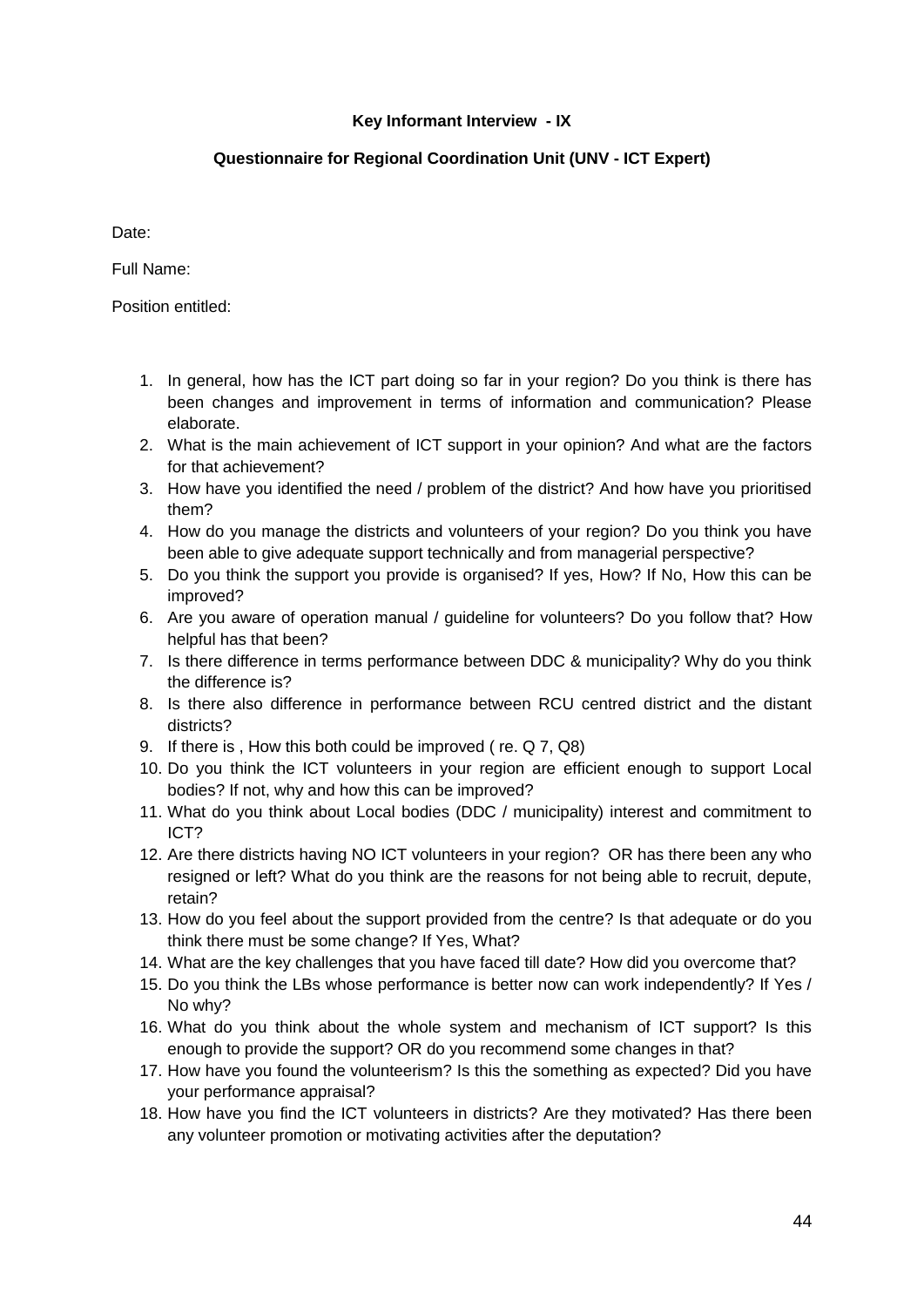### **Annex 7. Data collection tool II (Exit interview questionnaire)**

#### **Exit Interview**

#### **Questionnaire for Local beneficiary**

Date:

Sex:

DDC / Municipality (Ward):

- 1. What is the purpose of your visit?
- 2. Were you previously aware where to seek the service or information from (specific section)? OR are you aware now?
- 3. Have you seen or heard of citizen charter? Do you know where it is? Do you know what information does it contain?
- 4. Is this your first time here? If not, is there any changes you have observed in terms of information, display or communication since last visits?
- 5. Was your information registered in paper logbook or in computer?
- 6. In the service section, did the office personnel used computer while serving you?
- 7. Are you aware of web portal of this institution? If yes, how did you know? Have you ever surfed? Was that useful? If yes, in what way?
- 8. Are you aware of social media such as face book of this institution? If yes, how did you know? Did you liked and find useful? If yes How?
- 9. How the information or service of this institution can be communicated to the general people like you?
- 10. Is there social mobilizer in your ward? How often are you in contact and normally for what purpose?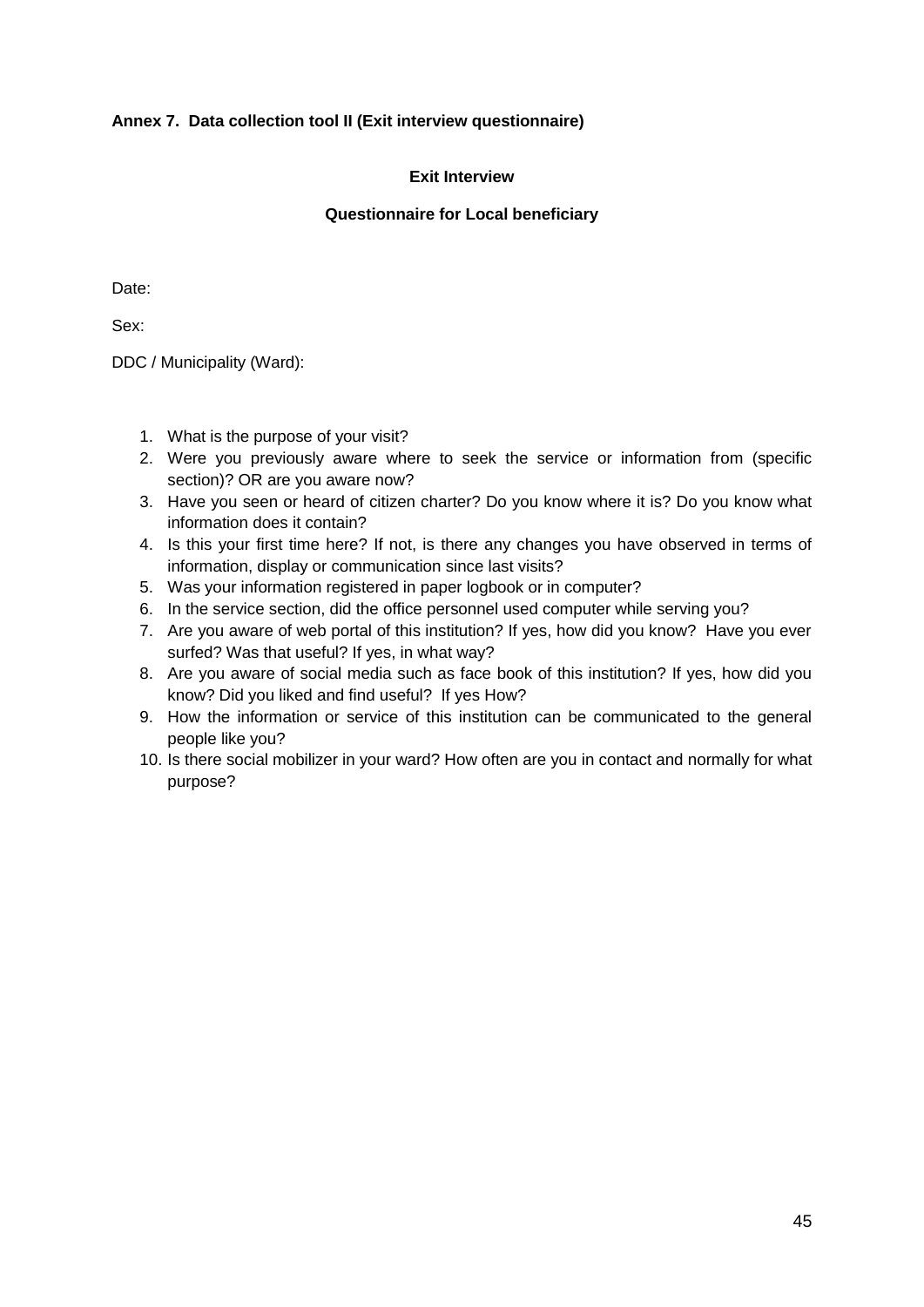## **Annex 8. Data collection tool III (Observation checklists)**

**Observation Checklist - I**

## **Central information Management (Central / PCU)**

Date of Assessment:

|                |                                               |            | <b>Status / Availability</b> |                |
|----------------|-----------------------------------------------|------------|------------------------------|----------------|
| S. No          | <b>Observation Area</b>                       | <b>Yes</b> | <b>No</b>                    | <b>Remarks</b> |
| 1              | Information management system                 |            |                              |                |
| 1.1            | Update                                        |            |                              |                |
| 1.2            | Completeness                                  |            |                              |                |
| $\overline{2}$ | <b>Server</b>                                 |            |                              |                |
| 2.1            | Backup (Data)                                 |            |                              |                |
| 2.2            | Backup (Power)                                |            |                              |                |
| $\overline{3}$ | <b>Web Portal</b>                             |            |                              |                |
| 3.1            | Update                                        |            |                              |                |
| 3.2            | Completeness                                  |            |                              |                |
| 3.3            | <b>Hits</b>                                   |            |                              |                |
| 4              | <b>Social Media</b>                           |            |                              |                |
| 4.1            | Update                                        |            |                              |                |
| 4.2            | Likes                                         |            |                              |                |
| 4.3            | Comments                                      |            |                              |                |
| 4.4            | Response to comment                           |            |                              |                |
| 5              | <b>Digital Maps</b>                           |            |                              |                |
| 5.1            | Social Map                                    |            |                              |                |
| 5.2            | Poverty map                                   |            |                              |                |
| 5.3            | Resource map                                  |            |                              |                |
| $6\phantom{a}$ | <b>Records / Report keeping</b>               |            |                              |                |
| 6.1            | <b>Digital</b>                                |            |                              |                |
| 6.2            | Archive                                       |            |                              |                |
| $\overline{7}$ | <b>Plan / Reporting</b>                       |            |                              |                |
| 7.1            | Annual plan                                   |            |                              |                |
| 7.2            | Quarterly plan                                |            |                              |                |
| 7.3            | Monitoring & supervision plan (Single /Joint) |            |                              |                |
| 7.4            | Field monitoring report                       |            |                              |                |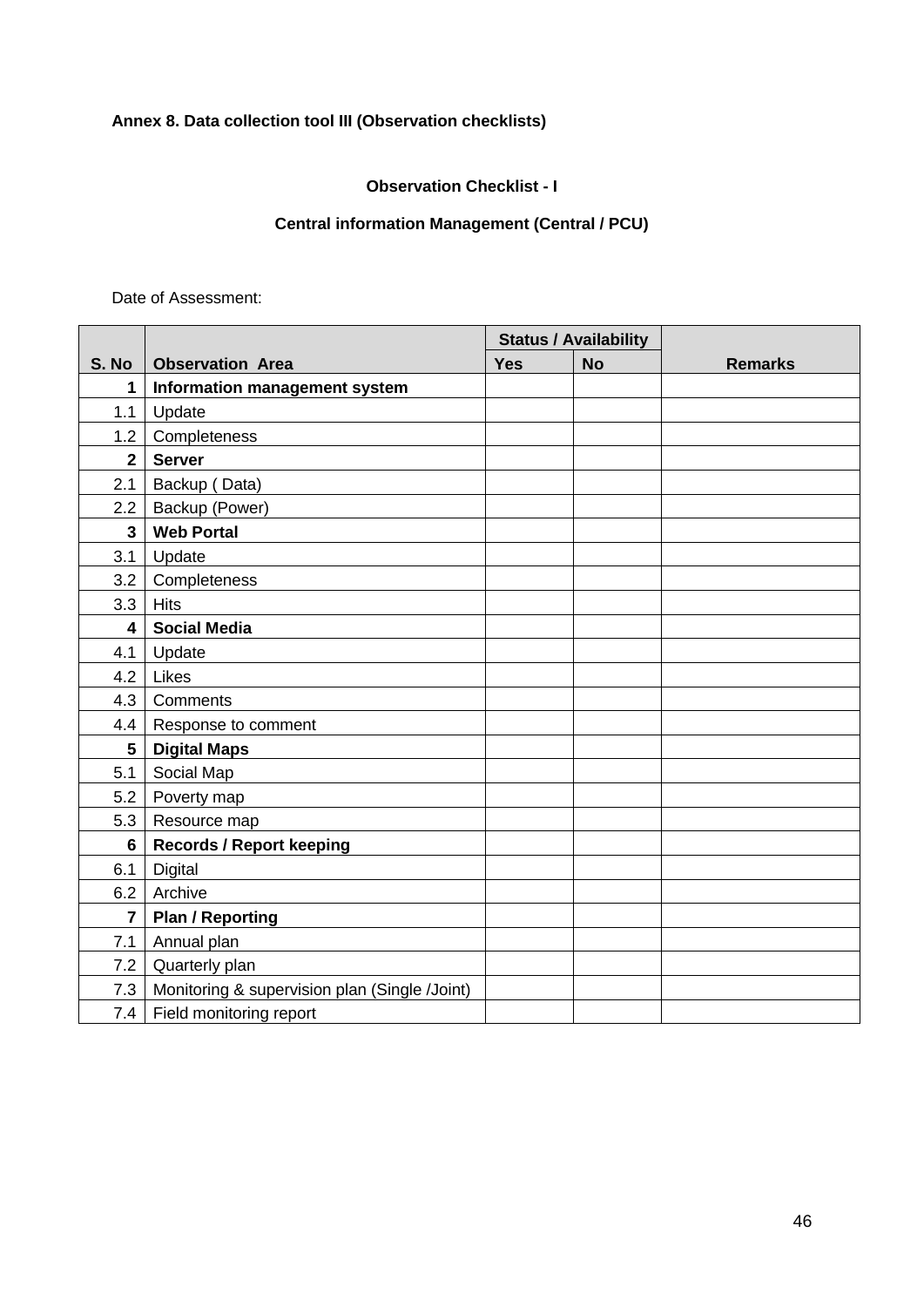#### **Observation Checklist - II**

## **Regional information Management (RCU)**

Date of Assessment:

|                |                                               |            | <b>Status / Availability</b> |                |
|----------------|-----------------------------------------------|------------|------------------------------|----------------|
| <b>S. No.</b>  | <b>Observation Area</b>                       | <b>Yes</b> | <b>No</b>                    | <b>Remarks</b> |
| 1              | Information management system                 |            |                              |                |
| 1.1            | Update                                        |            |                              |                |
| 1.2            | Completeness                                  |            |                              |                |
| $\overline{2}$ | <b>Server</b>                                 |            |                              |                |
| 2.1            | Backup (Data)                                 |            |                              |                |
| 2.2            | Backup (Power)                                |            |                              |                |
| 3              | <b>Record / Report keeping</b>                |            |                              |                |
| 3.1            | Digital                                       |            |                              |                |
| 3.2            | Archive                                       |            |                              |                |
| 4              | Plan                                          |            |                              |                |
| 4.1            | Annual plan                                   |            |                              |                |
| 4.2            | Quarterly plan                                |            |                              |                |
| 4.3            | Monitoring & supervision plan (Single /Joint) |            |                              |                |
| 5              | <b>Reporting</b>                              |            |                              |                |
| 5.1            | Field monitoring Report                       |            |                              |                |
| 5.2            | Program report (Annual / Biannual)            |            |                              |                |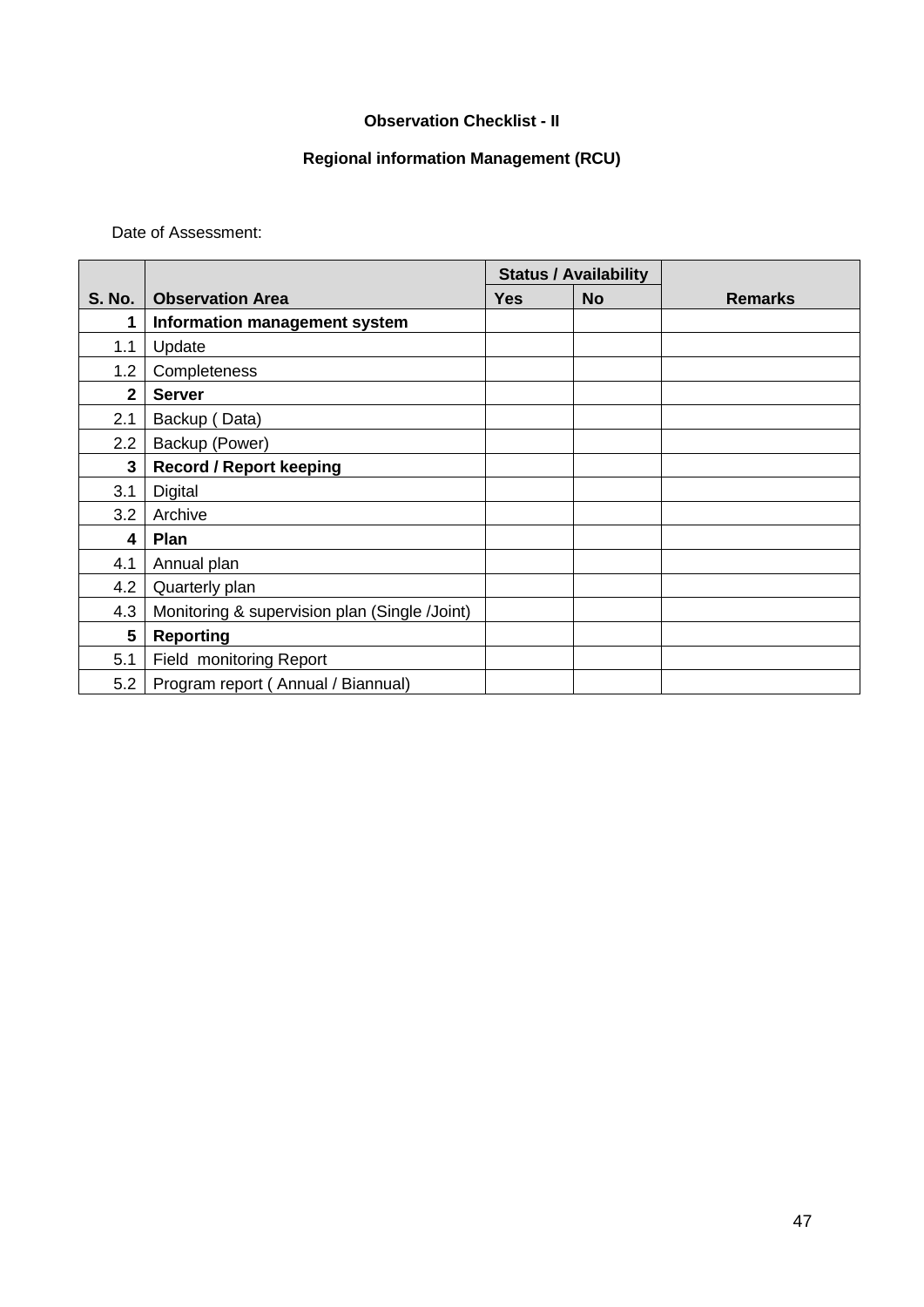### **Observation Checklist - III**

## **District information Management (DDC / Municipality)**

Date of Assessment:

|             |                                       |            | <b>Status / Availability</b> |                |
|-------------|---------------------------------------|------------|------------------------------|----------------|
| S. No       | <b>Observation Area</b>               | <b>Yes</b> | <b>No</b>                    | <b>Remarks</b> |
| 1           | Information management system         |            |                              |                |
| 1.1         | Update                                |            |                              |                |
| 1.2         | Completeness                          |            |                              |                |
| $\mathbf 2$ | <b>Server</b>                         |            |                              |                |
| 2.1         | Backup (Data)                         |            |                              |                |
| 2.2         | Backup (Power)                        |            |                              |                |
| 3           | <b>Internet (Availability hours)</b>  |            |                              |                |
| 3.1         | Ethernet connection                   |            |                              |                |
| 3.2         | Wi-Fi connection                      |            |                              |                |
| 3.3         | Access to public                      |            |                              |                |
| 4           | <b>Web Portal</b>                     |            |                              |                |
| 4.1         | Update                                |            |                              |                |
| 4.2         | Completeness                          |            |                              |                |
| 4.3         | <b>Hits</b>                           |            |                              |                |
| 5           | <b>Social Media</b>                   |            |                              |                |
| 5.1         | Update                                |            |                              |                |
| 5.2         | Likes                                 |            |                              |                |
| 5.3         | Comments                              |            |                              |                |
| 5.4         | Response to comment                   |            |                              |                |
| 6           | <b>Application / software</b>         |            |                              |                |
| 6.1         | Administrative management             |            |                              |                |
| 6.2         | Financial management                  |            |                              |                |
| 6.3         | Vital registration                    |            |                              |                |
| 6.4         | Social security management            |            |                              |                |
| 6.5         | Tax management (For Municipality)     |            |                              |                |
| 7           | <b>Record / Report keeping</b>        |            |                              |                |
| 7.1         | <b>Digital</b>                        |            |                              |                |
| 7.2         | Archive                               |            |                              |                |
| 8           | <b>Meeting Minutes (ICT related)</b>  |            |                              |                |
| 8.1         | Available                             |            |                              |                |
| 8.2         | Issues addressed                      |            |                              |                |
| 9           | <b>On Station Digital Information</b> |            |                              |                |
| 9.1         | Digital display                       |            |                              |                |
| 9.2         | Citizen charter                       |            |                              |                |
| 9.3         | Miscellaneous                         |            |                              |                |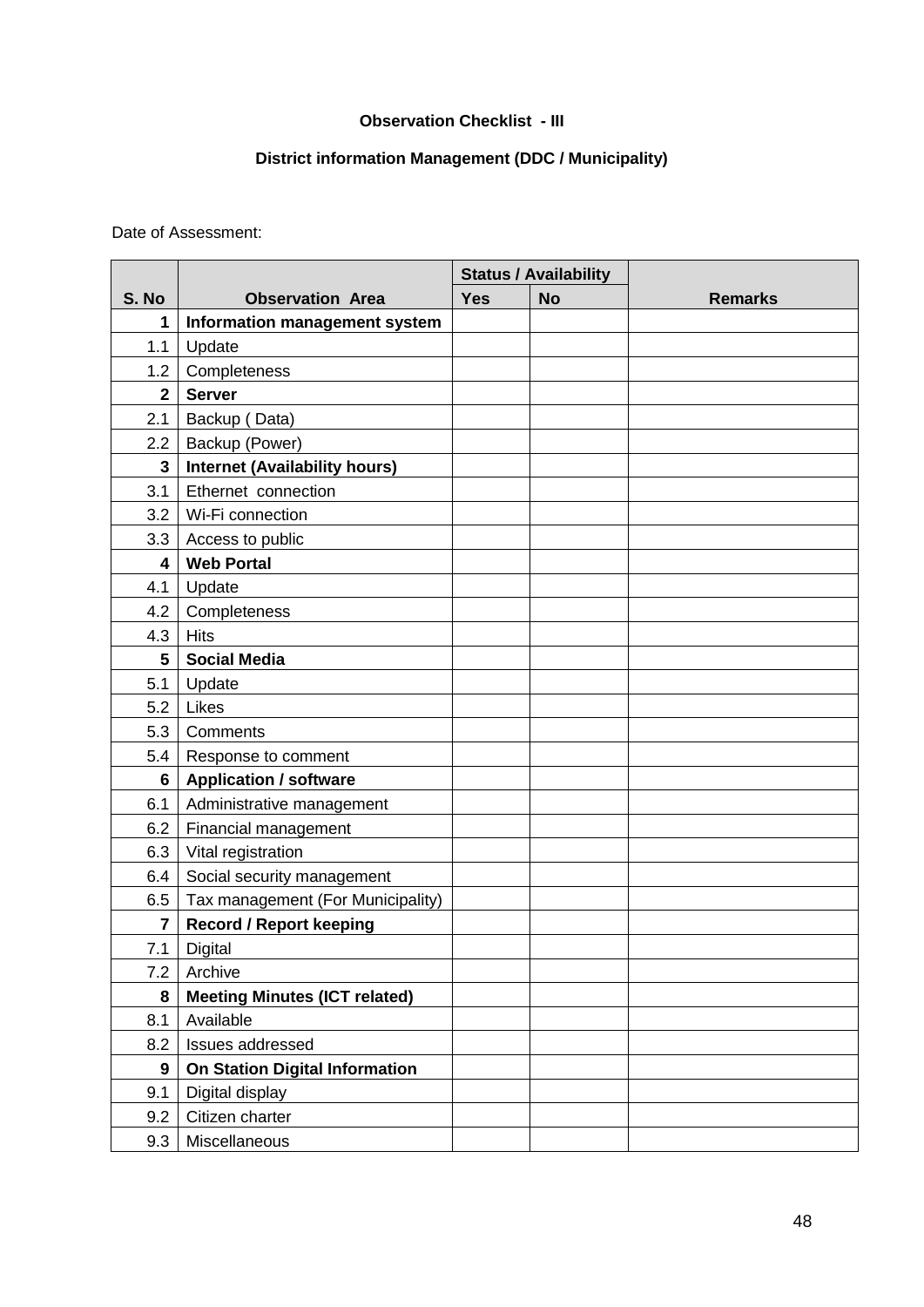## **Annex 9. Data collection tool IV (secondary data tool PCU)**

|                                                               | year |      |      |                                        |
|---------------------------------------------------------------|------|------|------|----------------------------------------|
| <b>Activities</b>                                             | 2014 | 2015 | 2016 | <b>Remarks</b>                         |
| No. of ICTVs recruited & deployed                             |      |      |      |                                        |
| No. of ICTVs transferred                                      |      |      |      |                                        |
| No. of ICTVs resigned                                         |      |      |      |                                        |
| No. of ICT expert recruited & deployed                        |      |      |      |                                        |
| No. of ICT expert resigned                                    |      |      |      |                                        |
| No. of training events for ICT expert                         |      |      |      | Please mention<br>the training<br>name |
| Need assessment survey completed                              |      |      |      |                                        |
| Concept notes on software developed                           |      |      |      | Please name<br>softwares               |
| Support & Development of MoFALD website                       |      |      |      |                                        |
| Support & Development of LGCDP website                        |      |      |      |                                        |
| Regular updates of MoFALD website                             |      |      |      | At least once a<br>month               |
| Regular updates of LGCDP website                              |      |      |      | At least once a<br>month               |
| Support & development of MoFALD social media page             |      |      |      |                                        |
| Support & development of LGCDP social media page              |      |      |      |                                        |
| Regular updates of MoFALD social media page                   |      |      |      | At least once a<br>week                |
| Regular updates of LGCDP social media page                    |      |      |      | At least once a<br>week                |
| Developed online file sharing system for sending<br>Akhtiyari |      |      |      |                                        |
| Development of MoFALD digital display                         |      |      |      |                                        |
| Development of MoFALD digital notice board                    |      |      |      |                                        |
| Development MoFALD mobile application                         |      |      |      |                                        |
| Any other online or software based system developed           |      |      |      |                                        |
| -Budget authorised system                                     |      |      |      |                                        |
| - Revenue management and billing system                       |      |      |      |                                        |
| Pls add                                                       |      |      |      |                                        |
|                                                               |      |      |      |                                        |
|                                                               |      |      |      |                                        |
| No. of monitoring & supervision visit to RCU or field         |      |      |      |                                        |

### **Activities completed 2014 / 2015 / early 2016 (Program Coordination Unit)**

**Note:** Please mention YES / NO in case of activities developed / completed or supported. If necessary add in Remarks portion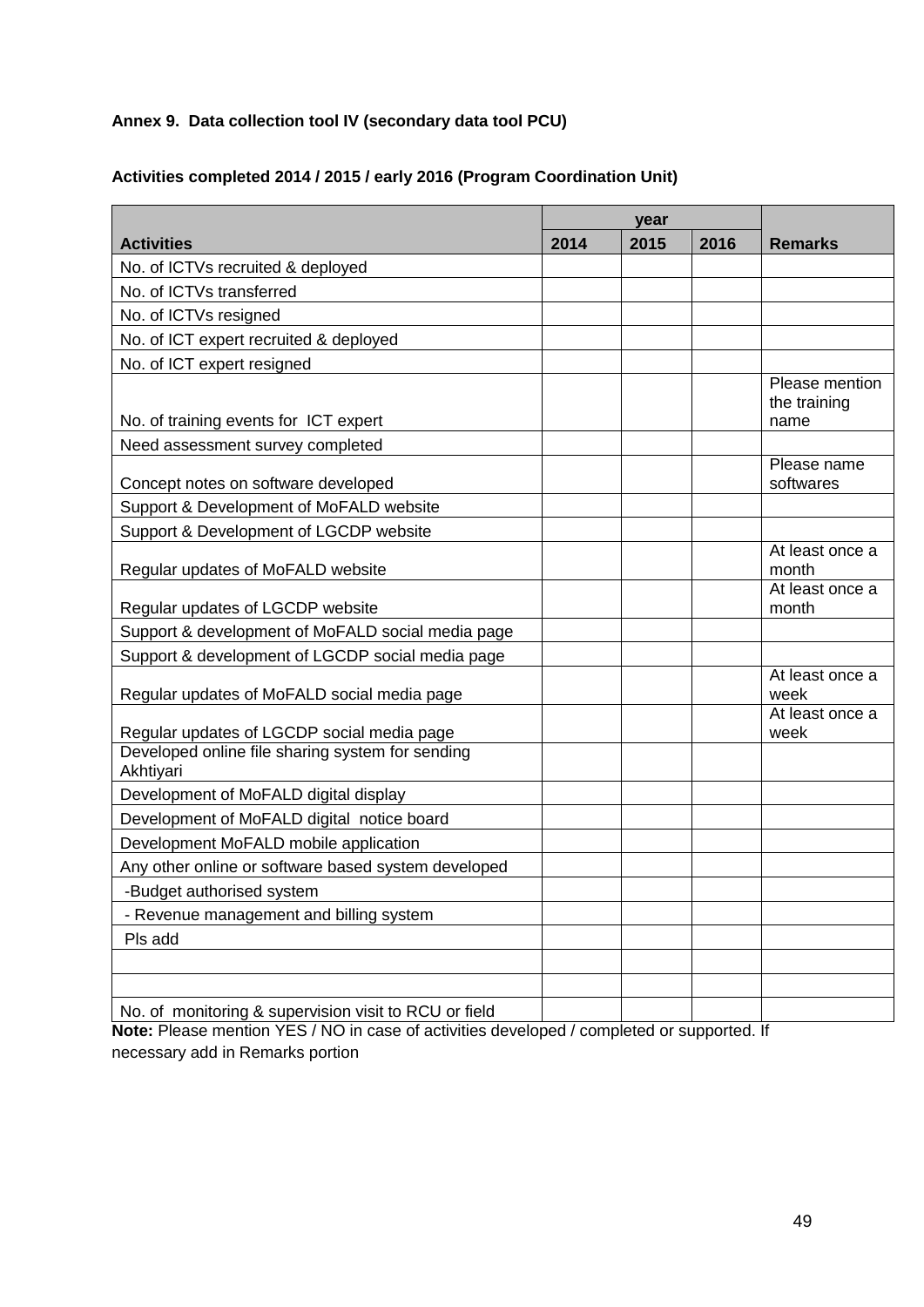## **Annex 10. Data collection tool V (secondary data tool RCU)**

## **Activities completed 2014 / 2015 / early 2016 (Regional Coordination unit)**

|                                                                           | 2014       |            |            | 2015       |            | 2016       |                                                       |
|---------------------------------------------------------------------------|------------|------------|------------|------------|------------|------------|-------------------------------------------------------|
| <b>Activities</b>                                                         | <b>DDC</b> | <b>Mun</b> | <b>DDC</b> | <b>Mun</b> | <b>DDC</b> | <b>Mun</b> | <b>Remarks</b>                                        |
| System set up & use                                                       |            |            |            |            |            |            |                                                       |
| No. of institution with network<br>server                                 |            |            |            |            |            |            |                                                       |
| No. of institution with file server                                       |            |            |            |            |            |            |                                                       |
| No. of institution with printer server                                    |            |            |            |            |            |            |                                                       |
| No. of institution with backup power<br>(UPS / generator/ solar)          |            |            |            |            |            |            |                                                       |
| No. of institution with digital display                                   |            |            |            |            |            |            |                                                       |
| No. of institution with digital notice<br>board                           |            |            |            |            |            |            |                                                       |
| No. of institution with audio notice<br>board                             |            |            |            |            |            |            |                                                       |
| No. of institution with digital citizen<br>charter                        |            |            |            |            |            |            |                                                       |
| No. of institution with CCTV<br>camera system                             |            |            |            |            |            |            |                                                       |
| No. of institution using group SMS<br>system                              |            |            |            |            |            |            |                                                       |
| No. of institution using biometric<br>attendance                          |            |            |            |            |            |            |                                                       |
| No. of institution using queue<br>management system                       |            |            |            |            |            |            |                                                       |
| No. of institution using google drive<br>for file sharing / official work |            |            |            |            |            |            |                                                       |
| No. of institution using digital<br>archive for records / documentation   |            |            |            |            |            |            |                                                       |
| No. of institution with internet<br>connection (Ethernet)                 |            |            |            |            |            |            |                                                       |
| No. of institution with ≤ 500MBPS<br>internet connection                  |            |            |            |            |            |            |                                                       |
| No. of institution with ≥500MBPS<br>internet connection                   |            |            |            |            |            |            |                                                       |
| No. of institution with Wi-Fi<br>connection                               |            |            |            |            |            |            |                                                       |
| No. of institution using software (in<br>different sections)              |            |            |            |            |            |            | Please<br>mention<br>software<br>name if<br>different |
| - Accounting / financial<br>management                                    |            |            |            |            |            |            |                                                       |
| - Social security                                                         |            |            |            |            |            |            |                                                       |
| -Vital registration                                                       |            |            |            |            |            |            |                                                       |
| - Store / inventory management                                            |            |            |            |            |            |            |                                                       |
| - Poverty / tax management                                                |            |            |            |            |            |            |                                                       |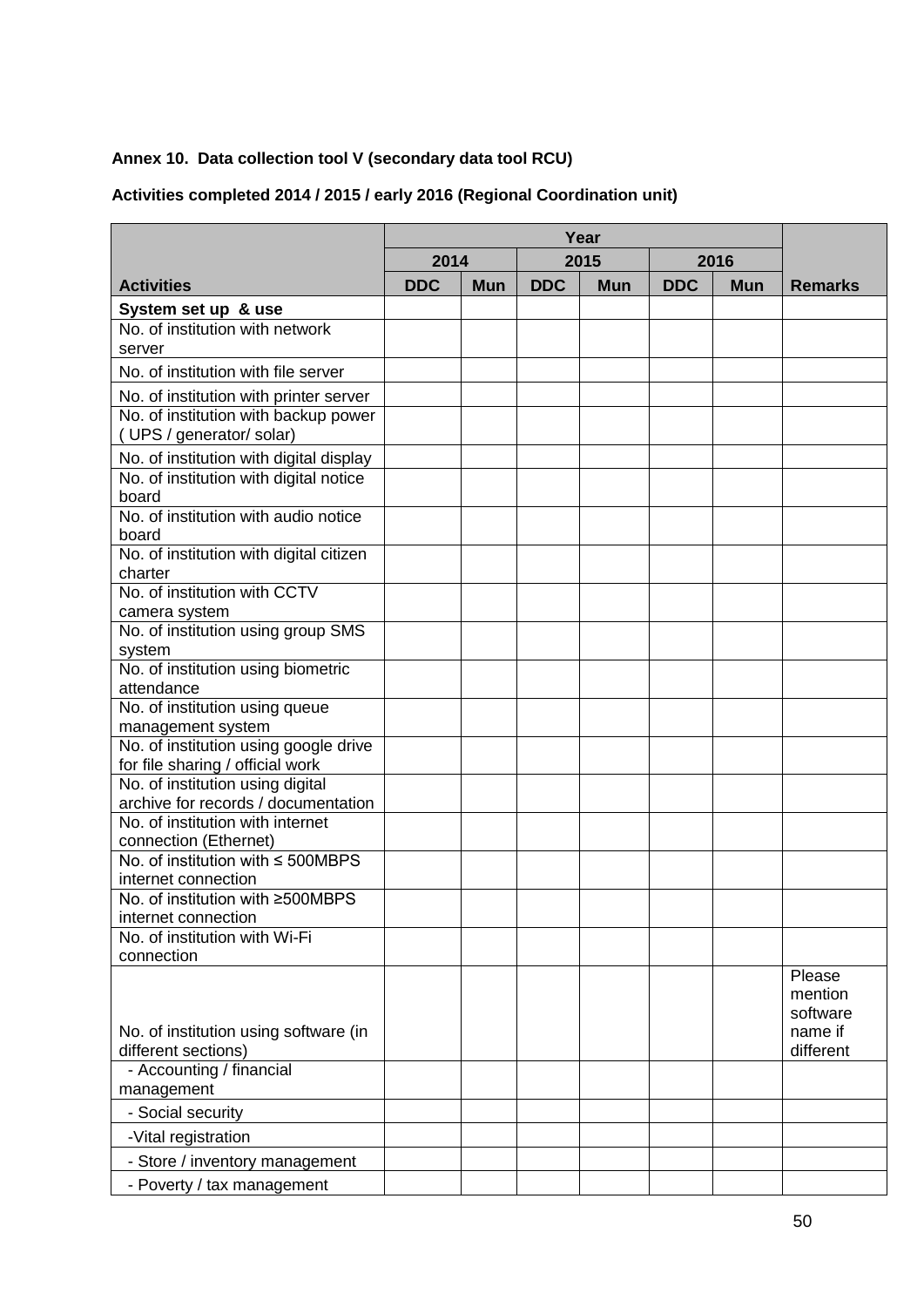| - Registration & issue                                                  |  |  |  |  |
|-------------------------------------------------------------------------|--|--|--|--|
| <b>Training &amp; institutional practise</b>                            |  |  |  |  |
| No. of ICTV trained on                                                  |  |  |  |  |
| - GIS & mapping                                                         |  |  |  |  |
| - Other area (please name &                                             |  |  |  |  |
| insert row below as necessary)                                          |  |  |  |  |
| No. of staffs trained on basic                                          |  |  |  |  |
| computer / ICT                                                          |  |  |  |  |
| No. of Social mobilizers oriented /                                     |  |  |  |  |
| trained on basic computer / ICT                                         |  |  |  |  |
| No. of other VDC / ward staffs                                          |  |  |  |  |
| trained on basic computer / ICT<br>No. of staffs trained on website &   |  |  |  |  |
| its management (ICT support)                                            |  |  |  |  |
| No. of institution having functional                                    |  |  |  |  |
| website                                                                 |  |  |  |  |
| No. of institution where website is                                     |  |  |  |  |
| updated at least on monthly basis                                       |  |  |  |  |
| No. of institution with social media                                    |  |  |  |  |
| page (Facebook)                                                         |  |  |  |  |
| No. of institution where social                                         |  |  |  |  |
| media page is updated regularly (at                                     |  |  |  |  |
| least per week)                                                         |  |  |  |  |
| No. of staffs trained on WBRS (with                                     |  |  |  |  |
| ICT support)                                                            |  |  |  |  |
| No. of institution reporting via<br><b>WBRS</b>                         |  |  |  |  |
| No. of staffs trained on online MIS                                     |  |  |  |  |
| (with ICT support)                                                      |  |  |  |  |
| No. of institution reporting via                                        |  |  |  |  |
| online MIS                                                              |  |  |  |  |
| No. of staffs trained on accounting /                                   |  |  |  |  |
| financial management software                                           |  |  |  |  |
| (with ICT support)                                                      |  |  |  |  |
| No. of institution where accounting                                     |  |  |  |  |
| / financial management software is                                      |  |  |  |  |
| functional                                                              |  |  |  |  |
| No. of staffs oriented / trained on e-                                  |  |  |  |  |
| bidding system (with ICT support)<br>No. of institution where e-bidding |  |  |  |  |
| system is practised                                                     |  |  |  |  |
| No. of institution using online                                         |  |  |  |  |
| Akhtiyaree system                                                       |  |  |  |  |
| No. of institution using online                                         |  |  |  |  |
| budget authorisation system                                             |  |  |  |  |
| No. of institution where budget is                                      |  |  |  |  |
| allocated for ICT (in general Lump                                      |  |  |  |  |
| sum)                                                                    |  |  |  |  |
| No. of institution where budget is                                      |  |  |  |  |
| allocated for ICT (in specific ICT                                      |  |  |  |  |
| headings)                                                               |  |  |  |  |
| <b>Monitoring / supervision</b>                                         |  |  |  |  |
| No. of Monitoring visit completed                                       |  |  |  |  |
| No. of monitoring visit                                                 |  |  |  |  |
| accompanied with LGCDP team                                             |  |  |  |  |